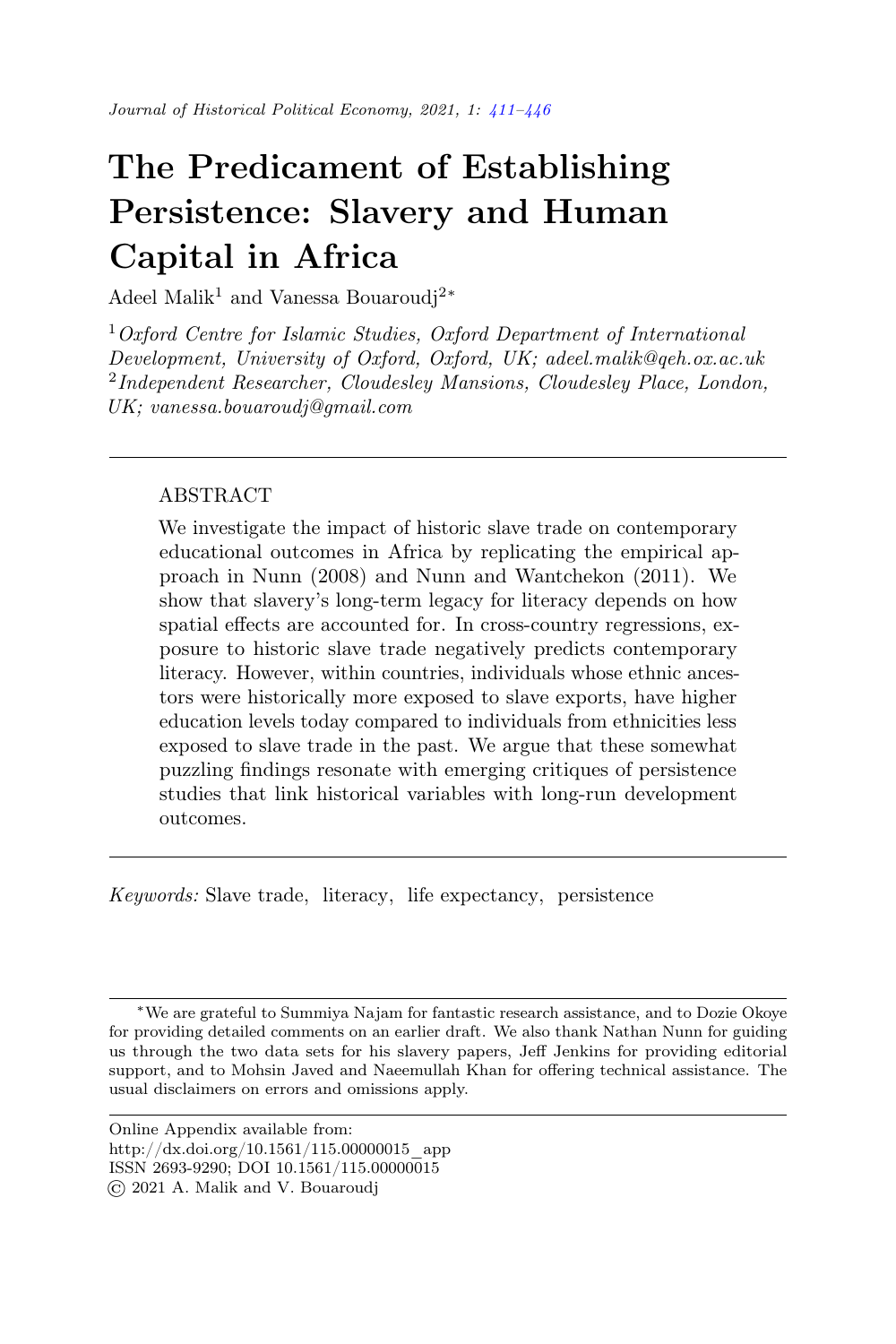# Introduction

The question as to why Africa has persistently lagged behind in development has puzzled many scholars, spawning a vast body of literature that probes the African exception in underdevelopment through a variety of prisms, including the role of such factors as geography, colonialism, and institutions (Acemoglu and Robinson, 2010; Collier and Gunning, 1999; Easterly and Levine, 1997; Gallup *et al.*, 1999). Recent literature has focused on the impact of one key extractive institution, slavery, that has profoundly influenced Africa's development. Nathan Nunn's seminal contribution, Nunn (2008), showed that the slave trade between 1400 and 1900 had a lingering impact on Africa's development. His empirical findings demonstrated that African countries that exported a larger fraction of slaves during this period had lower levels of real GDP per capita in  $2000<sup>1</sup>$  Nunn's empirical insights have inspired a rich literature on the long-run consequences of slavery. Subsequent studies have linked slavery with ethnic stratification (Whatley and Gillezeau, 2011), income inequality (Soares et al., 2012), mistrust (Nunn and Wantchekon, 2011), poverty and defective provision of public goods (Acemoglu *et al.*, 2012).<sup>2</sup>

In this paper, we seek to contribute to this debate by empirically extending Nunn's work through an exploration of slavery's impact on education. While the literature on slavery and development has branched into several areas, a direct empirical connection between slavery and human capital has not yet been systematically established. The most relevant empirical contribution on the subject draws on a non-African context, Colombia, where municipalities with greater slavery in colonial times had lower secondary enrolment rates in the long-run (Acemoglu et al., 2012). Other studies have implicitly recognized the possible impact of slavery on education. Slavery is sometimes described as a shock to the distribution of endowments in a country, which can, in turn, systematically exclude some segments of society from access to human capital accumulation (Soares et al., 2012).

Why should slavery matter for contemporary human capital? Many of the factors that Nunn's original contributions (Nunn, 2008; Nunn and Wantchekon, 2011) emphasized in the context of slavery's impact on income and trust are

<sup>1</sup>Earlier work by Manning (1981) modelled the massive depopulation undergone by the African continent over the five centuries during which the slave trade was preponderant, thus reducing production capacities (Manning, 1981). Klein (2001) argued that the threat of enslavement through raiding and conflict, and later the enslavement of same community members and eventually family, led to the emergence of new alliances and the collapse of existing ones, exacerbating ethnic fractionalization and resulting in a high political instability.

<sup>2</sup>This is not an exhaustive list. Bertocchi and Dimico (2012) present evidence on the persistence of a racial gap in education in the United States. Other, such as Bhattacharyya (2009), have downplayed the adverse effect of slave trade relative to other competing explanations, such as the incidence of malaria (as probed by Gallup et al. (1999) and Kiszewski et al. (2004)), and colonial rule (as developed in Acemoglu et al. (2001)).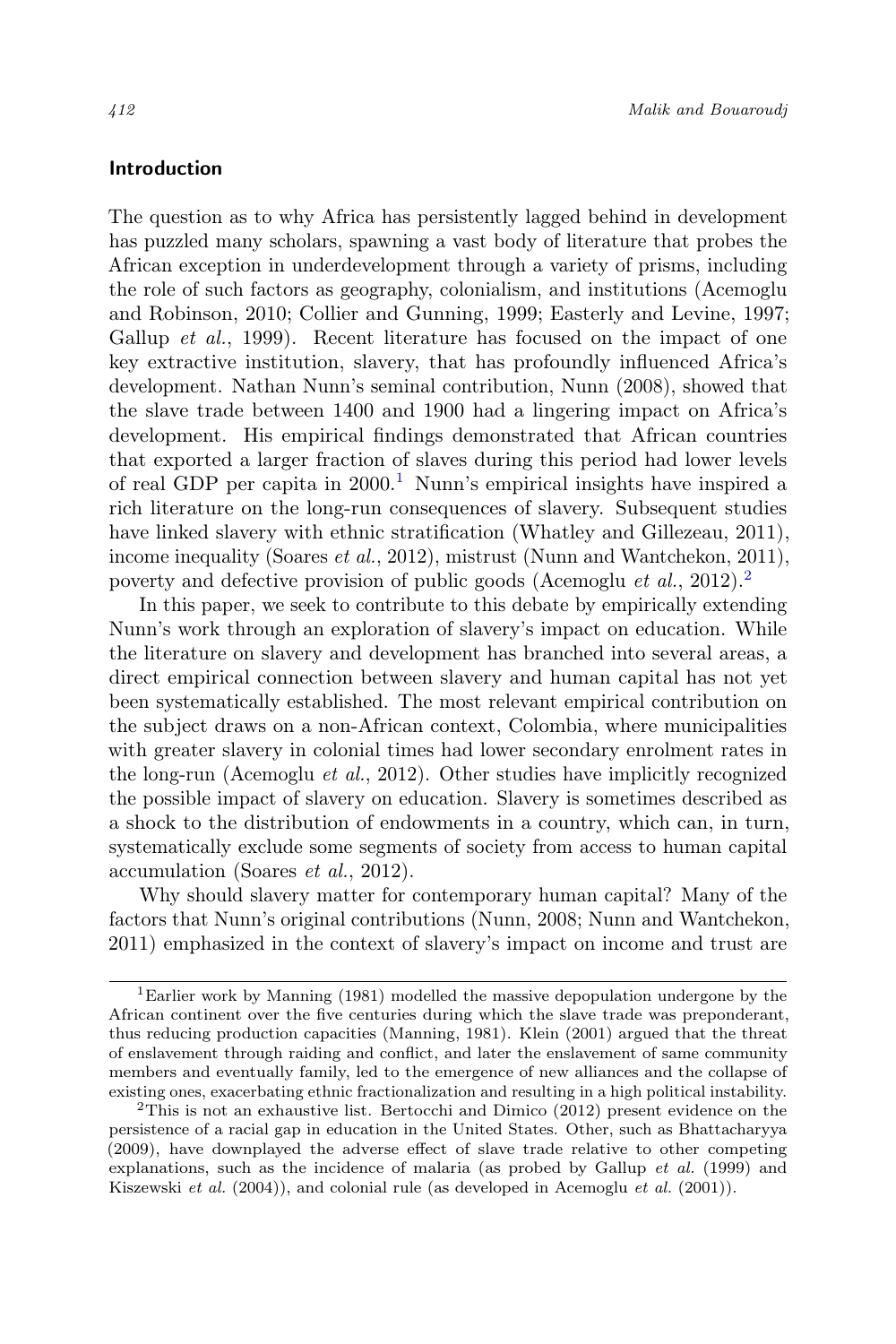also relevant for education. Historic exposure to slave trade engendered conflict, fractionalization, and a culture of mistrust. All of these could matter for contemporary education. There is abundant evidence that ethnic fractionalization negatively affects public service provision, including access to health and education (Alesina et al., 1999; Miguel and Gugerty, 2005). Another reason may have to do with the "culture of mistrust" engendered by slavery, which could conceivably impact educational provision through collective action-based explanations. By lowering trust among neighbors, family and community, slave trade is likely to have shaped the quality of local governance institutions (Nunn and Wantchekon, 2011). Local governance arrangements, in turn, could shape both the quantity and quality of educational provision. Thus, slavery could affect education through both internally transmitted cultural beliefs and norms as well as through the external environment shaped by domestic institutions and conflict.<sup>3</sup>

To investigate the long-run consequences of slavery for contemporary education in Africa, we re-estimate the empirical specifications in Nunn (2008) and Nunn and Wantchekon (2011) using relevant measures of education as dependent variables. Our empirical analysis proceeds in two inter-related steps. Firstly, we estimate cross-country regressions of contemporary literacy on slave exports. Secondly, we combine data on slave trade exposure at the ethnic group level with subnational data on educational attainment from the Afrobarometer survey to investigate whether, within a country, individuals whose ethnic ancestors had a greater exposure to slave trade in the past are less educated today (relative to individuals whose ethnic group was less exposed to slavery). While the unit of analysis in the former is country, the second empirical component exploits more granular variation at the level of individuals and ethnicity. This allows us to use fine-grained information on various geographic, colonial, and individual-level characteristics, such as age, gender, and occupational fixed effects.

Our empirical replications yield an intriguing set of findings. The crosscountry regression analysis shows that the intensity of historic slave trade is a robust predictor of contemporary literacy rates in Africa. Specifically, we find that countries that exported more slaves in the past, relative to their size, had systematically lower literacy rates in 2000 compared to countries with less slave exports. The negative impact of slavery is a surprisingly robust feature of the data. It survives after accounting for the possible endogeneity

<sup>3</sup>Slavery can also shape many of the essential preconditions for human development, such as political and economic instability, urbanization, and health status. These can shape conditions for both the supply and demand of education. For instance, the perverse institutional environment associated with slavery can result in inadequate spending on education. On the demand side, individuals with shorter life expectancy are less likely to spend time in school. This is especially true if the returns to schooling are perceived to be low. These mechanisms are rarely straightforward to uncover, but they can together shape an adverse context for human capital accumulation.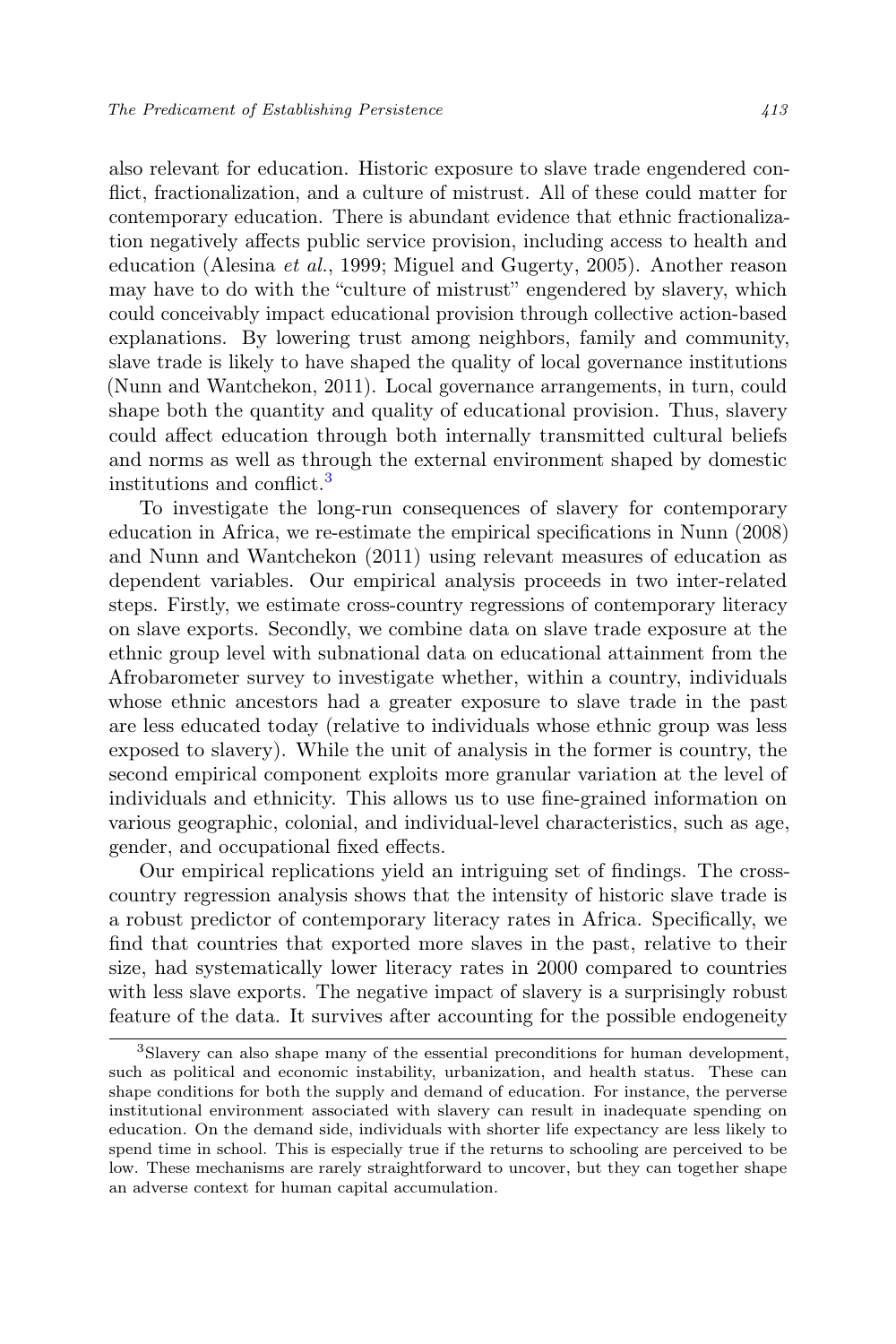of slave exports and the competing role of income, institutions, and geography in explaining variation in contemporary literacy. While Nunn's finding of slavery's impact on income is sensitive to the inclusion of a measure of malaria vulnerability (Kelly, 2019), the effect of slavery on literacy remains robust to controlling for malaria ecology and the proportion of European settlers in 1900. Notwithstanding the small sample size, we offer some preliminary evidence on mechanisms and highlight the mediating role of health and urbanization.

Contrary to the cross-country evidence, our subnational estimations that utilize data on individual survey respondents from two contemporary waves of Afrobarometer survey (2005 and 2008) posit a different empirical pattern. We find that, controlling for country fixed effects, the measure of slave exports has a positive and statistically significant effect on contemporary educational attainment. This effectively implies that, within countries, individuals whose ethnic ancestors were more intensely exposed to slave trade in the past have systematically lower levels of education today (relative to individuals whose ancestors had less exposure to slavery). Splitting the sample into subregions within Africa and re-estimating the main specification, we demonstrate that the positive impact of slavery is mainly driven by coastal countries. Recognizing the possibility that historic exposure to slave trade could determine the location of Christian missions and, thereby, education (Cagé and Rueda, 2016; Gallego and Woodberry, 2010; Okoye and Pongou, 2021), our individuallevel regressions consistently include an ethnic group's exposure to Christian missions and the disease environment through malaria prevalence. Following Nunn and Wantchekon, we also include a battery of individual, ethnicity, and colonial-level controls. The result also survives after directly controlling in the model for the distance of an individual's ethnic group to the coast during slave trade, to the Saharan trade routes, and to historical reliance on fishing.

While these findings might appear as puzzling or counter-intuitive, they resonate with emerging concerns on persistence studies that the recent literature in historical political economy has highlighted (Abad and Maurer, 2021; Kelly, 2019). An important concern underlined by these critiques relates to spatial or geography-related factors. Effects of historical variables are relative to where the comparison units are located, how they are defined, and the pattern of spatial dependence (Kelly, 2020). Taking cue from this, Abad and Maurer (2021) re-estimate the main specification in some prominent persistence papers and show that the inclusion of World Bank's regional classifications as additional controls weakens the results. This helps to demonstrate that persistence papers can be sensitive to spatial dependence, manifested in this instance through "variation due to being in the same part of the world" (p. 58).

Another important concern with persistence studies is the "compression of history" that emanates from regressing a historical variable on outcomes measured several centuries later (Austin, 2008). This is especially evident in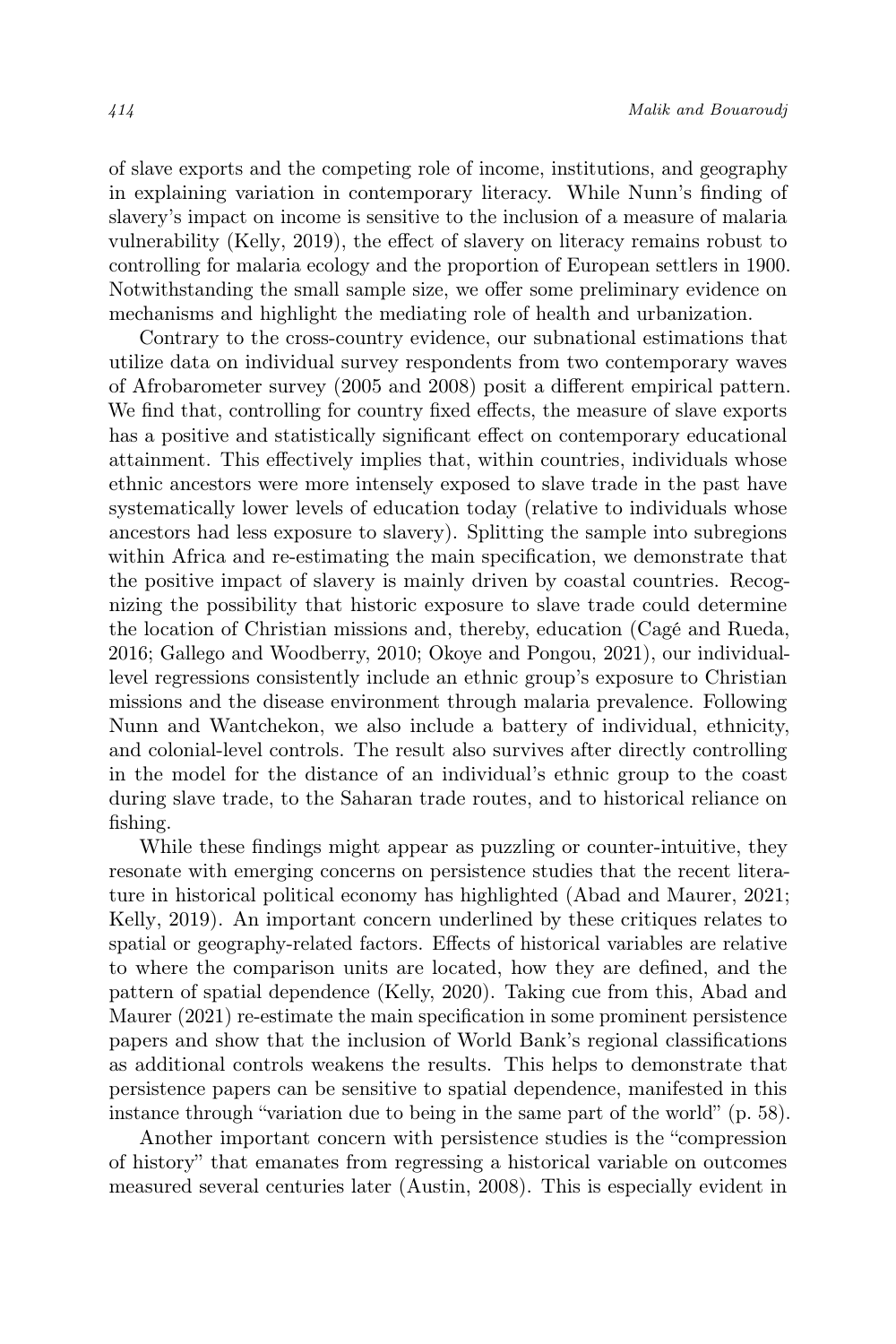the case of slavery which predated the colonial period. Considerable time has elapsed between the initial exposure to slave trade and modern day outcomes. It is important to determine what might have happened in the intervening periods. There are at least three major time spans that are important for assessing slavery's impact on education: the pre-colonial exposure to slave trade, colonialism, and the creation of national borders for modern African states. Our results are consistent with the suggestion that what happens after independence is important for appreciating slavery's long-run impact on education. Overall, our empirical replications of two influential works on slavery by Natthan Nunn in the context of education leave some nontrivial implications for the persistence literature, and highlight the importance of both spatial and temporal factors.

The remainder of this paper is organized as follows. The next section sets out the empirical specifications and underlying data for regression analysis. Section "Empirical Results" presents results for cross-country and individuallevel regressions. The last section concludes the paper.

## Empirical Specifications and Data

To investigate the impact of historic exposure to slavery on educational outcomes, we replicate the main empirical specifications in Nunn (2008) and Nunn and Wantchekon (2011). We offer below a brief description of the estimation strategy and the underlying data. For a more detailed exposition, the interested reader is referred to Nunn (2008) and Nunn and Wantchekon (2011).

#### Cross-country Analysis

We begin by replicating the specification in Nunn (2008) and replacing his dependent variable, the natural logarithm of real GDP per capita in 2000, with literacy rates in 2000. The estimating equation takes the following form:

$$
LiteracyRate 2000_i = \alpha + \beta \ln(Exports/Area)_i + \theta CD_i + \zeta X_i + \epsilon_i \tag{1}
$$

The average literacy rate of adults aged 15 years and above is a commonly used measure of education. Literacy is defined as "the ability to read and write with understanding a simple statement related to one's daily life. It involves a continuum of reading and writing skills, and often includes also basic arithmetic skills (numeracy)" (UNESCO, 2006a). We obtained literacy rates in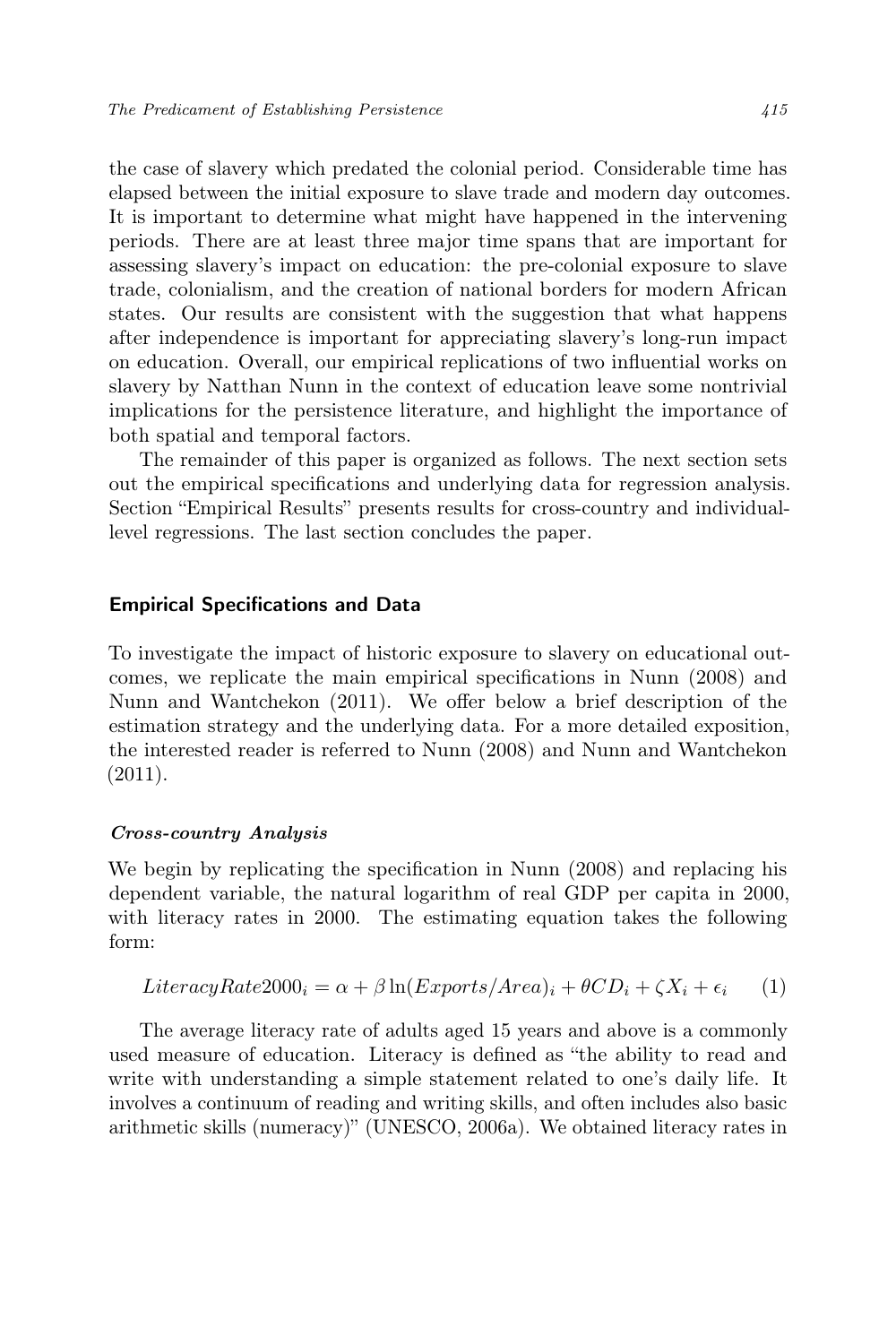2000 for 51 of the 53 African countries from the UNESCO database.<sup>4</sup> and have tested the robustness of our findings to alternative measures of educational outcomes, such as enrolment rates or average years of schooling. Our main variable of interest is a measure of slave exports constructed by Nunn (2008), and defined as the natural logarithm of the total number of slaves exported between 1400 and 1900 normalized by land area (available for 52 countries). The measure is based on a combination of data recording the number of slaves exported from each port or region (shipping data) with data on the ethnic identity of the slaves shipped (ethnicity data). Ethnicities are then mapped to countries and aggregated at the country level in order to obtain estimates of the number of slaves shipped by each country.<sup>5</sup> Since bigger countries are more likely to export slaves, these estimates need to be normalized by some measure of the country size; in this case, land area.<sup>6</sup>

CD is a vector of colonial dummies and X denotes a vector of control variables. We retain the primary set of controls included in Nunn (2008) given their relevance for explaining cross-country differences in literacy rates. The colonial dummy variables indicate the colonizer's origin prior to independence. Their inclusion is justified on the grounds that colonial rule occurred later than slave trade and is likely to be accountable for some of the country-level differences.<sup>7</sup> The legal origin inherited from the colonial power can also have a powerful influence on a colony's performance and later outcomes, including literacy. To account for this, we retain dummy variables for legal origin originally compiled by La Porta *et al.*  $(1999).$ <sup>8</sup> The following geographical controls are also included: distance from the equator, longitude, minimum monthly rainfall, lowest average temperature, and average maximum humidity. Other variables include: regional dummies, an island indicator, and proximity to the coast measured as the natural logarithm of the ratio of coastline to total land area.

Like Nunn (2008), we include the following empirical proxies for natural resource endowments: the natural logarithms of the average for the period 1970– 2000 of per capita production of gold, oil, and diamonds. These are relevant for our literacy regressions given prior evidence on the relationship between natural

<sup>&</sup>lt;sup>4</sup>The dataset has been completed with the 2001 value for Angola and Sao Tome and Principe and with the 2002 value for Seychelles. The only country for which no data was available is Somalia.

<sup>&</sup>lt;sup>5</sup>For more details on the construction of the measure, please see Nunn  $(2007, 2008)$ .

 $6$ Nunn normalizes the number of slaves exported by each country using both land area and historic population. The normalization by land yields the preferred measure, although our results are robust to normalization by historic population.

<sup>7</sup>For example, Grier (1999) shows that owing to their more decentralized approach, British colonizers have left their colonies better educated than the French.

<sup>8</sup> In the sample of African countries the relevant categories are French civil law or English common law. Legal traditions are defined as: English common law, French civil law, German civil law, Scandinavian law, and socialist law.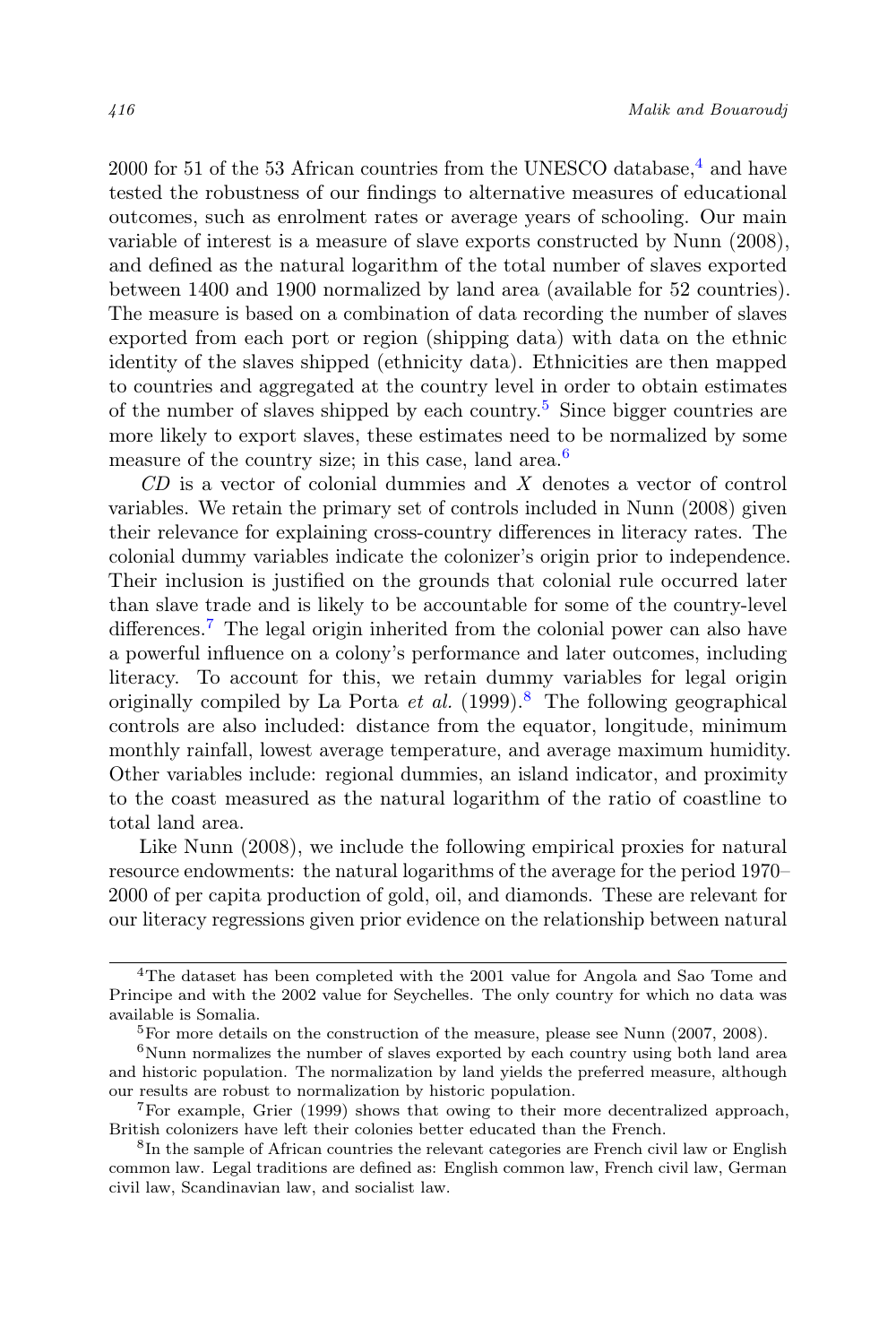resource abundance and education in Gylfason (2001). To account for a crude cultural explanation for educational development, the percentage of Muslims in a country's total population is also retained in the basic specification. We supplement Nunn's specification with two predetermined characteristics that could potentially shape literacy in the long-run: the percentage of European settlers in 1900 and the index of malaria ecology. Data on European settlers comes from Acemoglu et al. (2003). The malaria ecology index is derived from Kiszewski et al. (2004) and represents the stability of malaria (Falciparum) transmission.<sup>9</sup> Our empirical analysis will also include measures of GDP, health, urbanization, ethno-linguistic fractionalization, political instability, and conflict. These variables will be defined as and when introduced in the analysis.

Figure 1 provides an initial glimpse of the unconditional correlation between the natural logarithm of slave exports normalized by land area and literacy rates in 2000. As is evident from Figure 1, countries with a historically greater share of slave exports seem to have systematically lower literacy rates in 2000. Going beyond this unconditional correlation, our analysis will formally investigate the empirical connection between slavery and literacy.

#### Sub-regional Analysis

In the second part of empirical analysis, we replicate the empirical specification in Nunn and Wantchekon (2011) to investigate whether individuals belonging to ethnic groups who were more intensely exposed to slave trade in the past are less educated today than individuals from less exposed ethnic groups. To do so, we estimate the following equation:

$$
Education_{i,e,d,c} = \alpha_c + \beta SlaveExpress_{e} + X'_{i,e,d,c} \Gamma + X'_{d,c} \Omega
$$

$$
+ X'_{e} \Phi + \varepsilon_{i,e,d,c}
$$
(2)

where i denotes individuals, e ethnic groups,  $d$  districts, and  $c$  represents countries. Education is a categorical variable for education level of the individual that has the following categories, ranging from 0 to 9: (i) no formal schooling, (ii) informal schooling only, (iii) some primary schooling, (iv) primary school completed, (v) some secondary school/high school, (vi) secondary school completed/high school, (vii) postsecondary qualifications, but no university, (viii) some university, (ix) university completed, and (x) postgraduate. Slave

<sup>9</sup>Classic indices of malaria incidence are constructed as the product of the fraction of each country's land area subject to malaria and the fraction of malaria falciparum cases in the same country. However, such measures rely heavily on surveillance and reporting systems and are thereby likely to be biased. Kiszewski et al. (2004) have derived an arguably more exogenous index called "malaria ecology", based on the contribution of mosquito vectors to malaria transmission as well as on climatological conditions.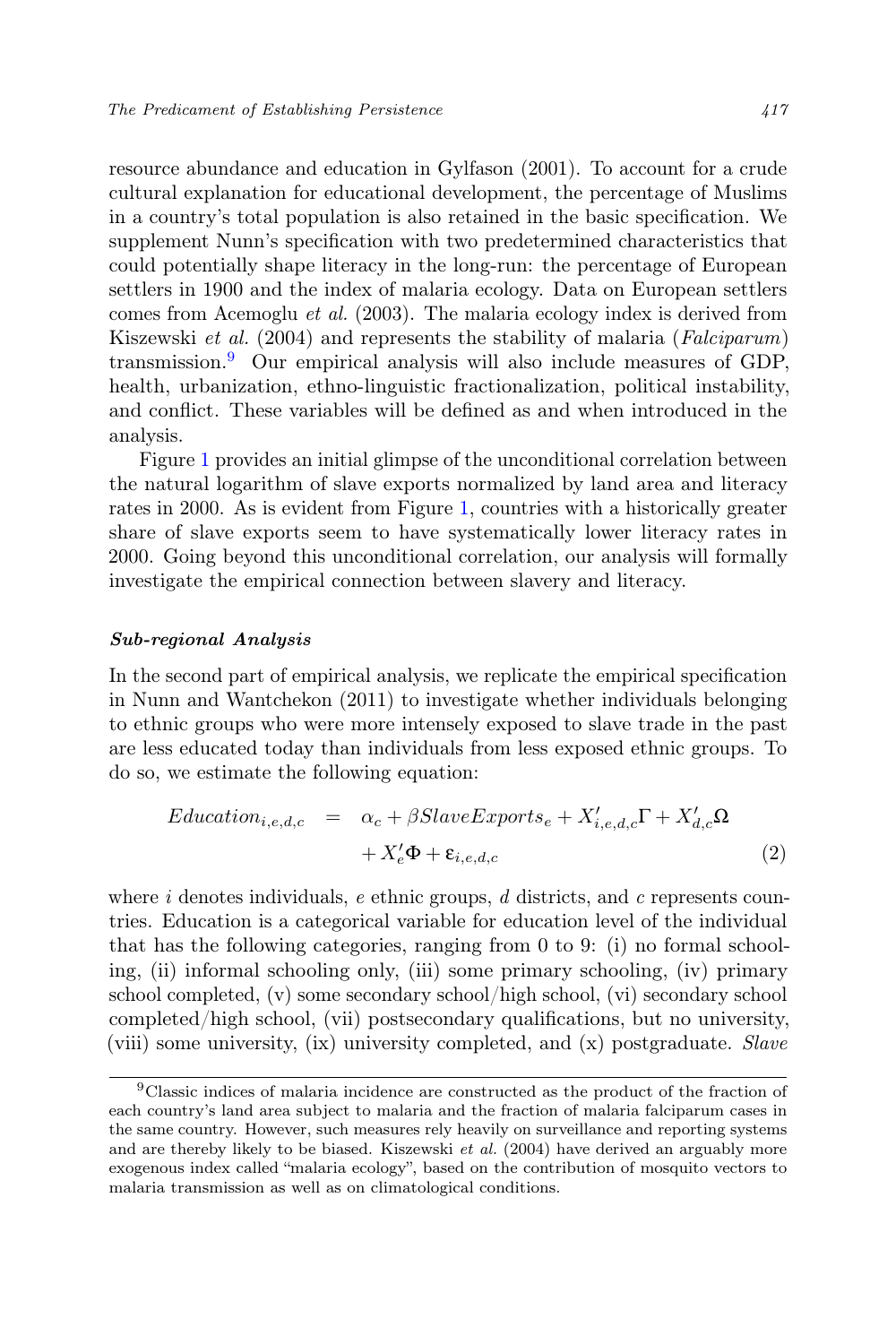

Figure 1: Literacy rates and slave exports.

 $\epsilon$ *exports*<sub>e</sub> is the natural log of one plus slave exports normalized by land area inhabited by the ethnic group in the 19th century.  $\beta$  is the coefficient of interest that captures the relationship between slave exports from an individual's ethnic group and their current level of education.

 $\chi^{'}_{i,e,d,c}$  is a vector of individual-level controls that captures the respondent's age, age squared, an indicator variable for their gender identity, an indicator variable for whether they reside in an urban location, five living condition fixed effects, 18 religion fixed effects, and 25 occupation fixed effects.  $\chi^{'}{}_d$  is a set of district-level controls, which include the ethnic fractionalization of the respondent's district, and the share of the district's population, that is, of the same ethnicity as the respondent.  $\chi'_{e}$  is a vector that controls for historical characteristics of ethnicities and differences in their exposure to colonial rule. As is clear from the above set-up, many controls in the estimating equating vary across ethnicities or districts, rather than at the individual-level. To control for within-group correlation of residuals, standard errors are clustered at the ethnicity and district level. Detailed justification for the inclusion of specific controls is offered in Nunn and Wantchekon (2011).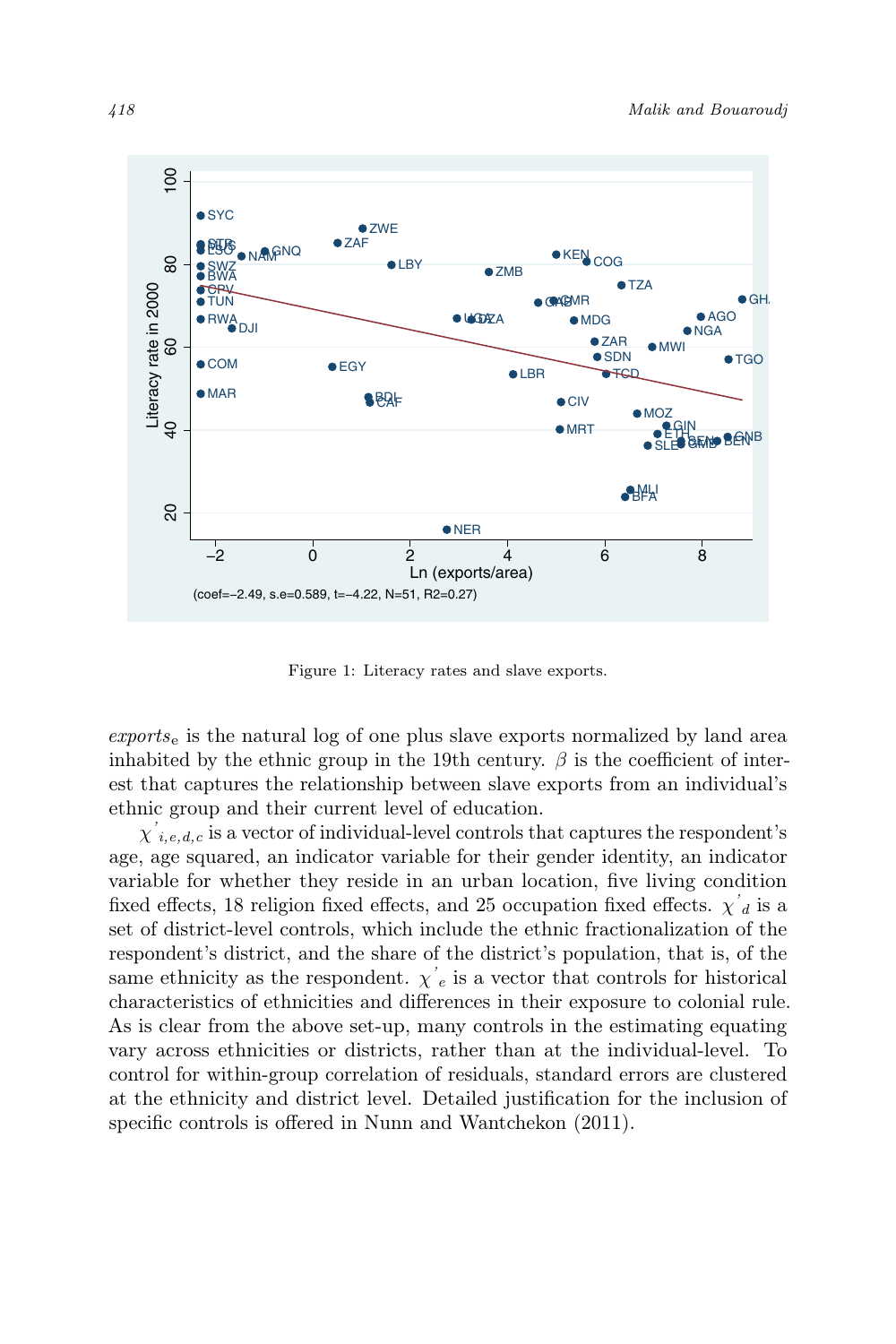# Empirical Results

# Cross-country Regressions

## OLS Estimates

We first present the OLS results for the basic specification set out in Equation (1). Results are documented in Table 1. All regression specifications include colonizer fixed effects. In column  $(1)$  we regress the literacy rate in 2000 (*lit*00) on the measure of slave exports (lexp  $area)$ ). As expected, there is a strong negative correlation between literacy and slavery, and slave exports alone explain 43% of the variation in contemporary literacy rates (also see Figure 1). In column (2), we add the cluster of geographic variables included in Nunn (2008), and described in the previous section: equatorial distance, longitude, minimum monthly rainfall, lowest average temperature, average maximum humidity, and coastal proximity. Although the addition of these variables reduces the size and significance of the coefficient on slave exports, it continues to remain statistically significant at the 5% level. Mimicking Nunn (2008), we drop small islands and North African countries in column 3.<sup>10</sup> The overall effect of slavery on literacy remains significant despite this exclusion. Column (4) provides an additional test for this by adding an island indicator and a North Africa dummy. The coefficient on none of these variables is individually significant and the results remain largely unchanged.

Next, following Nunn (2008), we add a cluster of control variables in column (5) that includes the percentage of Muslim in the country's total population, a dummy variable for French legal origin, $11$  and per capita production of oil, gold, and diamonds. The results are instructive. Countries with a higher proportion of Muslims tend to do worse on literacy. Although consistent with a cultural explanation for illiteracy, the relatively adverse performance of Muslim majority regions could well be a regional west-African effect or an outcome of poor access to formal schooling in these regions due to the greater power of tribal intermediaries.<sup>12</sup> Similarly, a French legal origin might act as a

 $10$ North Africa followed a development path that is quite distinct from that of Sub-Saharan Africa,. For more details, please see Nunn (2008). The list of dropped countries include the following: Algeria, the Cape Verde Islands, Comoros, Egypt, Libya, Mauritius, Morocco, Tunisia, Sao Tome and Principe, and Seychelles.

 $11$ In our sample the legal origin is either French or British, and consequently we have to decide for one or the other variable. The results are the same in terms of significance and magnitude if we use British legal origin instead of French, only the sign changes.

 $12$ As mentioned in the previous section, there may be deeper contextual factors at work here. Formal literacy has historically been under-emphasized in Muslim societies with alternative modes of education like Madrassah that focus on memorizing as opposed to reading the sacred texts.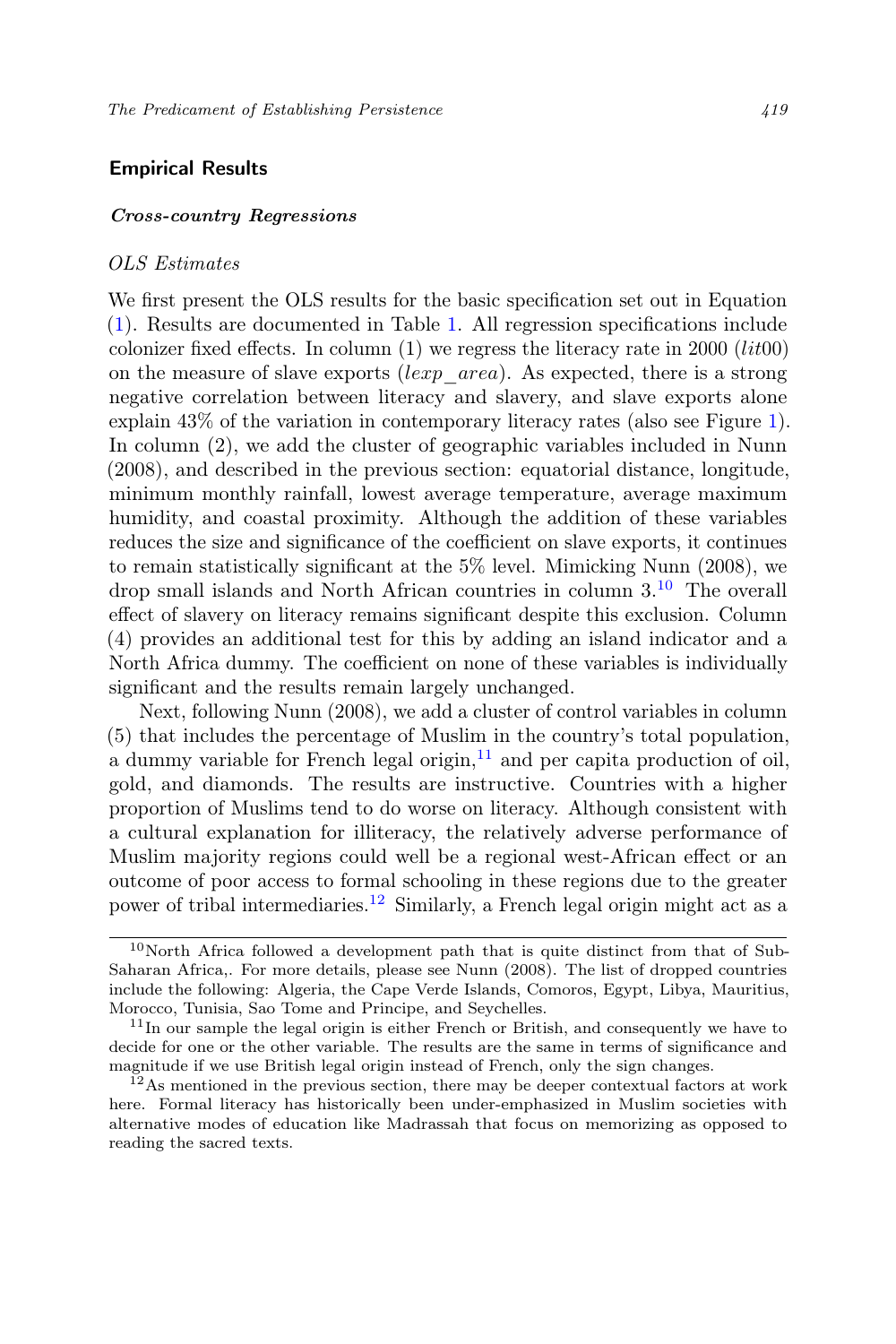|                            |             |                          |           |                     | Dependent variable: literacy rate in 2000, [lit00] |              |
|----------------------------|-------------|--------------------------|-----------|---------------------|----------------------------------------------------|--------------|
|                            | (1)         | $\left( 2\right)$        | (3)       | (4)                 | (5)                                                | (6)          |
| $Ln(s$ lave exports/       | $-2.214***$ | $-\overline{1.615}^{**}$ | $-1.674*$ | $-1.645**$          | $-1.379**$                                         | $-1.469***$  |
| land area)                 | $[-4.24]$   | $[-2.66]$                | $[-2.03]$ | $[-2.05]$           | $[-2.17]$                                          | $[-3.44]$    |
| Absolute latitude          |             | $-0.788**$               | $-0.779$  | $-0.927**$          | $-0.286$                                           | $-0.282$     |
|                            |             | $[-2.11]$                | $[-1.62]$ | $[-2.57]$           | $[-1.19]$                                          | $[-1.05]$    |
| Longitude                  |             | $0.234*$                 | $0.360**$ | $0.263*$            | $0.264***$                                         | $0.167*$     |
|                            |             | [1.96]                   | [2.23]    | $\left[1.98\right]$ | [2.73]                                             | [1.91]       |
| Minimum avg                |             | 0.033                    | 0.135     | 0.034               | $-0.209**$                                         | $-0.093$     |
| rainfall                   |             | [0.23]                   | [0.56]    | [0.24]              | $[-2.23]$                                          | $[-0.92]$    |
| Maximum avg                |             | 0.294                    | 0.235     | 0.357               | 0.086                                              | $-0.059$     |
| humidity                   |             | [1.35]                   | [0.87]    | $[1.36]$            | [0.51]                                             | $[-0.39]$    |
| Minimum avg                |             | $-1.276***$              | $-0.861$  | $-1.286$ **         | $-0.597$                                           | $-0.703$     |
| temperature                |             | $[-2.25]$                | $[-1.26]$ | $[-2.20]$           | $[-1.16]$                                          | $[-1.56]$    |
| Ln(costline/area)          |             | 1.709                    | 1.724     | 1.655               | $1.870**$                                          | $2.033**$    |
|                            |             | [1.63]                   | $[1.42]$  | [1.33]              | $[2.29]$                                           | [2.67]       |
| Island indicator           |             |                          |           | $-2.292$            | 12.950                                             |              |
|                            |             |                          |           | $[-0.22]$           | [1.53]                                             |              |
| North Africa               |             |                          |           | 7.430               | 8.950                                              |              |
| indicator                  |             |                          |           | [0.59]              | [0.99]                                             |              |
| Percent Islamic            |             |                          |           |                     | $-0.241***$                                        | $-0.239***$  |
|                            |             |                          |           |                     | $[-3.21]$                                          | $ -3.78 $    |
| French legal origin        |             |                          |           |                     | $-30.379***$                                       | $-22.476***$ |
|                            |             |                          |           |                     | $[-4.99]$                                          | $[-3.53]$    |
| Ln(gold prod/pop)          |             |                          |           |                     | $-0.009$                                           | $-0.122$     |
|                            |             |                          |           |                     | $[-0.02]$                                          | $[-0.36]$    |
| Ln(oil prod/pop)           |             |                          |           |                     | $1.606***$                                         | $1.412***$   |
|                            |             |                          |           |                     | [3.15]                                             | [3.39]       |
| Ln(diamonds)               |             |                          |           |                     | $-0.470$                                           | $-0.726$     |
| $\text{prod}/\text{pop}$   |             |                          |           |                     | $[-0.69]$                                          | $[-1.27]$    |
| $Ln(gdp$ after indep)      |             |                          |           |                     |                                                    | $5.589*$     |
|                            |             |                          |           |                     |                                                    | [1.92]       |
| Colonizer fixed<br>effects | Yes         | Yes                      | Yes       | Yes                 | Yes                                                | Yes          |
| Observations               | 51          | 51                       | 41        | 51                  | 51                                                 | 51           |
| $R$ -squared               | 0.43        | 0.59                     | 0.61      | 0.59                | 0.85                                               | 0.85         |

Table 1: Slave exports and literacy: Preliminary results.

Robust t-statistics in brackets,  $***p < 0.01$ ,  $**p < 0.05$ ,  $p < 0.1$ 

This table presents the results for the basic empirical specification in Equation (1) that regresses literacy rate in 2000 on the slave exports measure and other controls. The last column controls for the natural logarithm of per capita GDP averaged over the five first years of independence.

disadvantage for education, probably due to its association with other factors, such as the quality of institutions (La Porta et al., 1999). Finally, both per capita oil production and coastal proximity appear as positive and statistically significant correlates of contemporary literacy in column (5). The latter finding reflects the greater propensity of coastal countries to trade, which might in turn increase the returns to schooling.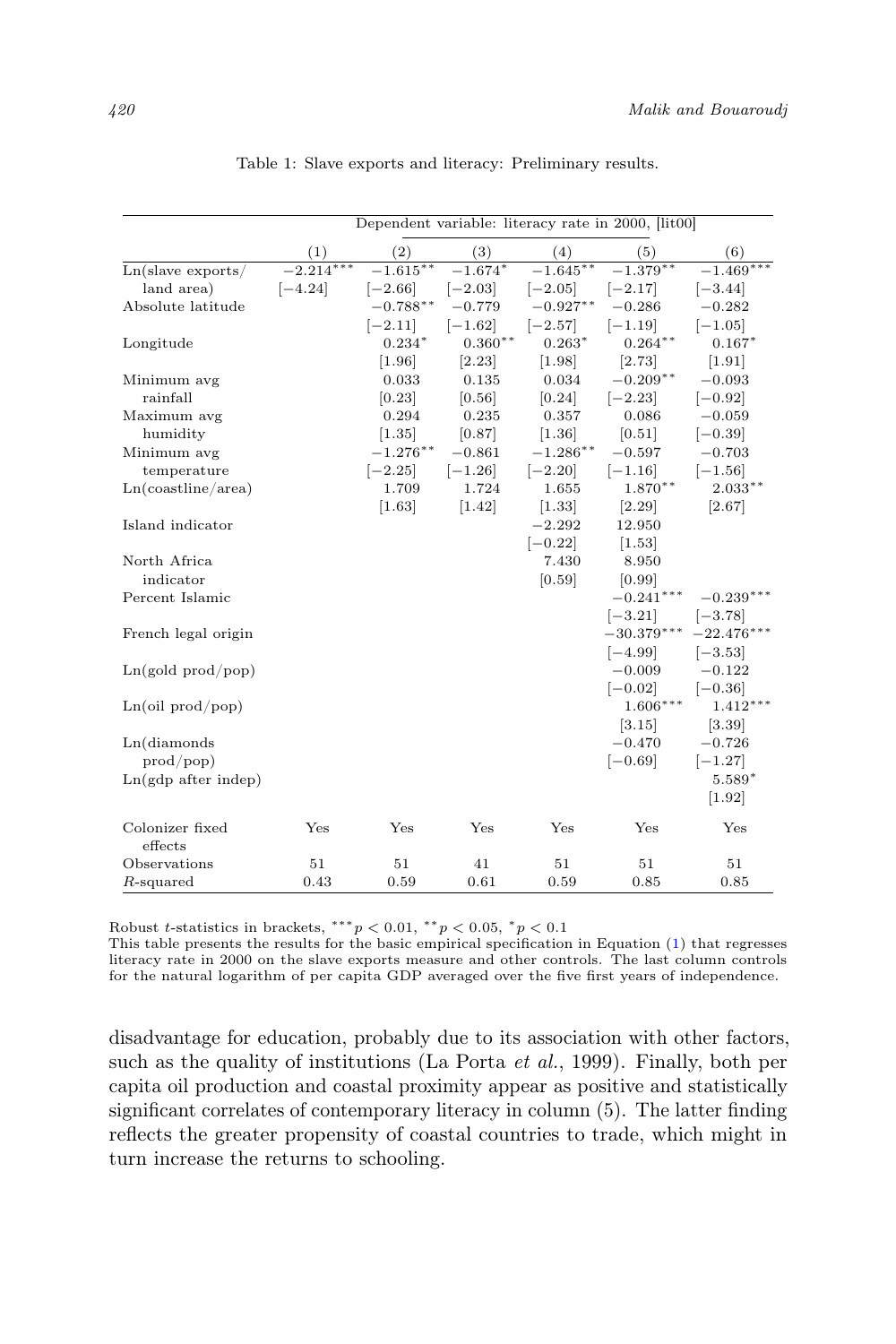## Extended Specification

An initial empirical replication of Nunn (2008) for models of literacy indicates a strong negative association between slavery and literacy. Overall, the model explains 85% of the variation in literacy. But to what extent is this association driven by per capita income that is both correlated with slave exports and literacy but excluded from our model? Countries that were richer at independence may be endowed with better public goods provision and institutions. We test this possibility in column  $(6)$  by controlling for the natural logarithm of real GDP per capita for the first five years of independence. Reassuringly, the relationship between slave exports and literacy does not appear to be an artefact of excluding per capita income from the model. The coefficient on slave exports remains negative and statistically significant even after controlling for per capita income, which has a moderately significant effect on literacy.<sup>13</sup>

Given the small sample size, we henceforth proceed with a more parsimonious specification by dropping all variables that are systematically unrelated to literacy and including in our models two possibly important literacy covariates: percentage of European settlers in 1900 and index of malaria ecology. Glaeser *et al.* (2004) argued that the effect of colonial settlement on institutions may have been mediated by the superior human capital of European settlers. Specifically, they note: "it seems at least plausible that what [European settlers] brought with them is themselves, and therefore their know-how and human capital." Further corroborating evidence is furnished by Rajan and Zingales (2006) who demonstrate that "the percentage of European settlers in 1900 has a very strong correlation with current educational levels even after accounting for the educational levels in 1900." For all these reasons, it is important to control for the proportion of European settlers in 1900.

Poor health status has negative externalities on education levels, as children who are sick are too weak to go to school and if they do, they lack energy to focus. For example, Miguel and Kremer (2001) find evidence consistent with this view. By reducing the life expectancy and shortening the agent's horizon, diseases may also have a negative impact on years of schooling (Acemoglu et al., 2003; Weil, 2008). Health conditions in Africa are strongly affected by the underlying disease environment. For instance, malaria is one of the most widespread diseases in Africa, caused, in its most lethal version, by the Plasmodium Falciparum. As Gallup and Sachs (2001) argue, malaria "has life-long effects on cognitive development and education levels through the impact of chronic malaria-induced anaemia and time lost or wasted in the classroom due to illness." Malaria has been linked with high levels of mortality and fertility rate, which reduces investments in education per child (Sachs and

<sup>&</sup>lt;sup>13</sup>Results also remain robust to controlling for a more recent measure of per capita GDP, averaged over the period 1988–1992.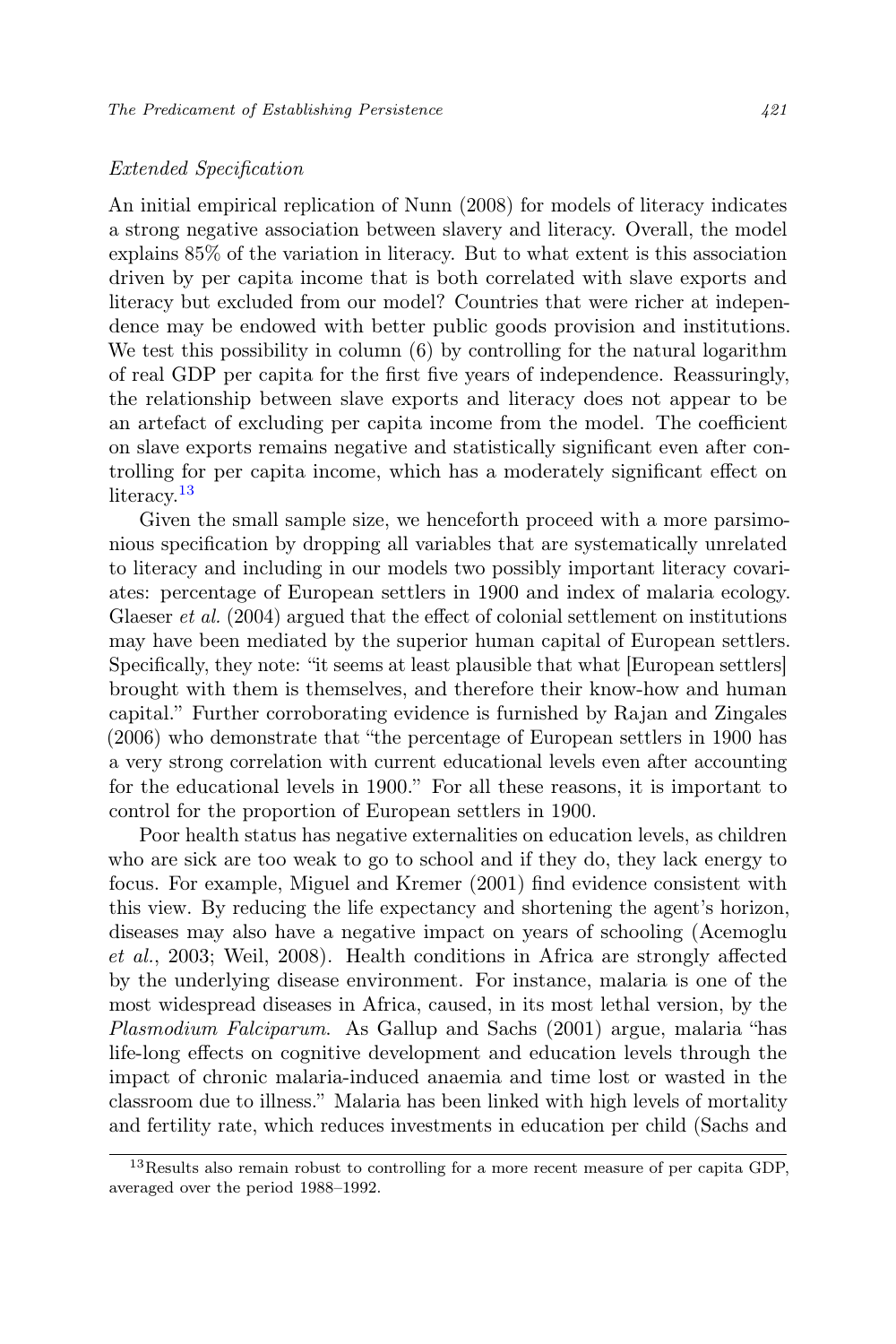Malaney, 2002). Besides its direct impact on human capital, malaria ecology has also been shown to attenuate the impact of slavery on income that Nunn (2008) has established (Kelly, 2019).

The inclusion of empirical proxies for European settlers and malaria ecology reduces our sample to 49 countries. Results are reported in Table 2. As the results in column (1) show, the relationship between the slave exports measure and literacy rate in 2000 is unaltered by the change in sample size and the model explains  $81\%$  of the total variation in literacy rates. In column (2), we begin by including the index of malaria ecology. Our findings confirm that countries with an ecology more prone to malaria are associated with lower literacy rates (the coefficient is negative and statistically significant at 10% level). Next, column (3) controls for the proportion of European settlers in

|                                                               |             |                           | Dependent variable: literacy rate in 2000, [lit00] |              |
|---------------------------------------------------------------|-------------|---------------------------|----------------------------------------------------|--------------|
|                                                               | (1)         | (2)                       | (3)                                                | (4)          |
| $\overline{\text{Ln}(\text{slave exports}/\text{land area})}$ | $-2.033***$ |                           | $-1.602***$ $-1.910***$                            | $-1.363***$  |
|                                                               |             | $[-6.28]$ $[-3.93]$       | $[-5.80]$ $[-3.19]$                                |              |
| Malaria ecology                                               |             | $-0.399*$                 |                                                    | $-0.464**$   |
|                                                               |             | $[-1.88]$                 |                                                    | $[-2.22]$    |
| European settlers 1900                                        |             |                           | $0.110*$                                           | $0.152**$    |
|                                                               |             |                           | $\left[1.84\right]$                                | $[2.45]$     |
| Longitude                                                     | $0.267***$  | $0.215***$                | $0.268***$                                         | $0.207***$   |
|                                                               |             |                           | $[3.14]$ $[2.52]$ $[3.11]$ $[2.37]$                |              |
| Minimum avg rainfall                                          |             |                           | $-0.210***$ $-0.177***$ $-0.195***$ $-0.150**$     |              |
|                                                               |             |                           | $[-3.04]$ $[-2.69]$ $[-2.87]$ $[-2.28]$            |              |
| Ln(costline/land area)                                        |             | $2.027***$ $1.809***$     | $1.888***$                                         | $1.581**$    |
|                                                               |             |                           | $[2.97]$ $[2.76]$ $[2.63]$ $[2.33]$                |              |
| Percent Islamic                                               |             |                           | $-0.229***$ $-0.235***$ $-0.223***$ $-0.228***$    |              |
|                                                               |             |                           | $[-4.40]$ $[-4.82]$ $[-4.22]$ $[-4.64]$            |              |
| French legal origin                                           |             | $-25.639***$ $-23.966***$ | $-24.634***$                                       | $-22.301***$ |
|                                                               |             |                           | $[-5.43]$ $[-4.74]$ $[-4.96]$ $[-3.94]$            |              |
| Ln(oil prod/pop)                                              | $1.575***$  | $1.428***$                | $1.569***$                                         | $1.396***$   |
|                                                               |             | $[3.92]$ $[4.12]$         | [3.99]                                             | [4.25]       |
| Colonizer fixed effects                                       | <b>Yes</b>  | Yes                       | Yes                                                | Yes          |
| Observations                                                  | 49          | 49                        | 49                                                 | 49           |
| R-squared                                                     | 0.81        | 0.82                      | 0.81                                               | 0.83         |

Table 2: Slave exports and literacy: Extended specification.

Robust t-statistics in brackets, \*\*\* $p < 0.01$ , \*\* $p < 0.05$ , \* $p < 0.1$ 

This table reports results for a parsimonious specification that also includes two additional correlates of literacy: malaria ecology and the proportion of European settlers in 1900. The sample size has been reduced to 49 countries due to the inclusion of two additional variables. The three countries dropped are Equatorial Guinea, Somalia, and Seychelles.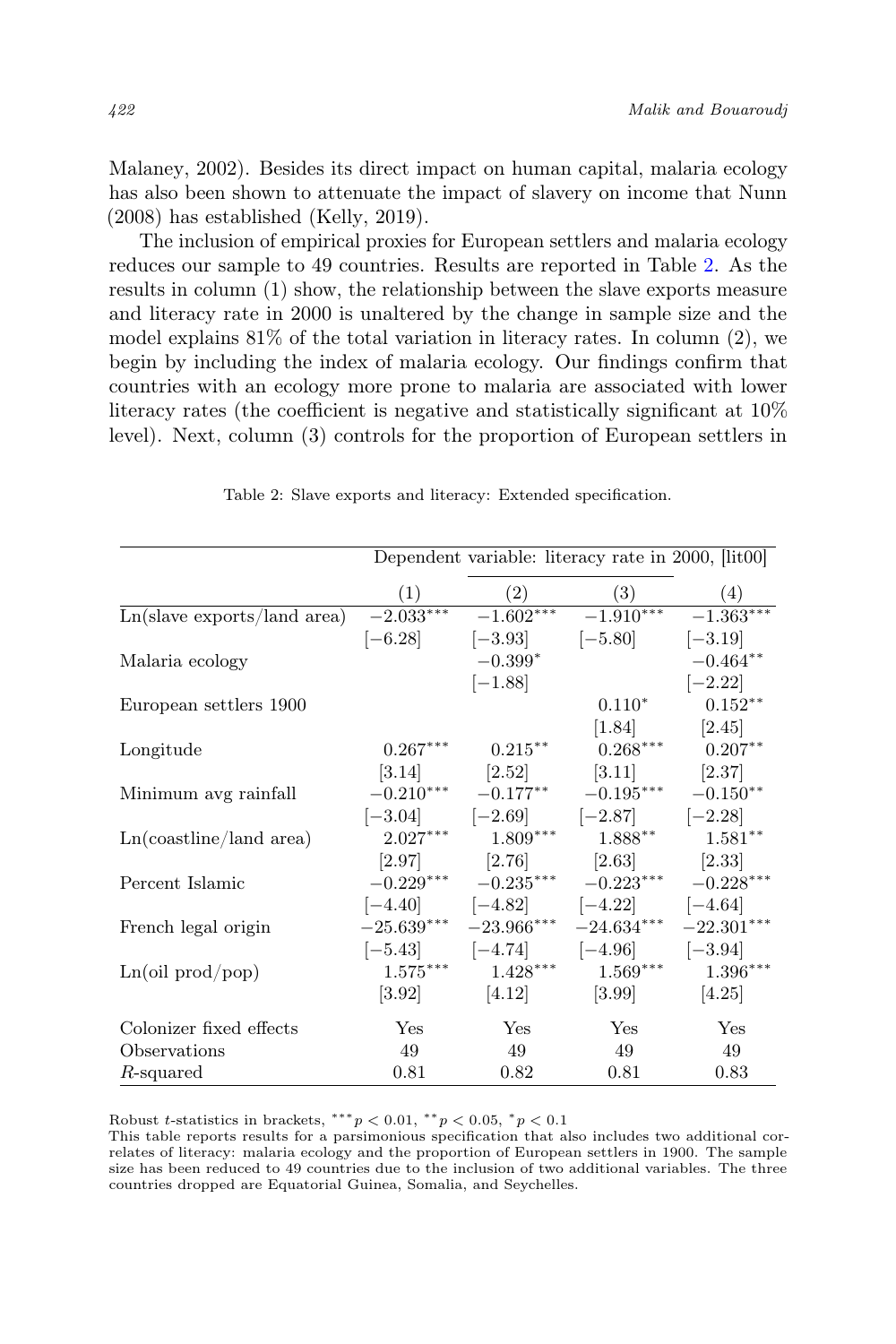1900 on its own, which enters the model with a coefficient that is positive and statistically significant at 10% level. Column (4) provides a tougher test for the effect of slavery by including both malaria ecology and European settlers. While both additional correlates turn up as significant predictors of literacy, the slave exports measure continues to retain its negative and statistically significant effect.

## IV Estimates

Although the results in Table 2 indicate a strong negative statistical correlation between slave exports and literacy levels in 2000, the underlying relationship is not necessarily causal. As Nunn (2008) argues, four concerns could potentially lead these estimates to be biased: omitted variables, reverse causality, measurement error, and construction error. In the present context, domestic slavery could be one such omitted dimension. As evidence from the United States suggests, domestic slavery was detrimental for educational development. $^{14}$ One could also plausibly argue that groups with a lower level of education may have been more likely to select into slave trade to start with.<sup>15</sup>

Measurement problem is likely to be a more important source of bias. As Nunn (2008) recognizes, a legitimate question might arise around the accuracy of reported numbers of slaves shipped from the main ports and, more importantly, the reported characteristics of each slave shipped.<sup>16</sup> Another crucial issue associated with the numbers of slaves exported is that this measure may be inaccurately constructed and underestimate the actual number of slaves traded. This builds mainly on the fact that slaves captured from the interior (i.e., from landlocked countries) were more likely to have a high mortality rate and/or to enter domestic slavery, and therefore would not be recorded at the shipping point. $17$ 

 $14$ It is a fact that legislation in America prohibited the education of slaves and cast slave literacy as a potential threat to the slave holding colony (see for example the "Negro Act" passed in South Carolina in 1740). The example of the US shows one type of attitude toward enslaved populations, and there are reasons to think that it was similar in some ways in African societies.

<sup>&</sup>lt;sup>15</sup>It is difficult to address this question in retrospect, but it seems reasonable to assume that every type of society, literate or not, had an incentive to select into slave trade. For lack of empirical evidence against this assumption, we will consider this as a minor source of bias.

 $^{16}{\rm It}$  is straightforward to prove that under the classical error-in-variables assumptions, such a measurement error would bias the OLS estimator towards zero, thus weakening the strength of the real relationship.

<sup>&</sup>lt;sup>17</sup>In this case we are facing a measurement problem slightly more complex than the classical error-in-variables, because the error is now suspected to be negatively correlated with the distance to the coast. Nunn (2008) derives the bias from this "undersampling of slaves from the interior" and shows that it will tend to bias the OLS estimate towards zero, thereby reinforcing the classical measurement bias mentioned above.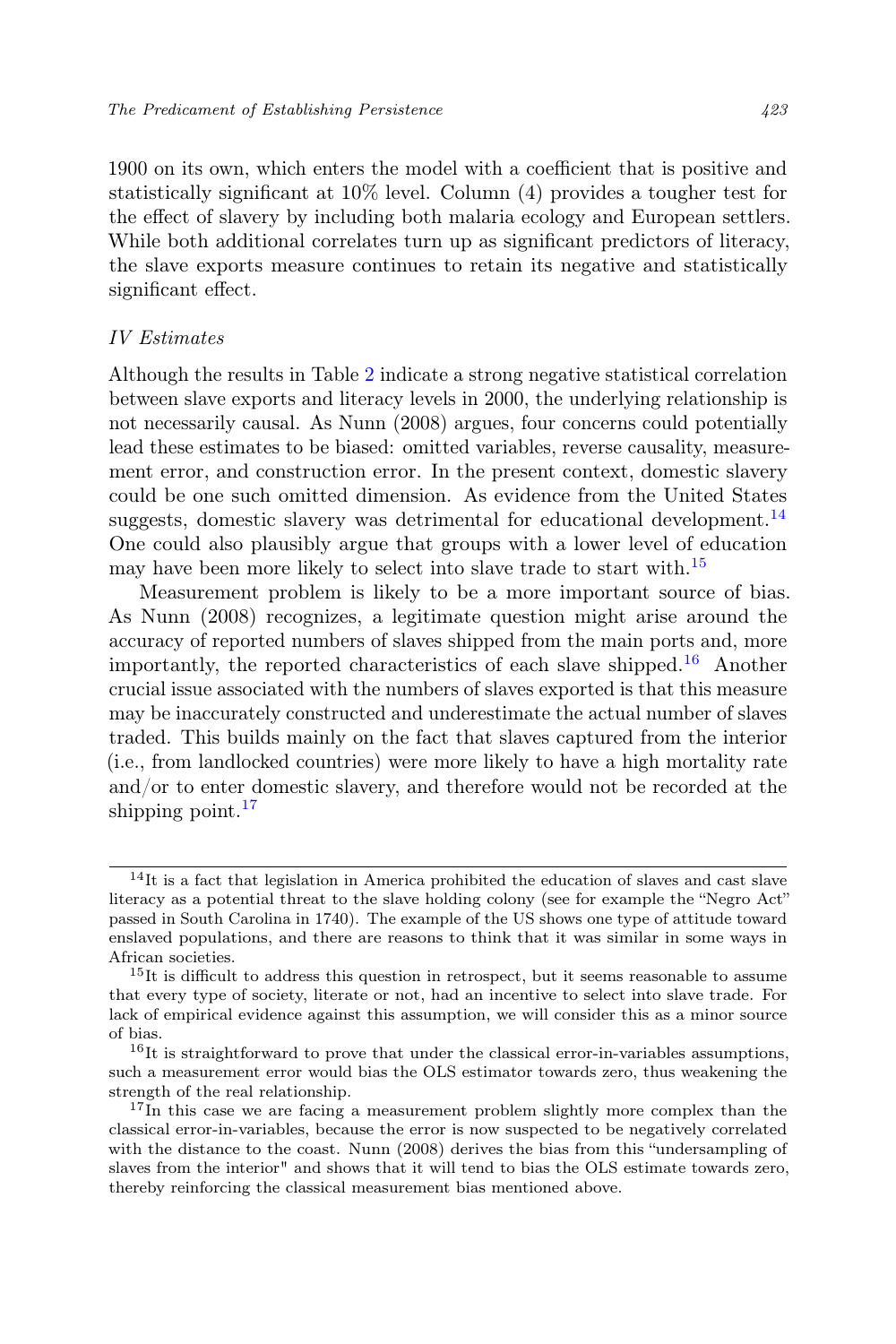In light of the above, both measurement and construction errors may actually hide the existing relationship. In recognition of these constraints, we replicate Nunn's empirical strategy, which consists of instrumenting slave exports with distances to the main overseas ports. The four instruments correspond to the four slave routes: trans-Saharan, Red Sea, Indian Ocean, and trans-Atlantic. For each route, the sailing or overland distance (or both when appropriate) from each African country to the closest main port of destination for the chosen route is calculated.<sup>18</sup> Consistent with prior literature, we treat proportion of European settlers in 1900 and malaria ecology as exogenous.<sup>19</sup>

Table 3 presents the IV estimates obtained with the two-stage least squares (2SLS) method. Following Nunn (2008), we progressively add control variables and examine whether the relationship between slavery and literacy still holds. Column (1) reports estimates without control variables and column (2) includes the identity of colonizer. Column (3) replicates the results for the 49 country sample for extended specification. Finally, column (4) reports the IV estimates for the extended specification with proportion of European settlers in 1900 and malaria ecology. The first stage estimates are reported in the bottom panel and show that there is a significant negative relationship between slave exports and distance to the main ports of demand. This suggests that the farther a country was from the slaves markets, the less it exported slaves. The exception to this observation is the Red Sea instrument, which is never significant. Therefore, we have run another series of instrumented regressions, dropping Red Sea as an instrument (columns  $(5)-(8)$ ). As shown, this does not alter our results.

The IV estimates are reported in the top panel of Table 3. The point estimates for slave exports remain negative and statistically significant, and are much larger than the OLS estimates which is consistent with the view that the bias resulting from measurement error is probably greater than the other biases mentioned. Model diagnostics reported at the bottom of the table support the validity of instruments. Overall, these results suggest that the relationship between slavery and literacy continues to hold in both OLS and IV estimation results.

#### Mechanisms

If exposure to historic slave trade predicts lower literacy in the long-run, what mechanisms might underpin this? While clearly limited by the small sample size, we conduct some preliminary analysis for possible channels. We test

<sup>18</sup>For more details, please see Nunn (2008).

<sup>&</sup>lt;sup>19</sup>Kiszewski *et al.* (2004) treat malaria ecology as a valid instrument for malaria prevalence. Malaria ecology indicator is a function of climatic factors that determine the biological properties of the vector mosquitos and their habitat.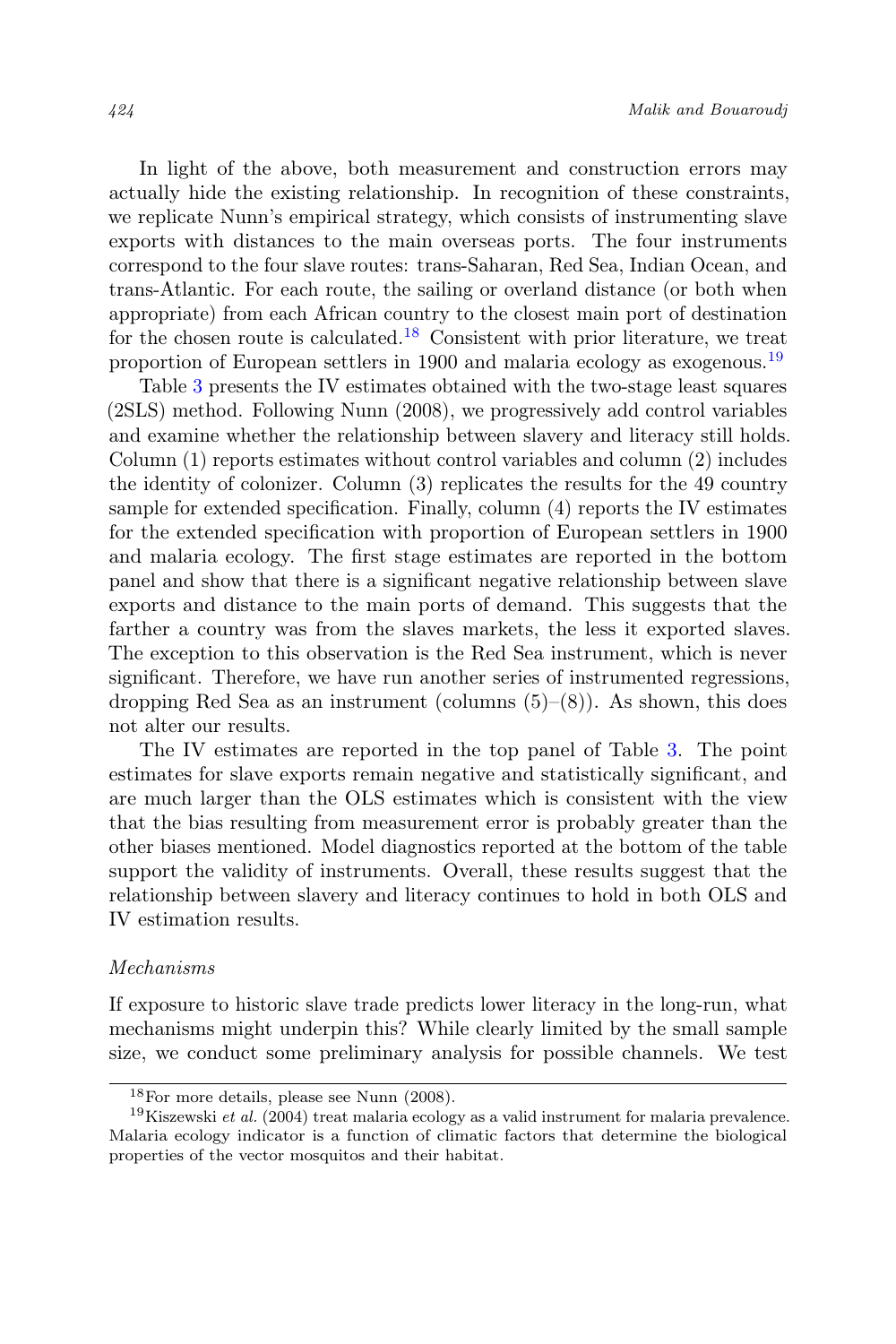| l                         |
|---------------------------|
| j                         |
| $\ddot{\phantom{a}}$<br>ı |
| :<br>۲<br>م               |
| ١<br>ׇ֖֖֖֚֚֚֚֚֚֡֝         |
| i<br>١<br>i<br>i<br>١     |
|                           |

|                         |                                |                                                 | Four instruments                               |                                    |                                                                        |                                     | Three instruments                                |                          |
|-------------------------|--------------------------------|-------------------------------------------------|------------------------------------------------|------------------------------------|------------------------------------------------------------------------|-------------------------------------|--------------------------------------------------|--------------------------|
|                         | $\widehat{\Xi}$                | $\widehat{c}$                                   | $\widehat{c}$                                  | $\tag{4}$                          | $\widetilde{5}$                                                        | $\widehat{6}$                       | $\widetilde{C}$                                  | $\circledast$            |
|                         |                                | Second stage. Dependent variable is [lit00]     |                                                |                                    |                                                                        |                                     | Second stage. Dependent variable is <i>lit00</i> |                          |
| Ln(exports/area)        | $-5.824***$<br>$[-3.92]$       | $-3.927***$<br>$[-3.59]$                        | $-2.642***$<br>$[-4.83]$                       | $-2.120**$<br>$\left[-2.35\right]$ | $-5.930***$<br>$[-3.94]$                                               | $-4.071***$<br>$[-3.66]$            | $-2.634***$<br>$[-4.81]$                         | $-2.113**$<br>$[-2.35]$  |
| Colonizer fixed effects | $\mathop{\mathsf{S}}\nolimits$ | ${\rm Yes}$                                     | ${\rm Yes}$                                    | ${\rm Yes}$                        | $\mathop{\mathsf{S}}\nolimits$                                         | Yes                                 | ${\rm Yes}$                                      | ${\rm Yes}$              |
| Additional controls     | $\stackrel{\circ}{\simeq}$     | $\frac{1}{2}$                                   | ${\rm Yes}$                                    | ${\rm Yes}$                        | $\rm \stackrel{\circ}{\rm \stackrel{\circ}{\rm \scriptscriptstyle M}}$ | $\stackrel{\mathtt{o}}{\mathsf{z}}$ | ${\rm Yes}$                                      | ${\rm Yes}$              |
| ME & Euro1900           | $\mathop{\rm S}\nolimits$      | $\overline{R}$                                  | $\rm \stackrel{\circ}{\rm \bf Z}$              | ${\rm Yes}$                        | $\overline{N}_{\overline{O}}$                                          | $\rm _{Xo}$                         | $\overline{a}$                                   | ${\rm Yes}$              |
| $F$ -stat               | 14.76                          | 3.70                                            | 9.88                                           | 9.77                               | 14.90                                                                  | 3.69                                | 9.89                                             | 9.78                     |
| Observations            | 49                             | 49                                              | 49                                             | 49                                 | $\overline{49}$                                                        | 49                                  | 49                                               | 49                       |
|                         |                                | First stage. Dependent variable is [lexp_area]  |                                                |                                    |                                                                        |                                     | First stage. Dependent variable is [lexp_area]   |                          |
| Atlantic distance       | $-1.315***$                    | $-1.701***$                                     | $-2.126***$                                    | $-1.631**$                         | $-1.295***$                                                            | $-1.690***$                         | $-2.084***$                                      | $-1.623**$               |
|                         | $[-3.65]$                      | $\begin{bmatrix} -3.84 \\ -1.414 \end{bmatrix}$ | $[-3.49]$                                      | $[-2.41]$                          | $\begin{bmatrix} -3.85 \\ -1.078*** \end{bmatrix}$                     | $[-3.90]$                           | $-2.550***$<br>$\left[-3.80\right]$              | $[-2.53]$                |
| Indian distance         | $-1.051***$<br>$[-2.76]$       | $[-2.61]$                                       | $-2.633***$<br>$\left[-3.55\right]$            | $-1.890**$<br>$[-2.45]$            | $[-3.16]$                                                              | $-1.467***$<br>$[-3.24]$            | $-4.69$                                          | $-1.873***$<br>$[-2.95]$ |
| Saharan distance        | $-2.297***$                    | $-2.932***$                                     | $-3.852*$                                      | $-2.781$                           | $-2.375***$                                                            | $-3.049***$                         | $-3.539***$                                      | $-2.712**$               |
| Red Sea distance        | $-0.121$<br>$[-2.78]$          | $\begin{array}{c}[-2.72]\\-0.156\end{array}$    | $\begin{bmatrix} -1.86 \\ 0.294 \end{bmatrix}$ | $\left[-1.40\right]$ $0.068$       | $[-3.50]$                                                              | $[-3.55]$                           | $[-3.93]$                                        | $[-2.53]$                |
|                         | $[-0.17]$                      | $[-0.18]$                                       | $[0.17]$                                       | $[0.04]$                           |                                                                        |                                     |                                                  |                          |
| European settlers       |                                |                                                 |                                                | $-0.081**$                         |                                                                        |                                     |                                                  | $-0.081**$               |
|                         |                                |                                                 |                                                | $[-2.26]$                          |                                                                        |                                     |                                                  | $[-2.32]$                |
| Malaria ecology         |                                |                                                 |                                                | 0.127                              |                                                                        |                                     |                                                  | 0.126                    |
|                         |                                |                                                 |                                                | [1.47]                             |                                                                        |                                     |                                                  | [1.50]                   |
|                         |                                |                                                 |                                                |                                    |                                                                        |                                     |                                                  | (Continued)              |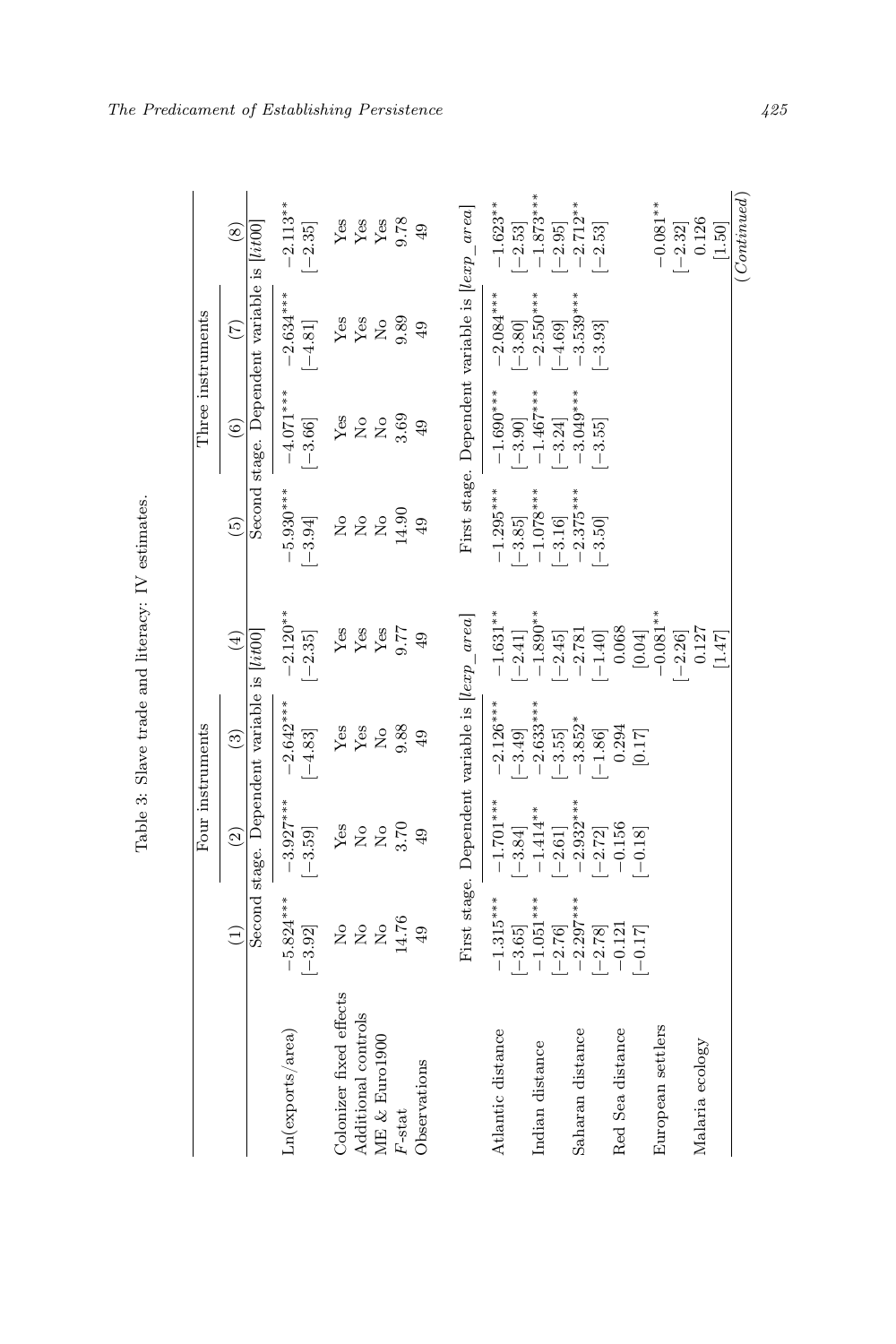|                        |               |                                                       | Four instruments                                    |                       |               |                                     | Three instruments                                   |                           |
|------------------------|---------------|-------------------------------------------------------|-----------------------------------------------------|-----------------------|---------------|-------------------------------------|-----------------------------------------------------|---------------------------|
|                        | ť             | $\sim$                                                |                                                     | $\widehat{\pm}$       | ම             |                                     |                                                     |                           |
|                        |               |                                                       | First stage. Dependent variable is <i>lexp</i> area |                       |               |                                     | First stage. Dependent variable is <i>lexp</i> area |                           |
| olonizer fixed effects | $\frac{1}{2}$ |                                                       |                                                     |                       | $\frac{1}{2}$ |                                     | Ýes                                                 |                           |
| dditional controls     | 280           |                                                       |                                                     | <b>Seger</b><br>Seger |               |                                     | Yes                                                 |                           |
| Æ & Euro1900           |               | $Yes$<br>$Xe$<br>$Xe$<br>$Xe$<br>$Xe$<br>$Xe$<br>$Xe$ | <b>Yes</b><br>Yes <sub>23</sub>                     |                       | 228           | yes<br>2233                         | $\tilde{z}$                                         | Yes<br>Yes<br>Yes<br>3.09 |
| F-stat                 | 4.25          |                                                       |                                                     | 2.83                  |               |                                     | 2.51                                                |                           |
| Sargan test (p-value)  | 0.18          | 5<br>C.C                                              | 5.<br>0.                                            | 0.86                  | 0.40          | $\begin{array}{c} 31 \ \end{array}$ | 0.84                                                | 0.80                      |

Table 3: (Continued) Table 3: (Continued)

*t*-statistics in brackets; \*\*\* $p < 0.01$ , \*\* $p < 0.05$ , \* $p < 0.1$ <br>This table reports the IV estimates for a modified specification from Num (2008). The dependent variable is literacy rate in 2000. Columns (1) to (4) report t-statistics in brackets; \*\*\*  $p < 0.01$ , \*\*  $p < 0.05$ , \*  $p < 0.1$ <br>This table reports the IV estimates for a modified specification from Num (2008). The dependent variable is literacy rate in 2000. Columns (1) to<br>This tabl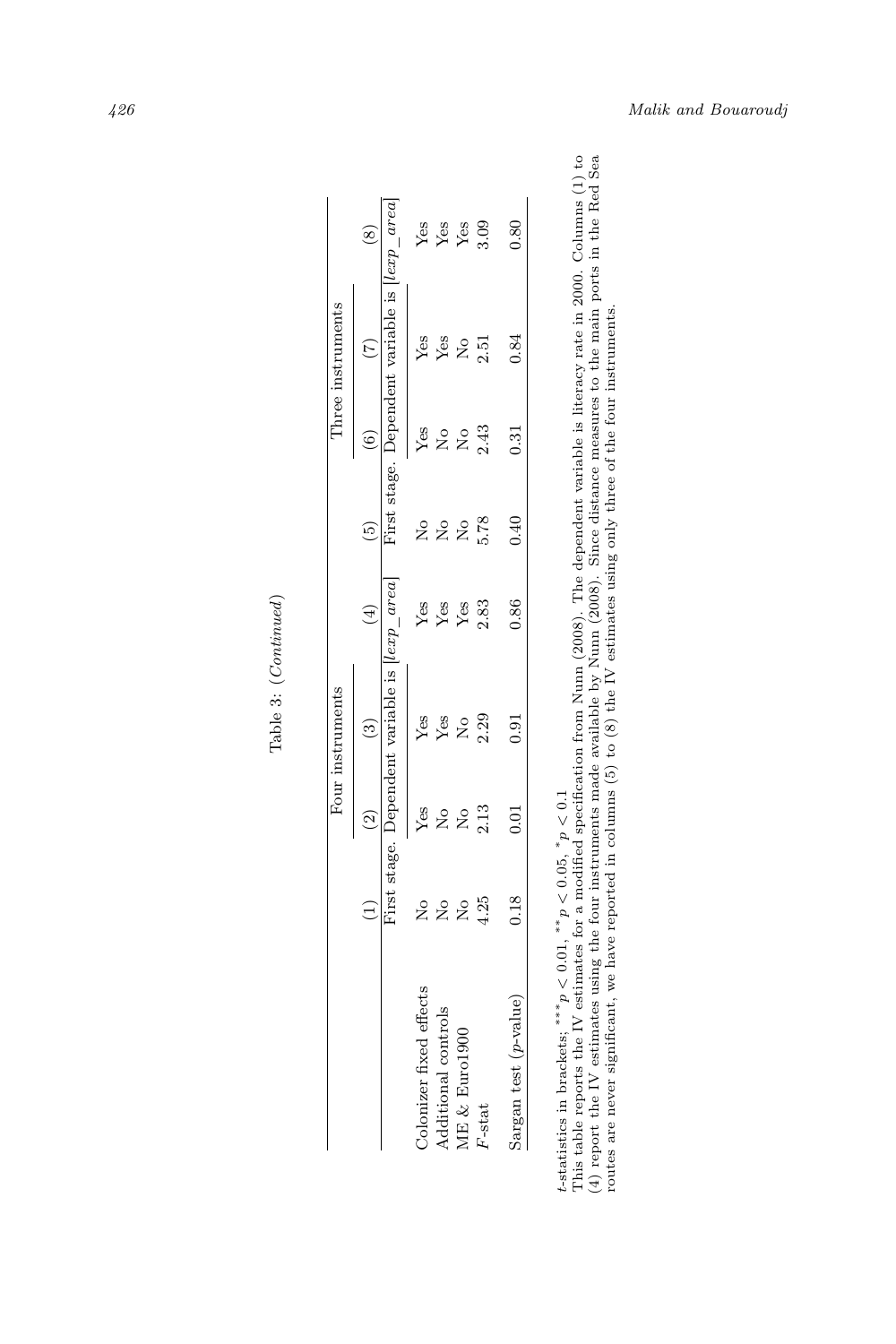

Figure 2: Correlating slave exports with possible mediating factors.

for the role of several possible mechanisms, including ethnic fractionalization, urbanization, and disease. Figures 2a–2d display unconditional scatter plots of slave exports with the index of ethnic fractionalization, urbanization rate, share of agriculture in GDP, and life expectancy at birth. These plots show that the logarithm of slave exports is positively correlated with ethnic fractionalization and agriculture value added, but is negatively associated with urbanization rates, and life expectancy at birth. Additionally, Figure 2e suggests that ethnically fractionalized societies are also likely to have lower average life expectancy at birth.

We investigate these plausible channels by adding them as separate controls to our preferred specification. The results are presented in Table 4. Panel A explores the lead on ethnicity, urbanization, and share of agriculture. Panels B and C investigate the mediating impact of life expectancy. We begin in column (1) by replicating our canonical specification on the reduced sample of 46 countries. In column (2), we first consider the role of ethnic fractionalization, which has been recognized by Nunn (2008) as a plausible transmission mechanism. As historical evidence indicates, slave trade in Africa sowed the seeds for ethnic tension and endemic political instability. Ethnic division can, in turn, be a hindrance to the provision of public goods, including health and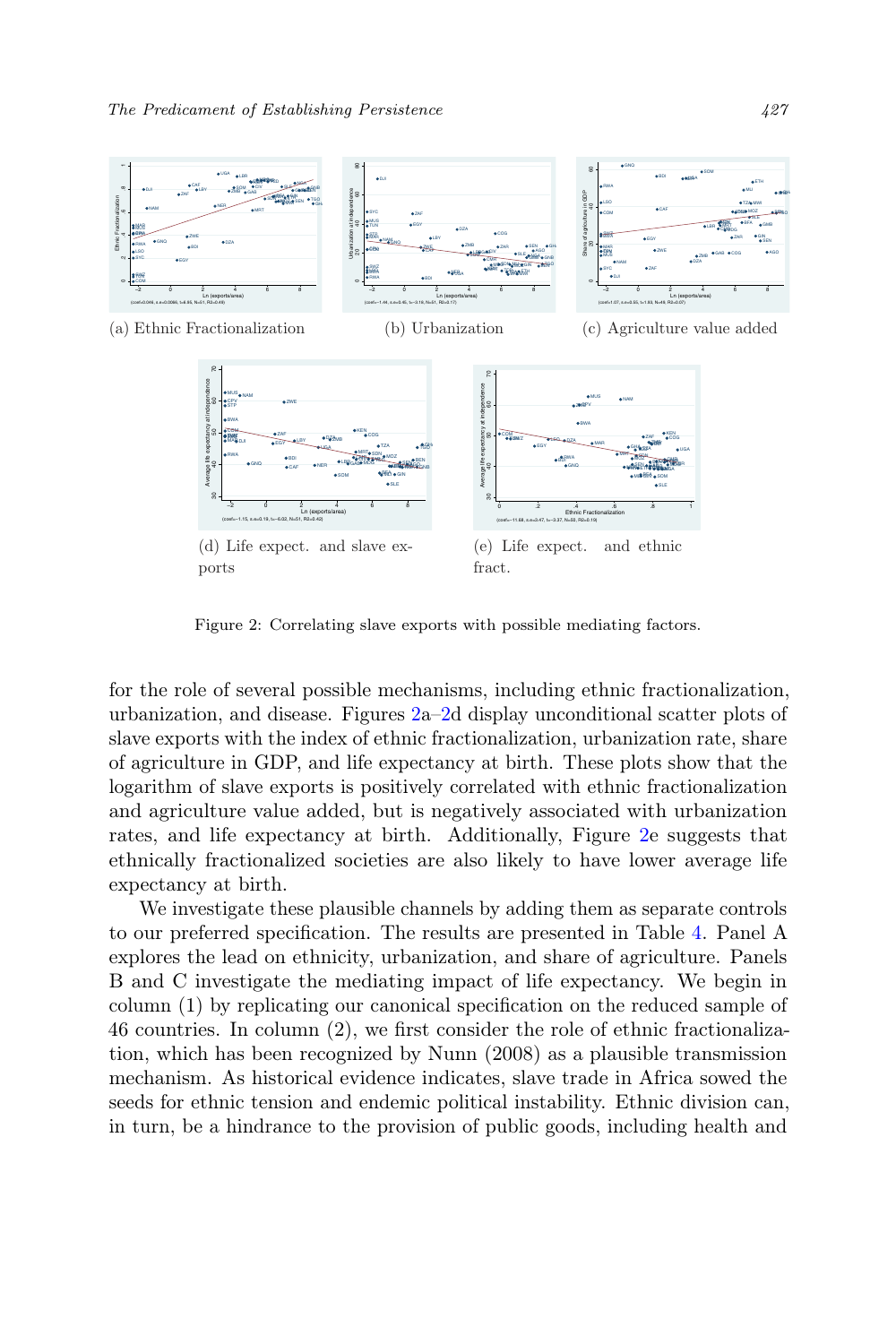| $-1.363**$<br>$[-3.21]$<br>$\left( \begin{matrix} 1 \end{matrix} \right)$<br>Ln(slave exports/land<br>area)   |                                                                                                      |                                                                             |                                                                                                                                                                                                                                                                                                                                                                                                                                                                                                                                                                                                                                  |                                                                                                                                                                                                                                                                                                            |                                                                                     |                                                                                                                                                                                                                                                                                                                                                                                                         | Dependent variable:                                                 |                                                                                                                |
|---------------------------------------------------------------------------------------------------------------|------------------------------------------------------------------------------------------------------|-----------------------------------------------------------------------------|----------------------------------------------------------------------------------------------------------------------------------------------------------------------------------------------------------------------------------------------------------------------------------------------------------------------------------------------------------------------------------------------------------------------------------------------------------------------------------------------------------------------------------------------------------------------------------------------------------------------------------|------------------------------------------------------------------------------------------------------------------------------------------------------------------------------------------------------------------------------------------------------------------------------------------------------------|-------------------------------------------------------------------------------------|---------------------------------------------------------------------------------------------------------------------------------------------------------------------------------------------------------------------------------------------------------------------------------------------------------------------------------------------------------------------------------------------------------|---------------------------------------------------------------------|----------------------------------------------------------------------------------------------------------------|
|                                                                                                               |                                                                                                      |                                                                             | Dependent variable: [lit00]                                                                                                                                                                                                                                                                                                                                                                                                                                                                                                                                                                                                      |                                                                                                                                                                                                                                                                                                            |                                                                                     |                                                                                                                                                                                                                                                                                                                                                                                                         | lebav                                                               |                                                                                                                |
|                                                                                                               | Panel A: Urbanization, agriculture and fractionalization                                             |                                                                             |                                                                                                                                                                                                                                                                                                                                                                                                                                                                                                                                                                                                                                  |                                                                                                                                                                                                                                                                                                            |                                                                                     | Panel B: Life expectancy                                                                                                                                                                                                                                                                                                                                                                                |                                                                     | Panel C                                                                                                        |
|                                                                                                               | $\begin{array}{c} (2) \\ \end{array}$                                                                | $\widehat{\mathbf{e}}$                                                      | $\bigoplus$                                                                                                                                                                                                                                                                                                                                                                                                                                                                                                                                                                                                                      | $\widetilde{5}$                                                                                                                                                                                                                                                                                            | $\circ$                                                                             | E                                                                                                                                                                                                                                                                                                                                                                                                       | $\left( 8\right)$                                                   | $\circledcirc$                                                                                                 |
|                                                                                                               | $-1.255$ <sup>*</sup>                                                                                | $-0.528$                                                                    | $-0.660$                                                                                                                                                                                                                                                                                                                                                                                                                                                                                                                                                                                                                         | $-0.294$                                                                                                                                                                                                                                                                                                   | $-1.363**$                                                                          | $-0.441$                                                                                                                                                                                                                                                                                                                                                                                                | $-0.847$ *                                                          | $-0.603**$                                                                                                     |
|                                                                                                               | $[-2.05]$                                                                                            | $[-0.70]$<br>-0.559**                                                       | [0.58]                                                                                                                                                                                                                                                                                                                                                                                                                                                                                                                                                                                                                           | $[0.69]_{1,1}^{*}\\*[0.69]_{1,1}^{*}\\*[0.69]_{1,1}^{*}\\*[0.69]_{1,1}^{*}\\*[0.69]_{1,1}^{*}\\*[0.69]_{1,1}^{*}\\*[0.69]_{1,1}^{*}\\*[0.69]_{1,1}^{*}\\*[0.69]_{1,1}^{*}\\*[0.69]_{1,1}^{*}\\*[0.69]_{1,1}^{*}\\*[0.69]_{1,1}^{*}\\*[0.69]_{1,1}^{*}\\*[0.69]_{1,1}^{*}\\*[0.69]_{1,1}^{*}\\*[0.69]_{1,1$ | $-3.19$ ]                                                                           | $\begin{array}{l} \hfill\text{[0,1]} \\\hfill\text{[0,2]} \\\hfill\text{[0,1]} \\\hfill\text{[0,2]} \\\hfill\text{[0,3]} \\\hfill\text{[0,1]} \\\hfill\text{[0,2]} \\\hfill\text{[0,3]} \\\hfill\text{[0,4]} \\\hfill\text{[0,4]} \\\hfill\text{[0,5]} \\\hfill\text{[0,6]} \\\hfill\text{[0,6]} \\\hfill\text{[0,6]} \\\hfill\text{[0,6]} \\\hfill\text{[0,6]} \\\hfill\text{[0,6]} \\\hfill\text{[0,$ | $\begin{array}{c} [0.22] \\ -1.152 \\ [0.11] \\ 0.071* \end{array}$ |                                                                                                                |
| $-0.464**$<br>$[-2.04]$<br>Malaria ecology                                                                    | $\begin{array}{c} -0.438^{*} \\ [-1.85] \end{array}$                                                 | $[-2.54]$                                                                   | $-0.427$<br>$\left[0.25\right]$                                                                                                                                                                                                                                                                                                                                                                                                                                                                                                                                                                                                  |                                                                                                                                                                                                                                                                                                            | $\begin{bmatrix} -0.464^{**} \\[-2.22] \\0.152^{**} \end{bmatrix}$                  |                                                                                                                                                                                                                                                                                                                                                                                                         |                                                                     | $\begin{bmatrix} 0.23 \\ -0.056 \\ 0.11 \\ 0.234 \\ 0.035 \\ 0.004 \\ -0.085 \\ -0.04 \\ -0.048 \end{bmatrix}$ |
| 0.242<br>European settlers 1900                                                                               |                                                                                                      | $-0.067$                                                                    | $-0.107$                                                                                                                                                                                                                                                                                                                                                                                                                                                                                                                                                                                                                         |                                                                                                                                                                                                                                                                                                            |                                                                                     |                                                                                                                                                                                                                                                                                                                                                                                                         |                                                                     |                                                                                                                |
| $\left[0.56\right]$                                                                                           |                                                                                                      | $[-0.16]$                                                                   | $\begin{bmatrix} 0.35 \\ 0.217^{**} \\ 0.09 \end{bmatrix}$                                                                                                                                                                                                                                                                                                                                                                                                                                                                                                                                                                       |                                                                                                                                                                                                                                                                                                            |                                                                                     |                                                                                                                                                                                                                                                                                                                                                                                                         | $\begin{bmatrix} 0.04 \\ -0.104^{**} \end{bmatrix}$                 |                                                                                                                |
| $0.205***$<br>Longitude                                                                                       |                                                                                                      | $0.190***$                                                                  |                                                                                                                                                                                                                                                                                                                                                                                                                                                                                                                                                                                                                                  |                                                                                                                                                                                                                                                                                                            |                                                                                     |                                                                                                                                                                                                                                                                                                                                                                                                         |                                                                     |                                                                                                                |
| $\left[ 2.40\right]$                                                                                          | $\begin{bmatrix} 0.252 \\ 0.60 \\ 0.211^{**} \\ 2.45 \\ -0.164^{**} \end{bmatrix}$                   |                                                                             |                                                                                                                                                                                                                                                                                                                                                                                                                                                                                                                                                                                                                                  |                                                                                                                                                                                                                                                                                                            | $\begin{bmatrix} 2.45 \\ 0.207^{**} \\ 2.37 \\ -0.150^{**} \end{bmatrix}$           |                                                                                                                                                                                                                                                                                                                                                                                                         | $[-0.05]$<br>-0.024                                                 |                                                                                                                |
| $-0.154**$<br>Minimum avg rainfall                                                                            |                                                                                                      |                                                                             |                                                                                                                                                                                                                                                                                                                                                                                                                                                                                                                                                                                                                                  |                                                                                                                                                                                                                                                                                                            |                                                                                     |                                                                                                                                                                                                                                                                                                                                                                                                         |                                                                     |                                                                                                                |
| $\begin{bmatrix} -2.32 \\ 1.570^{**} \\ [2.30] \\ -0.230^{***} \\ [-4.79] \end{bmatrix}$<br>Ln(costline/area) | $\begin{bmatrix} -2.32 \\ 1.618^{**} \\ 2.25 \\ -0.237^{***} \\ -4.26 \\ -2.359^{***} \end{bmatrix}$ | $\begin{bmatrix} 2.11 \\ -0.108 \\ -1.35 \\ 1.025 \\ 1.46 \\ \end{bmatrix}$ | $\begin{bmatrix} -0.042 \\ [0.10] \\ 1.042 \\ [0.82] \\ -0.0222^* \end{bmatrix}$                                                                                                                                                                                                                                                                                                                                                                                                                                                                                                                                                 |                                                                                                                                                                                                                                                                                                            | $\begin{bmatrix} -2.28 \\ 1.581^{**} \\ 2.33 \\ -0.228^{**} \\ -4.64 \end{bmatrix}$ |                                                                                                                                                                                                                                                                                                                                                                                                         | $\begin{bmatrix} 0.03 \\ 0.504 \end{bmatrix}$                       | $\begin{matrix} [0.04] \\ 0.635^{*} \\ [0.32] \\ -0.069^{**} \end{matrix}$                                     |
|                                                                                                               |                                                                                                      |                                                                             |                                                                                                                                                                                                                                                                                                                                                                                                                                                                                                                                                                                                                                  |                                                                                                                                                                                                                                                                                                            |                                                                                     |                                                                                                                                                                                                                                                                                                                                                                                                         | $[0.32]$<br>-0.057*                                                 |                                                                                                                |
| Percent Islamic                                                                                               |                                                                                                      |                                                                             |                                                                                                                                                                                                                                                                                                                                                                                                                                                                                                                                                                                                                                  |                                                                                                                                                                                                                                                                                                            |                                                                                     |                                                                                                                                                                                                                                                                                                                                                                                                         |                                                                     |                                                                                                                |
|                                                                                                               |                                                                                                      | $\begin{bmatrix} -4.86 \\ -22.618 {^{\ast\ast\ast}} \end{bmatrix}$          | [0.05]                                                                                                                                                                                                                                                                                                                                                                                                                                                                                                                                                                                                                           |                                                                                                                                                                                                                                                                                                            |                                                                                     | $[0.04]$<br>28.623***                                                                                                                                                                                                                                                                                                                                                                                   | $[0.02]$<br>6.727**                                                 | $\begin{bmatrix} 0.02 \\ 5.005 \end{bmatrix}$                                                                  |
| $21.910***$<br>$[-3.87]$<br>French legal origin                                                               | $[-3.88]$                                                                                            | $\left[-3.61\right]$                                                        | $19.432***$                                                                                                                                                                                                                                                                                                                                                                                                                                                                                                                                                                                                                      |                                                                                                                                                                                                                                                                                                            | $22.301***$<br>$[-3.94]$                                                            |                                                                                                                                                                                                                                                                                                                                                                                                         |                                                                     |                                                                                                                |
| Ln(oil prod/pop)                                                                                              | $1.318**$                                                                                            | $0.989**$                                                                   | $\left[ 6.51\right] 0.960***$                                                                                                                                                                                                                                                                                                                                                                                                                                                                                                                                                                                                    | $\begin{bmatrix} 6.50 \\ 0.823^{**} \end{bmatrix}$                                                                                                                                                                                                                                                         |                                                                                     | $\begin{bmatrix} 5.14 \\ 1.060*** \end{bmatrix}$                                                                                                                                                                                                                                                                                                                                                        | ${\begin{bmatrix} 3.23 \\ 0.306 \end{bmatrix}}$                     |                                                                                                                |
| $1.331***$<br>[3.51]                                                                                          | $\begin{bmatrix} 3.42 \\ -3.114 \end{bmatrix}$                                                       | $\begin{bmatrix} 2.58 \\ -9.290 \end{bmatrix}$                              | [0.42]                                                                                                                                                                                                                                                                                                                                                                                                                                                                                                                                                                                                                           | [0.39]                                                                                                                                                                                                                                                                                                     | $1.396***$<br>[4.25]                                                                | [0.31]                                                                                                                                                                                                                                                                                                                                                                                                  | [0.20]                                                              | $\begin{bmatrix} 3.16 \\ 0.248 \\ 0.18 \\ -7.266* \end{bmatrix}$                                               |
| Ethnic fractionalization                                                                                      |                                                                                                      |                                                                             |                                                                                                                                                                                                                                                                                                                                                                                                                                                                                                                                                                                                                                  | 0.9.                                                                                                                                                                                                                                                                                                       |                                                                                     |                                                                                                                                                                                                                                                                                                                                                                                                         |                                                                     |                                                                                                                |
|                                                                                                               | $-0.37$ ]                                                                                            | $[-1.02]$                                                                   | [8.89]                                                                                                                                                                                                                                                                                                                                                                                                                                                                                                                                                                                                                           | [8.95]                                                                                                                                                                                                                                                                                                     |                                                                                     |                                                                                                                                                                                                                                                                                                                                                                                                         |                                                                     | [3.69]                                                                                                         |
| Urbanization                                                                                                  |                                                                                                      | $0.299***$                                                                  |                                                                                                                                                                                                                                                                                                                                                                                                                                                                                                                                                                                                                                  |                                                                                                                                                                                                                                                                                                            |                                                                                     |                                                                                                                                                                                                                                                                                                                                                                                                         |                                                                     |                                                                                                                |
|                                                                                                               |                                                                                                      | [2.09]                                                                      |                                                                                                                                                                                                                                                                                                                                                                                                                                                                                                                                                                                                                                  |                                                                                                                                                                                                                                                                                                            |                                                                                     |                                                                                                                                                                                                                                                                                                                                                                                                         |                                                                     |                                                                                                                |
| Agricultural value                                                                                            |                                                                                                      |                                                                             | $-0.343**$                                                                                                                                                                                                                                                                                                                                                                                                                                                                                                                                                                                                                       |                                                                                                                                                                                                                                                                                                            |                                                                                     |                                                                                                                                                                                                                                                                                                                                                                                                         |                                                                     |                                                                                                                |
| added                                                                                                         |                                                                                                      |                                                                             | $[0.15] \centering% \includegraphics[width=1.8\columnwidth]{figures/fig_1_1.pdf} \includegraphics[width=1.8\columnwidth]{figures/fig_1_2.pdf} \includegraphics[width=1.8\columnwidth]{figures/fig_1_2.pdf} \includegraphics[width=1.8\columnwidth]{figures/fig_1_2.pdf} \includegraphics[width=1.8\columnwidth]{figures/fig_1_2.pdf} \includegraphics[width=1.8\columnwidth]{figures/fig_1_2.pdf} \includegraphics[width=1.8\columnwidth]{figures/fig_1_2.pdf} \includegraphics[width=1.8\columnwidth]{figures/fig_1_2.pdf} \includegraphics[width=1.8\columnwidth]{figures/fig_1_2.pdf} \includegraphics[width=1.8\columnwidth$ |                                                                                                                                                                                                                                                                                                            |                                                                                     |                                                                                                                                                                                                                                                                                                                                                                                                         |                                                                     |                                                                                                                |

Table 4: Exploring possible mechanisms.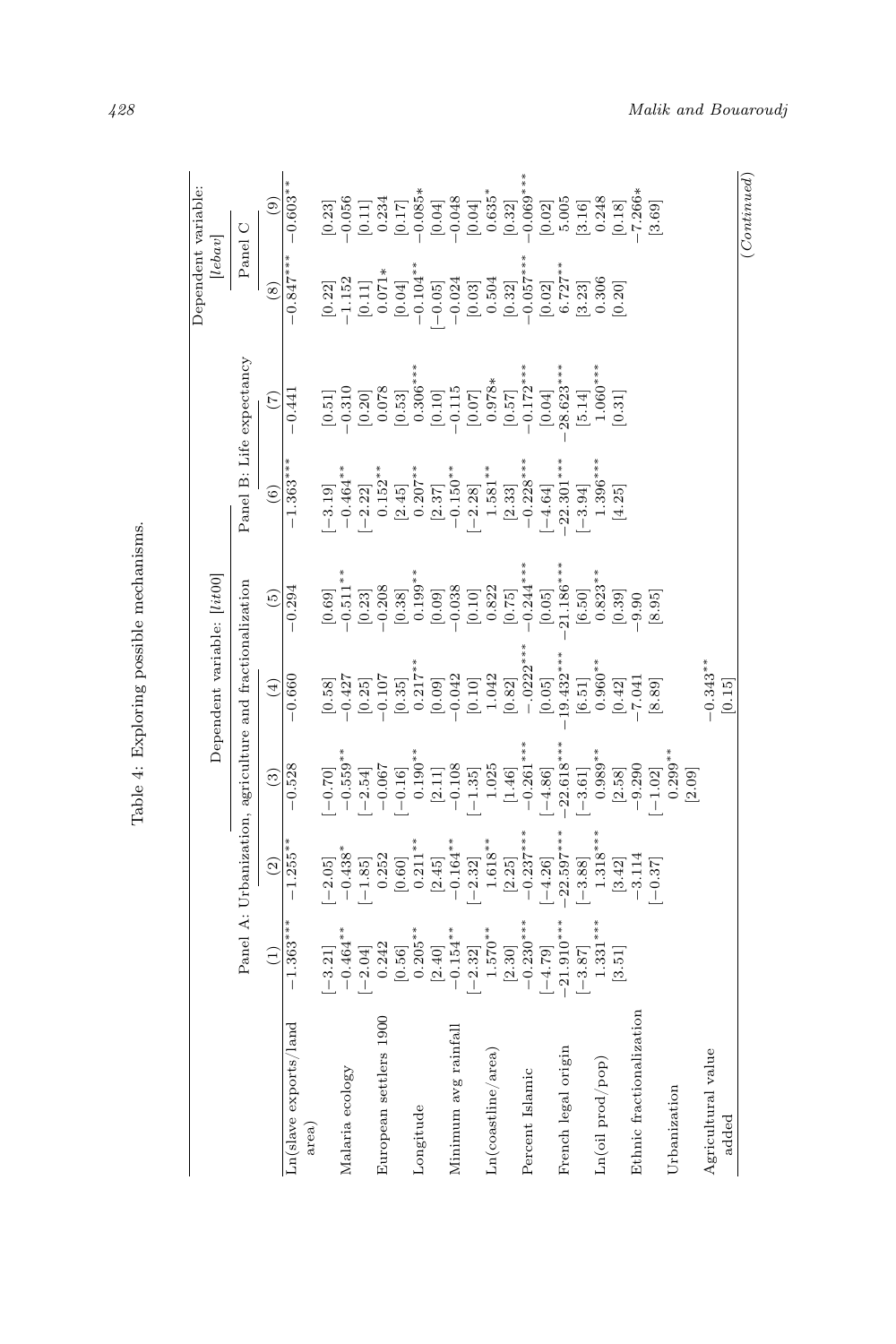|                         |        |                                                          |                | Dependent variable: [lit00] |                      |      |                                   | Dependent variable:                                              |                |
|-------------------------|--------|----------------------------------------------------------|----------------|-----------------------------|----------------------|------|-----------------------------------|------------------------------------------------------------------|----------------|
|                         |        | Panel A: Urbanization, agriculture and fractionalization |                |                             |                      |      | Panel B: Life expectancy          | $\begin{array}{c c} \text{[lebav]}\\ \text{Pauli C} \end{array}$ |                |
|                         | Ξ      | $\left( 2\right)$                                        | $\binom{3}{2}$ | $\left( 4\right)$           | $\left(5\right)$     | (6)  | $\widetilde{(\tau)}$              | $\circ$                                                          | $\circledcirc$ |
| Score:                  |        |                                                          |                |                             | $-4.714**$<br>[1.76] |      |                                   |                                                                  |                |
| Life expectancy         |        |                                                          |                |                             |                      |      | $1.091***$<br>$\left[0.33\right]$ |                                                                  |                |
| Colonizer fixed effects | $Y$ es | Yes                                                      | Yes            | Yes                         | Yes                  | Yes  | Yes                               | Yes                                                              | $Y$ es         |
| Observations            | $46$   | 46                                                       | 46             | 46                          | 46                   | 49   | 49                                | 67.0                                                             | $49$<br>0.75   |
| R-squared               | 0.82   | 0.82                                                     | 0.83           | 0.84                        | 0.84                 | 0.83 | 0.87                              |                                                                  |                |
| Wald test (p-value)     |        |                                                          | 0.13           | 0.09                        |                      |      |                                   |                                                                  |                |

Table 4: (Continued)

Robust t-statistics in brackets; \*\*\* $p \lt 0.01$ , \* $p \lt 0.05$ , \* $p \lt 0.1$  variables of interest where the dependent variable is literacy rates in 2000. Panel<br>Panels A and B focus on a specific association between potential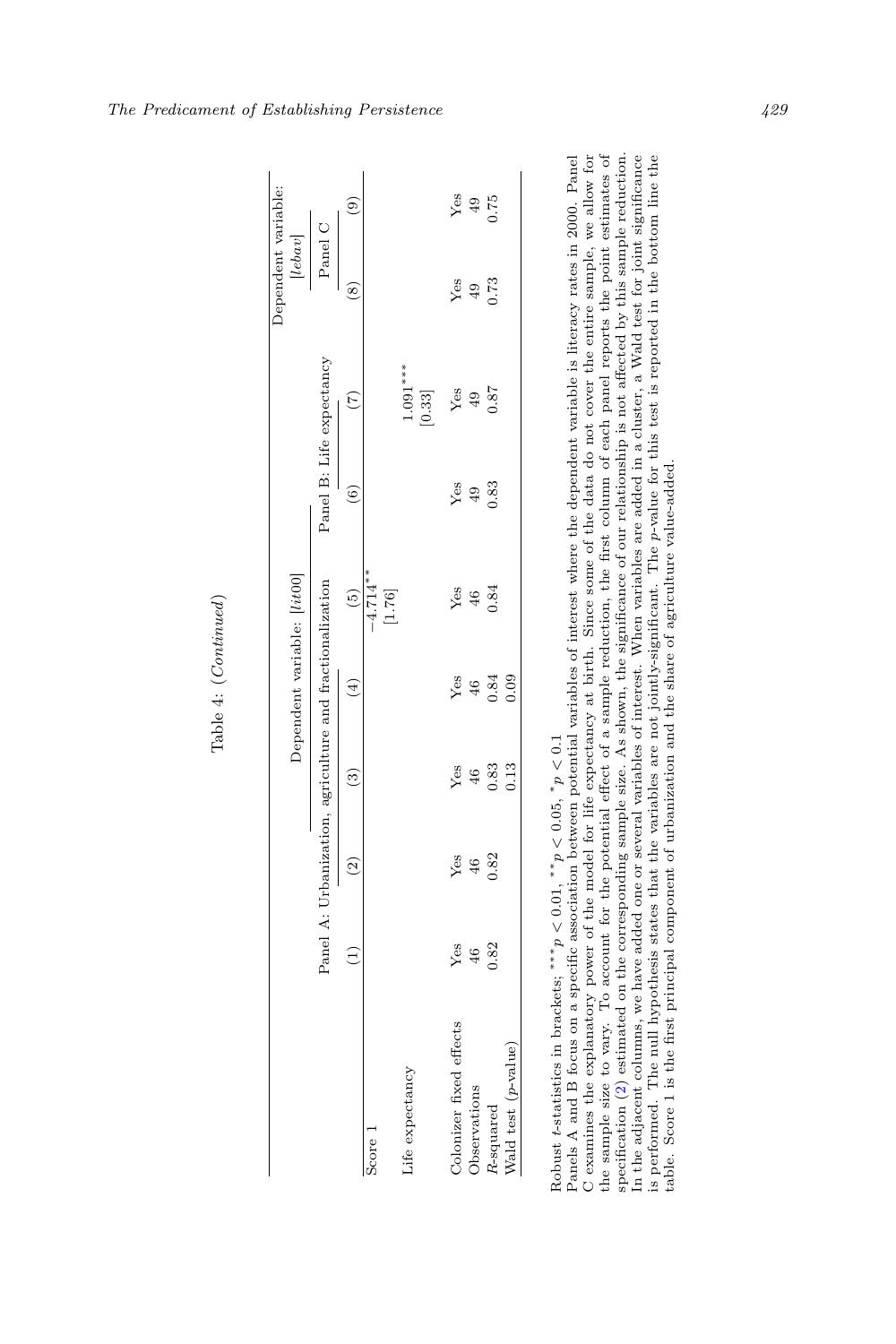education.<sup>20</sup> As the result in column (2) shows, the coefficient on the index of ethnic fractionalization is individually insignificant and is unable to knock out the effect of slavery.

Next, column (3) examines the role of urbanization. Earlier studies have shown that depopulation was an important negative externality of slave trade (Manning, 1981). This could result in lower urbanization rates in the longrun,<sup>21</sup> which signals lower development levels (UNESCO, 2006b). As expected, the inclusion of urbanization in column (3) eliminates the effect of slave exports. While the coefficient on slave exports is itself negative it is rendered statistically insignificant with the inclusion of urbanization, which in turn has a positive and statistically significant impact on literacy.

In column  $(4)$ , we replace urbanization with the share of agriculture valueadded in GDP.<sup>22</sup> Like urbanization, agriculture value-added eliminates the impact of slave exports and is itself a strong negative predictor of crosscountry differences in literacy. In column (5) we simultaneously account for the effect of urbanization and agriculture share. Given that population density is potentially related to the marginal productivity of land and the returns to human capital, there is a strong correlation between urbanization and agriculture share. We thus include a principal components measure of both dimensions and find that this measure similarly knocks out the impact of slave exports. Taken together, the results in columns  $(1)$ – $(5)$  provide evidence that slavery might have negatively impacted literacy through its effect on urbanization and structural change.

Next, in Panel B, we examine the role of disease as another plausible mechanism. Even though our regressions have included an index of malaria ecology, it is useful to control for a broader and more direct measure of health, especially given that health is also an important correlate of literacy (Miguel and Kremer, 2001; Weil, 2008). As before, we begin by replicating our baseline specification in column (6), and re-establish the strong negative impact of slave exports on literacy. We then include life expectancy at birth, averaged over the 1960–1999 period, in column (7). As expected, the inclusion of average life expectancy in column (7) completely wipes away the slavery effect, rendering

<sup>20</sup>The effect of ethnic fractionalization on public provision of health is arguably stronger than its effect on education. The correlation between ethnic fractionalization and life expectancy is  $-0.44$ , almost double than that of its correlation with literacy  $(-0.27)$ . Prior literature has already established the negative impact of ethnic fractionalization on health outcomes. Ethnic fractionalization is shown to be positively correlated with infant mortality (Alesina et al., 2003; La Porta et al., 1999).

<sup>21</sup>Urbanization rate is the share of total population living in urban areas (Source: World Development Indicators, World Bank (2009)). We have averaged this measure over the first five years of independence, or over the first five years of available data depending upon availability.

<sup>&</sup>lt;sup>22</sup>The value used here is the agriculture value added per worker in 2000 \$US averaged from 1960 to 1990 (Source: World Development Indicators, World Bank (2009))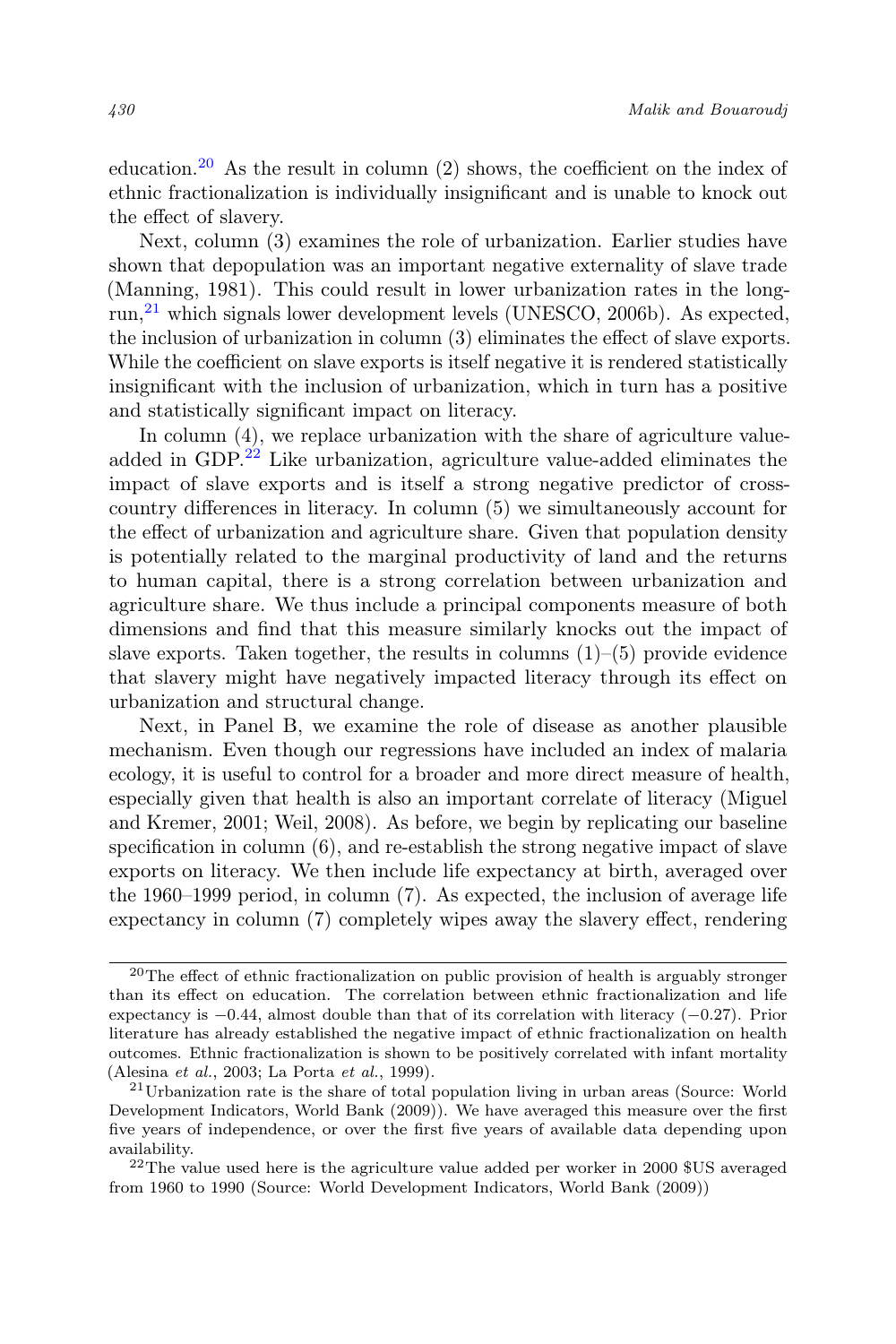the coefficient on slave exports statistically insignificant. The coefficient on life expectancy is, in turn, positive and significant at 1% level. We probe this mechanism further in Panel C by replacing our main dependent variable (i.e., adult literacy in 2000) with average life expectancy at birth. As the results in columns  $(8)$ – $(9)$  show, the slavery measure is a strong negative predictor of life expectancy, and the result holds even with the inclusion of ethnic fractionalization in the model. Together, the evidence presented in the last four columns of Table 4 provides strong evidence in favour of health as a key mediating channel. The impact of slavery on life expectancy continues to hold in IV models as well (see Appendix Table A1). In fact, a regression of life expectancy at birth on slave exports results in a coefficient of slave exports that is highly negative and statistically significant.

#### Competing Explanations and Robustness Tests

We carry several additional empirical tests to rule out competing explanations and to assess the robustness of these empirical patterns. Results are reported in the Online Appendix. In Table A2 we perform several tests, which include: using alternative measures of slavery, such as slave exports normalized by land area and historic population, controlling for GDP averaged over the 1988–1992 period, including a measure for educational expenditures, and omitting a possible outlier (Niger).

As suggested in Klein (2001), and further corroborated in Nunn (2008), slave trade can have long-term impacts on political instability. We investigate this possibility by including empirical proxies for conflict, political instability, and weak institutions. Individually, none of these indicators was able to dislodge the effect of slavery (see Table A3). We also examined the connection between human capital and religion by including the proportion of population characterized as Muslim, Roman Catholic, and Protestant. The results remain unchanged (see Table A4).

Finally, in Table A5 we show that the main slavery result remains unchanged to replacing the dependent variable with literacy averaged over the period 1990–2000, the natural logarithm of literacy in 2000, average years of schooling in 2000, and the percentage of population with secondary school attainment. Thus, the results hold for a number of educational outcomes. Finally, the slavery effect on literacy survives the inclusion of a full set of regional dummy variables capturing north, west, east, and southern Africa (results available upon request).

#### Sub-regional Analysis

Table 5 reports the OLS estimates for Equation (2) without country fixed effects. The dependent variable is the categorical variable for education as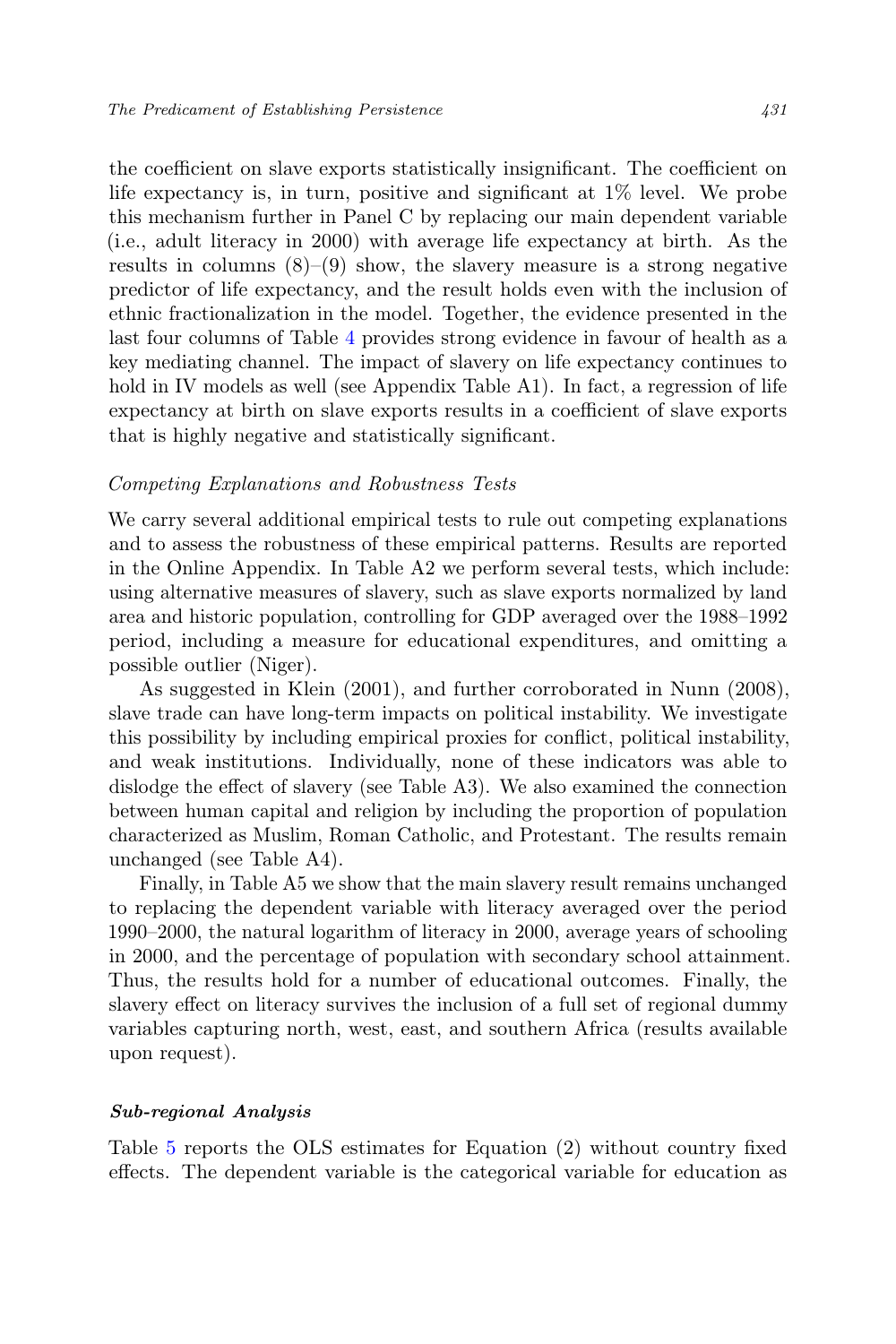| $(0.849)$<br>-0.024***<br>$\frac{17899}{Yes}$<br>Yes Yes<br>(0.039)<br>(0.005)<br>2008<br>Yes<br>$-0.033$<br>$\circled{s}$<br>$3.454***$<br>16922<br>(0.034)<br>$\begin{array}{c} (0.802) \\ -0.002 \\ (0.005) \end{array}$<br>$Y_{BS}$<br>$Y_{BS}$<br>$Y_{BS}$<br>$-0.\overline{009}$<br>$5.673***$<br>$\begin{array}{c} 16922 \\ \text{Yes} \\ \text{Yes} \\ \text{Yes} \\ \text{Yes} \\ \text{Yes} \end{array}$<br>$-0.058*$<br>(0.033)<br>$\begin{array}{c} (0.735) \\ -0.007 \\ \end{array}$<br>$\widehat{6}$<br>$5.832***$<br>$(0.747)$<br>-0.006**<br>$\frac{16922}{Y$ es<br>$\frac{1692}{Y}$ es<br>$\frac{1692}{Y}$ es<br>(0.031)<br>(0.003)<br>$-0.055$ <sup>*</sup><br>G<br>$6.086***$<br>$-0.090***$<br>16922<br>(0.025)<br>(0.733)<br>2005<br>Yes<br>Yes<br>Yes<br>Yes<br>$\left( \pm \right)$<br>$-0.110***$<br>16922<br>(0.027)<br>$\frac{Y}{X}$ es<br>$\frac{Y}{X}$ es<br>$\widehat{\mathbb{E}}$<br>$-0.115***$<br>$\begin{array}{l} 21136 \\ \text{Yes} \\ \text{Yes} \\ \text{No} \\ \text{No} \\ \text{No} \end{array}$<br>(0.025)<br>$\odot$<br>$-0.125***$<br>21624<br>(0.043)<br>2222<br>$\widehat{\Xi}$<br>District/ethnicity controls<br>area<br>Colonial pop. density<br>Individual controls<br>Log slave exports/<br>Colonial controls<br>Missions/sq km<br>Malaria ecology<br>Observations |  |  | Education Level (Categorical Variable) |  |            |
|----------------------------------------------------------------------------------------------------------------------------------------------------------------------------------------------------------------------------------------------------------------------------------------------------------------------------------------------------------------------------------------------------------------------------------------------------------------------------------------------------------------------------------------------------------------------------------------------------------------------------------------------------------------------------------------------------------------------------------------------------------------------------------------------------------------------------------------------------------------------------------------------------------------------------------------------------------------------------------------------------------------------------------------------------------------------------------------------------------------------------------------------------------------------------------------------------------------------------------------------------------------------------------------------------------------------|--|--|----------------------------------------|--|------------|
|                                                                                                                                                                                                                                                                                                                                                                                                                                                                                                                                                                                                                                                                                                                                                                                                                                                                                                                                                                                                                                                                                                                                                                                                                                                                                                                      |  |  |                                        |  |            |
|                                                                                                                                                                                                                                                                                                                                                                                                                                                                                                                                                                                                                                                                                                                                                                                                                                                                                                                                                                                                                                                                                                                                                                                                                                                                                                                      |  |  |                                        |  |            |
|                                                                                                                                                                                                                                                                                                                                                                                                                                                                                                                                                                                                                                                                                                                                                                                                                                                                                                                                                                                                                                                                                                                                                                                                                                                                                                                      |  |  |                                        |  |            |
|                                                                                                                                                                                                                                                                                                                                                                                                                                                                                                                                                                                                                                                                                                                                                                                                                                                                                                                                                                                                                                                                                                                                                                                                                                                                                                                      |  |  |                                        |  |            |
|                                                                                                                                                                                                                                                                                                                                                                                                                                                                                                                                                                                                                                                                                                                                                                                                                                                                                                                                                                                                                                                                                                                                                                                                                                                                                                                      |  |  |                                        |  | $2.351***$ |
|                                                                                                                                                                                                                                                                                                                                                                                                                                                                                                                                                                                                                                                                                                                                                                                                                                                                                                                                                                                                                                                                                                                                                                                                                                                                                                                      |  |  |                                        |  |            |
|                                                                                                                                                                                                                                                                                                                                                                                                                                                                                                                                                                                                                                                                                                                                                                                                                                                                                                                                                                                                                                                                                                                                                                                                                                                                                                                      |  |  |                                        |  |            |
|                                                                                                                                                                                                                                                                                                                                                                                                                                                                                                                                                                                                                                                                                                                                                                                                                                                                                                                                                                                                                                                                                                                                                                                                                                                                                                                      |  |  |                                        |  |            |
|                                                                                                                                                                                                                                                                                                                                                                                                                                                                                                                                                                                                                                                                                                                                                                                                                                                                                                                                                                                                                                                                                                                                                                                                                                                                                                                      |  |  |                                        |  |            |
|                                                                                                                                                                                                                                                                                                                                                                                                                                                                                                                                                                                                                                                                                                                                                                                                                                                                                                                                                                                                                                                                                                                                                                                                                                                                                                                      |  |  |                                        |  |            |
|                                                                                                                                                                                                                                                                                                                                                                                                                                                                                                                                                                                                                                                                                                                                                                                                                                                                                                                                                                                                                                                                                                                                                                                                                                                                                                                      |  |  |                                        |  |            |
|                                                                                                                                                                                                                                                                                                                                                                                                                                                                                                                                                                                                                                                                                                                                                                                                                                                                                                                                                                                                                                                                                                                                                                                                                                                                                                                      |  |  |                                        |  |            |
|                                                                                                                                                                                                                                                                                                                                                                                                                                                                                                                                                                                                                                                                                                                                                                                                                                                                                                                                                                                                                                                                                                                                                                                                                                                                                                                      |  |  |                                        |  |            |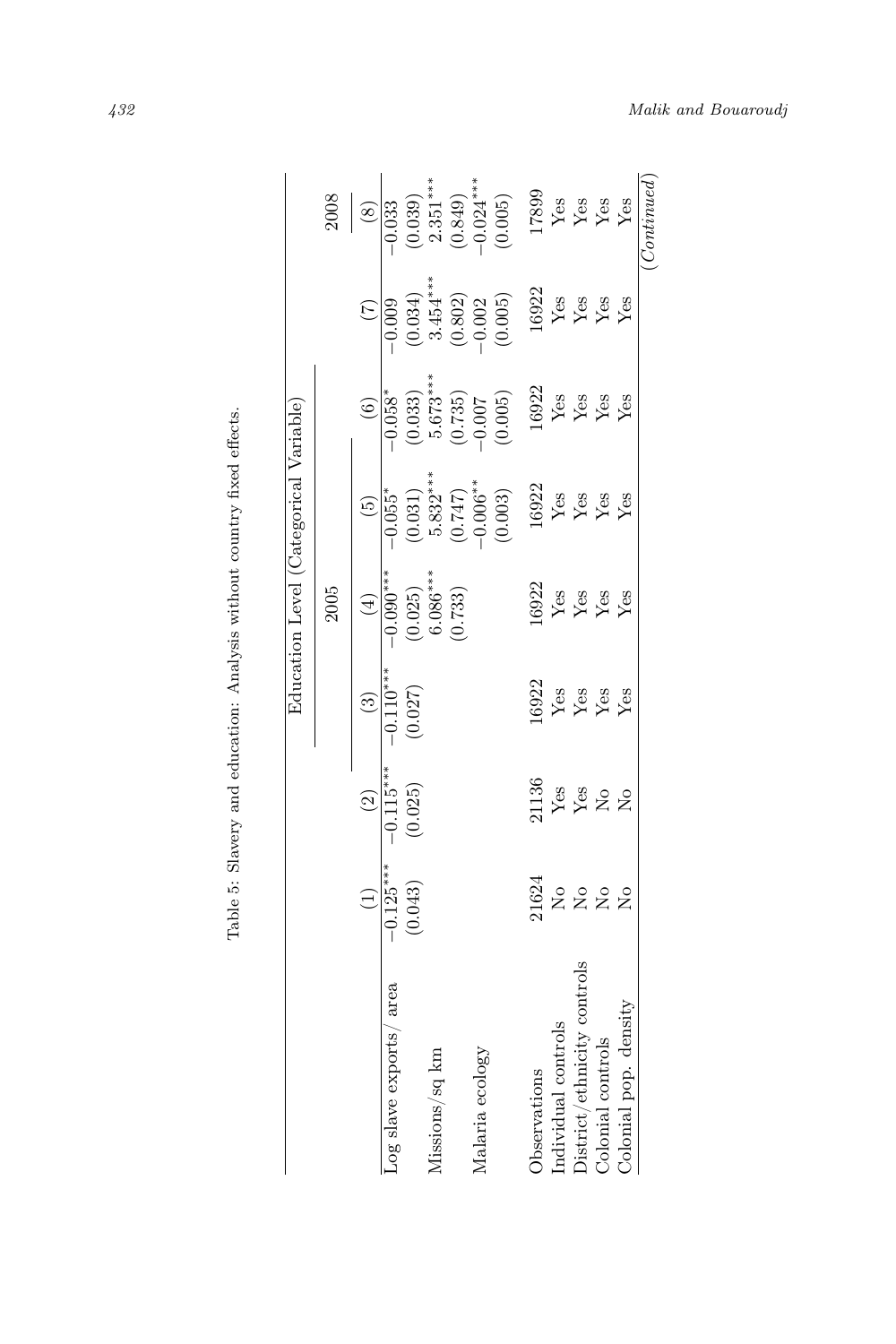|                |                  |                    |   |             | Education Level (Categorical Variable) |             |     |      |
|----------------|------------------|--------------------|---|-------------|----------------------------------------|-------------|-----|------|
|                |                  |                    |   | 2005        |                                        |             |     | 2008 |
|                |                  | $\widehat{\Omega}$ |   |             | ŗ.                                     |             |     |      |
| Regional FEs   | $\frac{1}{2}$    | $\mathring{\Xi}$   | Ş | ş           | ş                                      | Yes         | ş   | ş    |
| Subregional FE | $\frac{c}{\sum}$ | $\frac{1}{2}$      | ž | $\tilde{z}$ | $\frac{c}{\epsilon}$                   | $\tilde{z}$ | Ýes | Ýes  |

Regional FEs<br>
Nogleonal FEs<br>
Nogleonal FEs<br>
Nogleonal FEs<br>
Nogleonal FEs<br>
Nogleonal FEs<br>
Nogleonal FEs<br>
Nogleonal FEs<br>
Nogleonal FEs<br>
Notes: The tech and the stream windble is a categorical variable for education level, a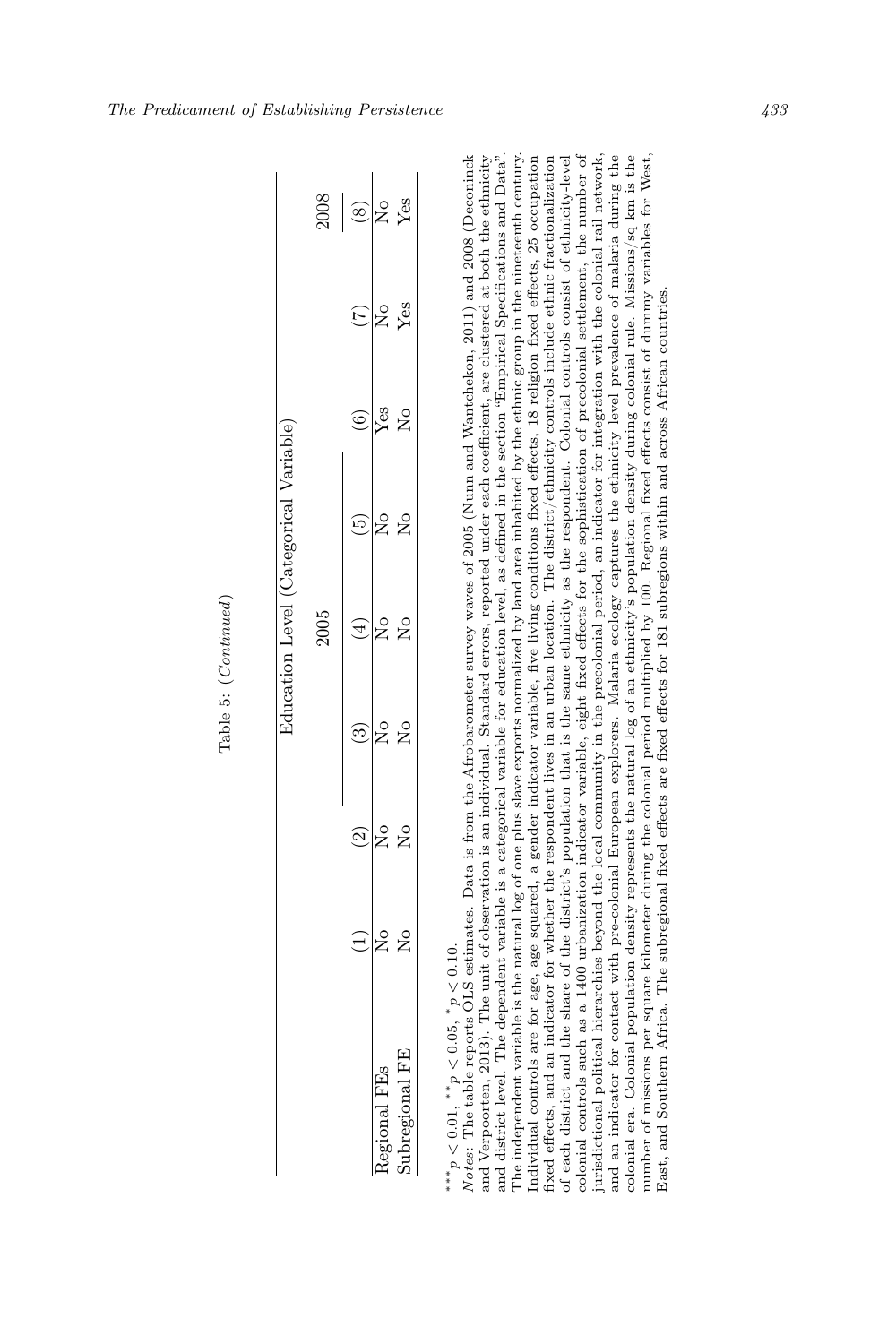defined earlier. In columns  $(1)$ – $(7)$  we report results using data for the 2005 wave of Afrobarometer survey (Nunn and Wantchekon, 2011) and column (8) reports the corresponding results using data for the 2008 wave of Afrobarometer survey (Deconinck and Verpoorten, 2013). We start with a simple model in column (1) that includes the intensity of slave trade, our main variable of interest measured as the log of total number of slave exports taken from an ethnic group normalized by the total area. As expected, the slave exports measure is a strong negative predictor of contemporary education levels. In column (2), we add the battery of controls capturing individual, ethnicity, and district-level characteristics. The coefficient on slave exports retains its negative sign and remains statistically significant at 1% level.

In columns  $(3)$ – $(5)$ , we successively add district- and colonial-level controls. The district-level controls include ethnic fractionalization of each district and the share of the district's population that is of the same ethnicity as the respondent. The colonial controls consist of the following ethnicity-level colonial controls: a 1400-urbanization indicator variable, eight fixed effects for the sophistication of precolonial settlement, the number of jurisdictional political hierarchies beyond the local community in the precolonial period, an indicator for integration with the colonial rail network, and an indicator for contact with precolonial European explorers. All of these are likely to be important correlates of education. However, including these in column (3), along with colonial-era population density, does not substantively change the result. The coefficient on slave exports remains negative and statistically significant at 1% level.

Next, in columns  $(4)$ – $(5)$ , we add two important controls that are measured in the colonial period: number of missions per square kilometre and malaria ecology. The former is proven to be an important predictor of long-term educational outcomes in Africa (Okoye and Pongou, 2021) and the latter is an important proxy for health that could influence education. While the slavery effect remains robust to the inclusion of an indicator for Christian missions  $\alpha$  (column  $(4)$ ), it is significantly attenuated with the addition of malaria ecology in column (5). Compared to column (3), the coefficient on slave exports is halved in magnitude and only significant at  $10\%$  level now. This is consistent with prior evidence on health as an important mediating channel.

So far, we have investigated the impact of differences in slave trade across Africa on contemporary education after accounting for colonial-era controls. In columns  $(6)$ – $(7)$ , we control for spatial effects by firstly including regional fixed effects through dummy variables for West, East, and Southern African countries, and subsequently replacing these with subregional fixed effects for the 181 subregions within and across Africa. While the results remain unchanged with the inclusion of regional fixed effects in column (6), the slavery effect is completely wiped off in column (7) that includes the more fine-grained subregional fixed effects. This result remains unchanged when we re-estimate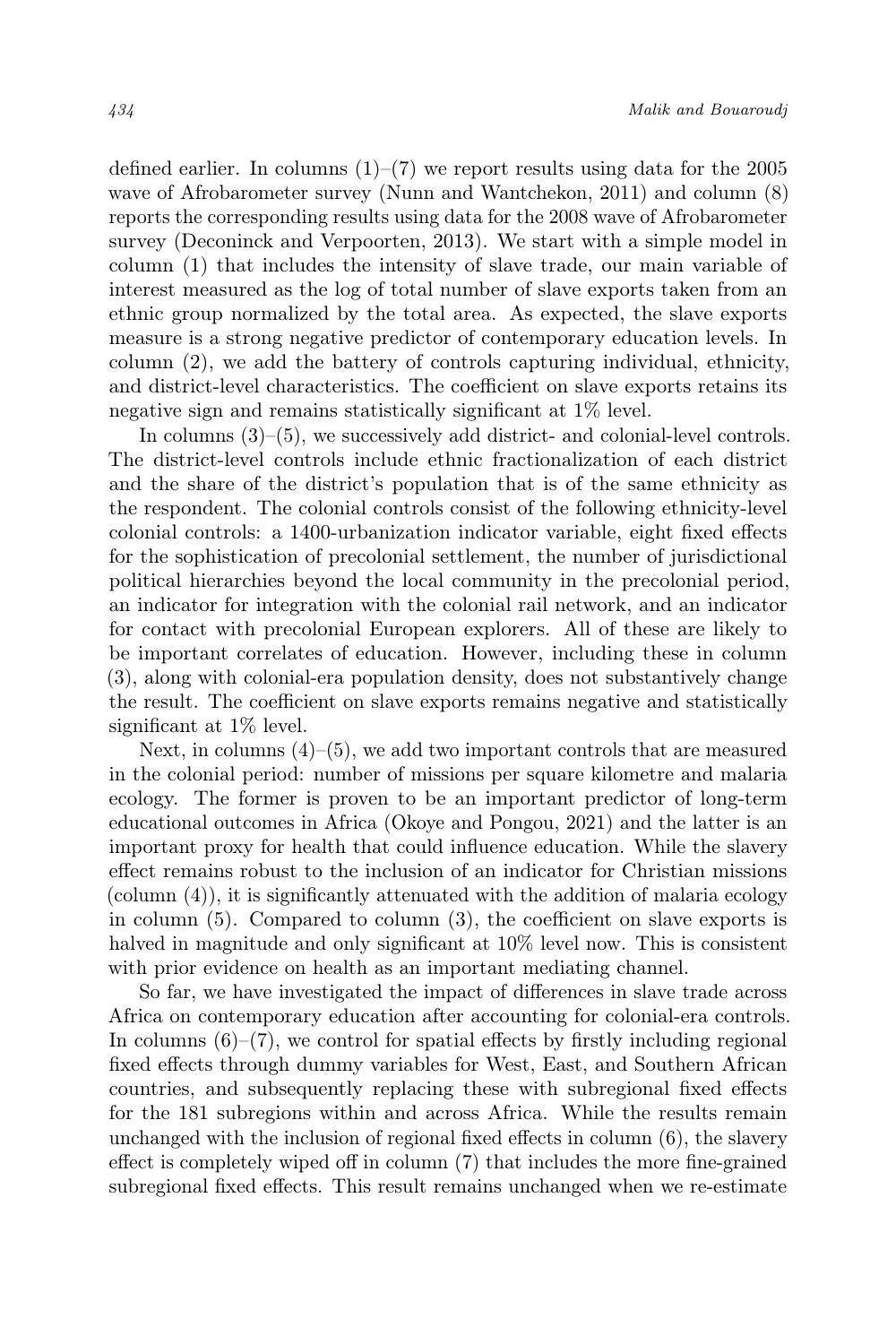the final specification using data for the 2008 Afrobarometer wave in column (8). The results in Table 1 provide a hint of an evidence that cross-Africa differences in the intensity of slave trade predict lower educational attainment in the long-run. While the negative slavery effect is robust to colonial-era controls, it is substantially weakened with the addition of malaria ecology and wiped away with the inclusion of subregional fixed effects.

To probe the importance of spatial effects, we re-estimate the core specifications separately for the three subregions (i.e., West, East, and Southern Africa), and coastal and interior Africa. The relevant sample for each regression is defined by countries included in the associated category, which is described in the notes to Table 6. The top panel of Table 6 presents estimation results using data from the 2005 Afrobarometer wave, whereas the bottom panel reports results for the 2008 wave. Besides the usual battery of individual, district, and colonial controls, each regression includes missions per area, malaria ecology, and sea-based controls. The latter are used by Nunn and Wantchekon (2011) as possible instruments, and include the following: distance of ethnic groups from the coast at the time of slave trade, distance from Saharan trade routes and cities involved in the Saharan trade, and historical reliance on fishing. In our context, the sea-based variables could have a direct bearing on long-term educational prospects, since proximity to the coast can be correlated with a host of factors that matter for literacy. The results in Table 6 offer a useful spatial dimension. When we separately estimate the regression model for the three subregions, the negative effect of slave exports survives for the 2005 wave. However, re-estimation using data for the 2008 wave only flags a negative and statistically significant coefficient for slave exports for the East Africa sample. Turning to the coastal versus interior divide, Table 6 offers a consistent pattern across the two data waves in that the negative effect of slavery on education seems to be primarily driven by Africa's coastal countries.

#### Results with Country Fixed Effects

Next, in Table 7, we add another important spatial dimension by including country fixed effects. The creation of national borders has left an enduring legacy for African political economy. In our context, country fixed effects allow us to account for country-specific factors, such as the impact of nation building programmes and education policies, among other dimensions. Effectively, the regressions in Table 7 allow us to investigate whether, within countries, individuals from an ethnicity that had a greater historic exposure to slave trade were likely to have different educational attainment today relative to individuals whose ethnic ancestors were less exposed to slave trade. As the results show, the inclusion of country fixed effects totally changes the nature of relationship between historic slave exports and education. The estimated coefficient on slave exports is now positive and statistically significant across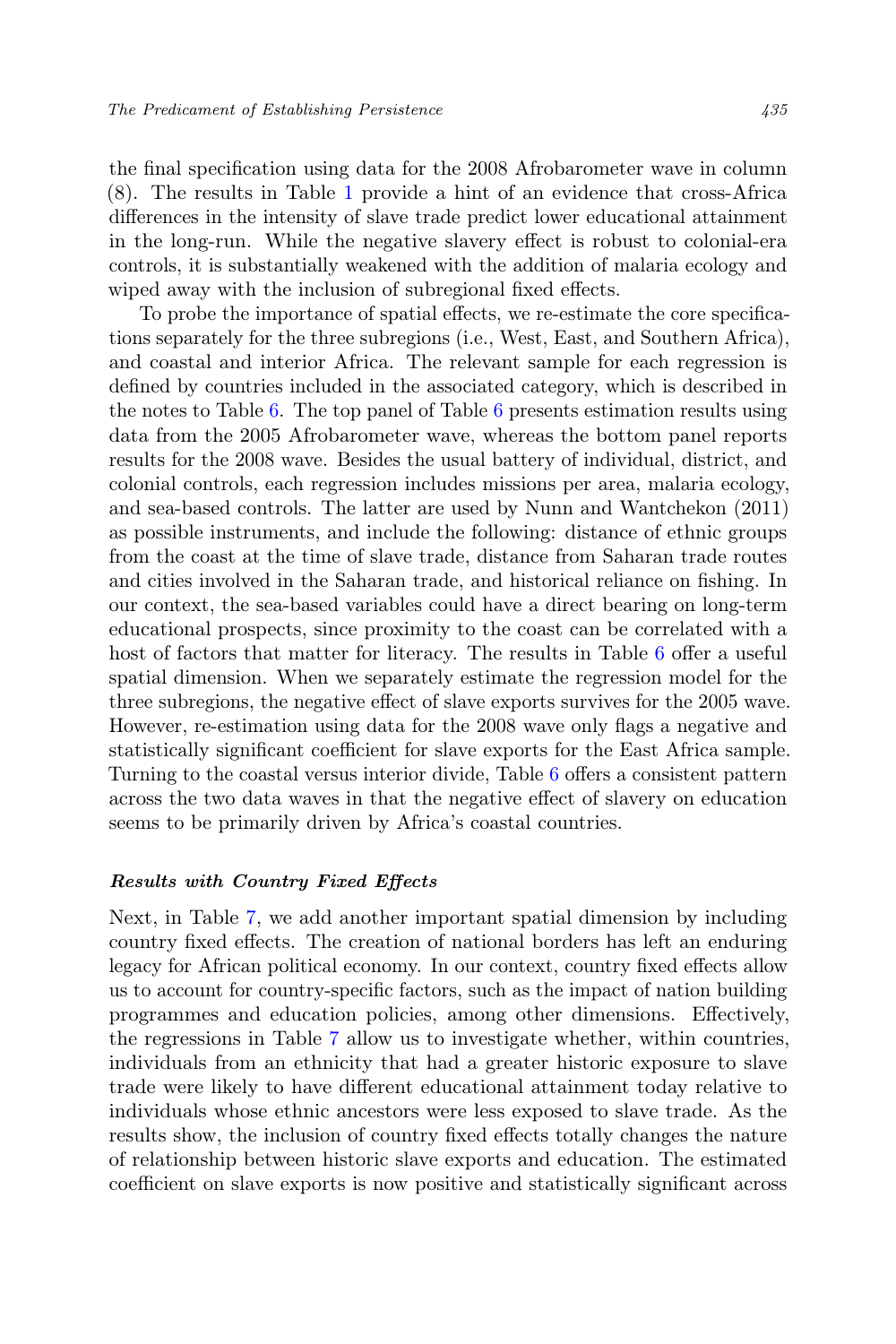|                             |             | Education level (categorical variable) |              |                    |          |
|-----------------------------|-------------|----------------------------------------|--------------|--------------------|----------|
|                             |             |                                        |              |                    |          |
|                             |             |                                        | $2005$ Wave  |                    |          |
|                             |             | Regions                                |              | Costal vs Interior |          |
|                             | (1)         | (2)                                    | (3)          | (4)                | (5)      |
|                             | West        | East                                   | South        | Coastal            | Interior |
| $Log$ slave exports/area    | $-0.257***$ | $-0.426***$                            | $-4.269***$  | $-0.160***$        | $-0.111$ |
|                             | (0.057)     | (0.095)                                | (1.034)      | (0.040)            | (0.095)  |
| Observations                | 6020        | 7469                                   | 3433         | 10322              | 6600     |
| Individual controls         | Yes         | Yes                                    | Yes          | Yes                | Yes      |
| District/ethnicity controls | Yes         | Yes                                    | Yes          | Yes                | Yes      |
| Colonial controls           | Yes         | Yes                                    | Yes          | Yes                | Yes      |
| Colonial pop. density       | Yes         | Yes                                    | Yes          | Yes                | Yes      |
| Sea/trade controls          | Yes         | Yes                                    | $_{\rm Yes}$ | Yes                | Yes      |
|                             |             |                                        | 2008 Wave    |                    |          |
|                             |             | Regions                                |              | Costal vs Interior |          |
|                             | (1)         | (2)                                    | (3)          | (4)                | (5)      |
|                             | West        | East                                   | South        | Coastal            | Interior |
| $Log$ slave exports/area    | $-0.067$    | $-0.230***$                            | $-1.094$     | $-0.129***$        | 0.131    |
|                             | (0.050)     | (0.084)                                | (0.838)      | (0.042)            | (0.106)  |
| Observations                | 7570        | 7854                                   | 2475         | 11191              | 6708     |
| Individual controls         | Yes         | Yes                                    | Yes          | Yes                | Yes      |
| District/ethnicity controls | Yes         | Yes                                    | $_{\rm Yes}$ | Yes                | Yes      |
| Colonial controls           | Yes         | Yes                                    | Yes          | Yes                | Yes      |
| Colonial pop. density       | Yes         | Yes                                    | $_{\rm Yes}$ | Yes                | Yes      |
| Sea/trade controls          | Yes         | Yes                                    | Yes          | Yes                | Yes      |

#### Table 6: Estimations by sub-regions: Without country fixed effects.

\*\*\* $p < 0.01,$ \*\* $p < 0.05,$ \* $p < 0.10$ .

Notes: The top and bottom panels report OLS estimates using the 2005 and 2008 Afrobarmeter survey data, respectively. The dependent variable is a categorical variable for the education level of an individual. The individual controls, district controls, ethnicity-level colonial controls, and colonial population density measures are described in Table 1. The colonial controls now additionally include malaria ecology and missions/sq km. The sea/trade controls include the distance of ethnic groups from the coast at the time of the slave trade, distance from Saharan routes and cities involved in the Saharan trade, and historical reliance on fishing. West Africa subsample consists Ghana, Senegal, Benin, Mali, and Nigeria. East Africa subsample consists of Kenya, Uganda, Tanzania, Mozambique, Madagascar, Zambia, Zimbabwe, and Malawi. Southern Africa sub-sample consists of Botswana, Namibia, South Africa, and Lesotho. The 2008 Afrobarometer sample for West Africa additionally includes Liberia and Burkina Faso. The Coastal VS Interior categorization divides countries into coastal versus land-locked countries to disaggregate the impact of the sea.

all columns. Comparing the result in column (2) in Table 7 with that of column (2) in Table 5 shows that the slavery coefficient is almost equal in magnitude but opposite in sign. The coefficient on slave exports remains positive and statistically significant when we include colonial controls (column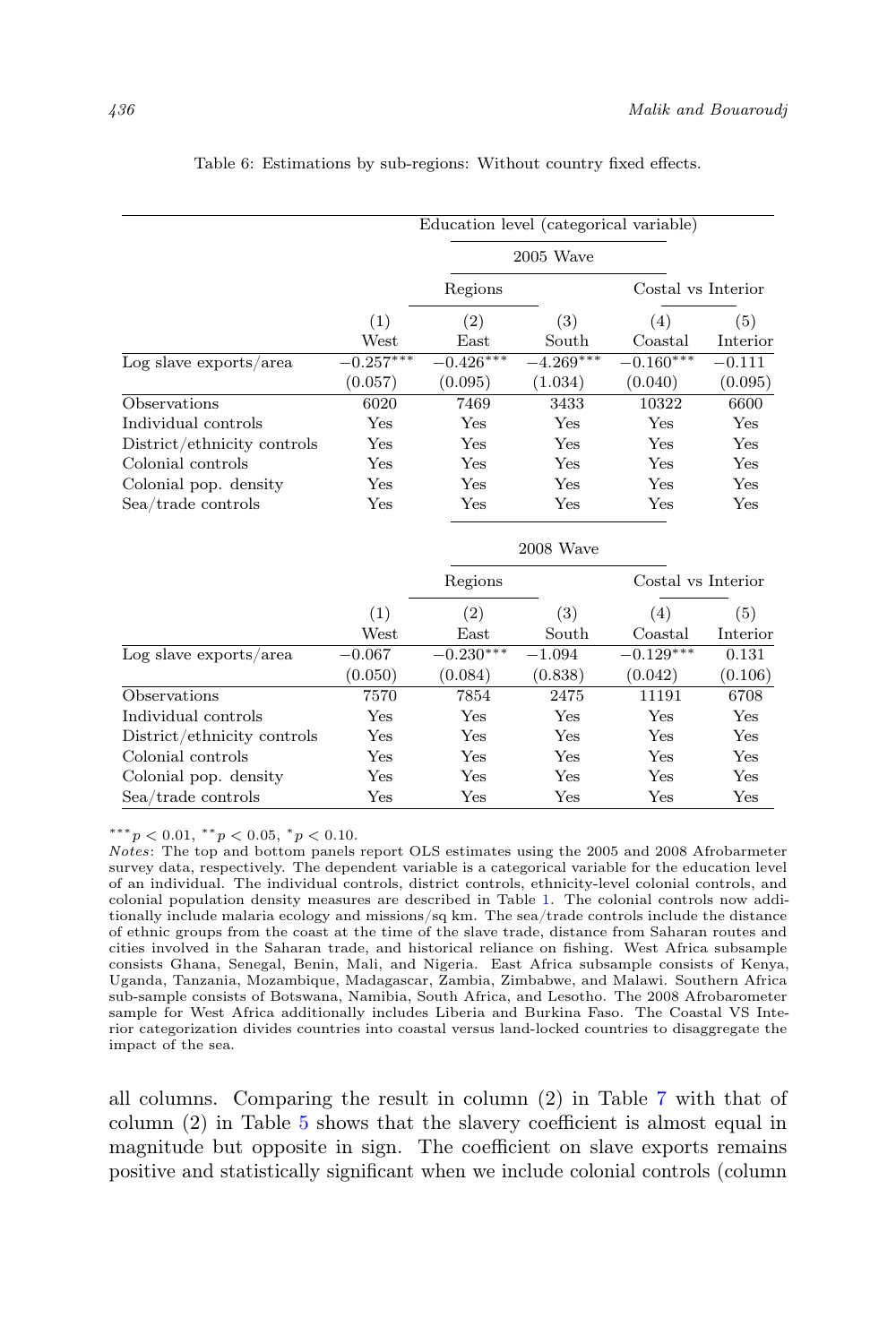| $\begin{array}{c} (0.622) \\ 0.008 \\ 0.005 \\ (0.005) \\ 0.000 \\ (0.000) \\ 0.078^{***} \end{array}$<br>$(0.001)$<br>0.002***<br>$(0.026)$<br>-0.002**<br>$\begin{array}{c} (0.035) \\ 0.848 \end{array}$<br>(0.001)<br>(7)<br>$0.137***$<br>$1.843**$<br>$-0.002**$<br>$(0.003)$<br>0.002*<br>$(0.725)$<br>$0.009*$<br>$-0.000^*$<br>$(0.000)$<br>0.005*<br>(0.001)<br>(0.035)<br>(0.005)<br>(0.001)<br>$\widehat{6}$<br>$0.137***$<br>$\begin{array}{c} 2.277***\\ (0.717)\\ (0.012** \end{array}$<br>(0.032)<br>(0.005)<br><u>ලි</u><br>$2.024***$<br>$0.154***$<br>(0.032)<br>(0.700)<br>$\left( \frac{1}{2} \right)$<br>2005 Wave<br>$0.159***$<br>(0.031)<br>ව<br>$0.118***$<br>(0.026)<br>$\widehat{c}$<br>$0.221***$<br>(0.048)<br>Ξ<br>Distance from Saharan Node<br>Distance from Saharan Line<br>Log slave exports/area<br>Reliance on Fishing<br>Missions/sq km<br>Malaria ecology<br>Dist from Sea |  |  | Education Level (Categorical Variable) |  |            |
|-------------------------------------------------------------------------------------------------------------------------------------------------------------------------------------------------------------------------------------------------------------------------------------------------------------------------------------------------------------------------------------------------------------------------------------------------------------------------------------------------------------------------------------------------------------------------------------------------------------------------------------------------------------------------------------------------------------------------------------------------------------------------------------------------------------------------------------------------------------------------------------------------------------------|--|--|----------------------------------------|--|------------|
|                                                                                                                                                                                                                                                                                                                                                                                                                                                                                                                                                                                                                                                                                                                                                                                                                                                                                                                   |  |  |                                        |  | 2008 Wave  |
|                                                                                                                                                                                                                                                                                                                                                                                                                                                                                                                                                                                                                                                                                                                                                                                                                                                                                                                   |  |  |                                        |  |            |
|                                                                                                                                                                                                                                                                                                                                                                                                                                                                                                                                                                                                                                                                                                                                                                                                                                                                                                                   |  |  |                                        |  | $0.095***$ |
|                                                                                                                                                                                                                                                                                                                                                                                                                                                                                                                                                                                                                                                                                                                                                                                                                                                                                                                   |  |  |                                        |  |            |
|                                                                                                                                                                                                                                                                                                                                                                                                                                                                                                                                                                                                                                                                                                                                                                                                                                                                                                                   |  |  |                                        |  |            |
|                                                                                                                                                                                                                                                                                                                                                                                                                                                                                                                                                                                                                                                                                                                                                                                                                                                                                                                   |  |  |                                        |  |            |
|                                                                                                                                                                                                                                                                                                                                                                                                                                                                                                                                                                                                                                                                                                                                                                                                                                                                                                                   |  |  |                                        |  |            |
|                                                                                                                                                                                                                                                                                                                                                                                                                                                                                                                                                                                                                                                                                                                                                                                                                                                                                                                   |  |  |                                        |  |            |
|                                                                                                                                                                                                                                                                                                                                                                                                                                                                                                                                                                                                                                                                                                                                                                                                                                                                                                                   |  |  |                                        |  |            |
|                                                                                                                                                                                                                                                                                                                                                                                                                                                                                                                                                                                                                                                                                                                                                                                                                                                                                                                   |  |  |                                        |  |            |
|                                                                                                                                                                                                                                                                                                                                                                                                                                                                                                                                                                                                                                                                                                                                                                                                                                                                                                                   |  |  |                                        |  |            |
|                                                                                                                                                                                                                                                                                                                                                                                                                                                                                                                                                                                                                                                                                                                                                                                                                                                                                                                   |  |  |                                        |  |            |
|                                                                                                                                                                                                                                                                                                                                                                                                                                                                                                                                                                                                                                                                                                                                                                                                                                                                                                                   |  |  |                                        |  |            |
|                                                                                                                                                                                                                                                                                                                                                                                                                                                                                                                                                                                                                                                                                                                                                                                                                                                                                                                   |  |  |                                        |  |            |
|                                                                                                                                                                                                                                                                                                                                                                                                                                                                                                                                                                                                                                                                                                                                                                                                                                                                                                                   |  |  |                                        |  |            |
|                                                                                                                                                                                                                                                                                                                                                                                                                                                                                                                                                                                                                                                                                                                                                                                                                                                                                                                   |  |  |                                        |  |            |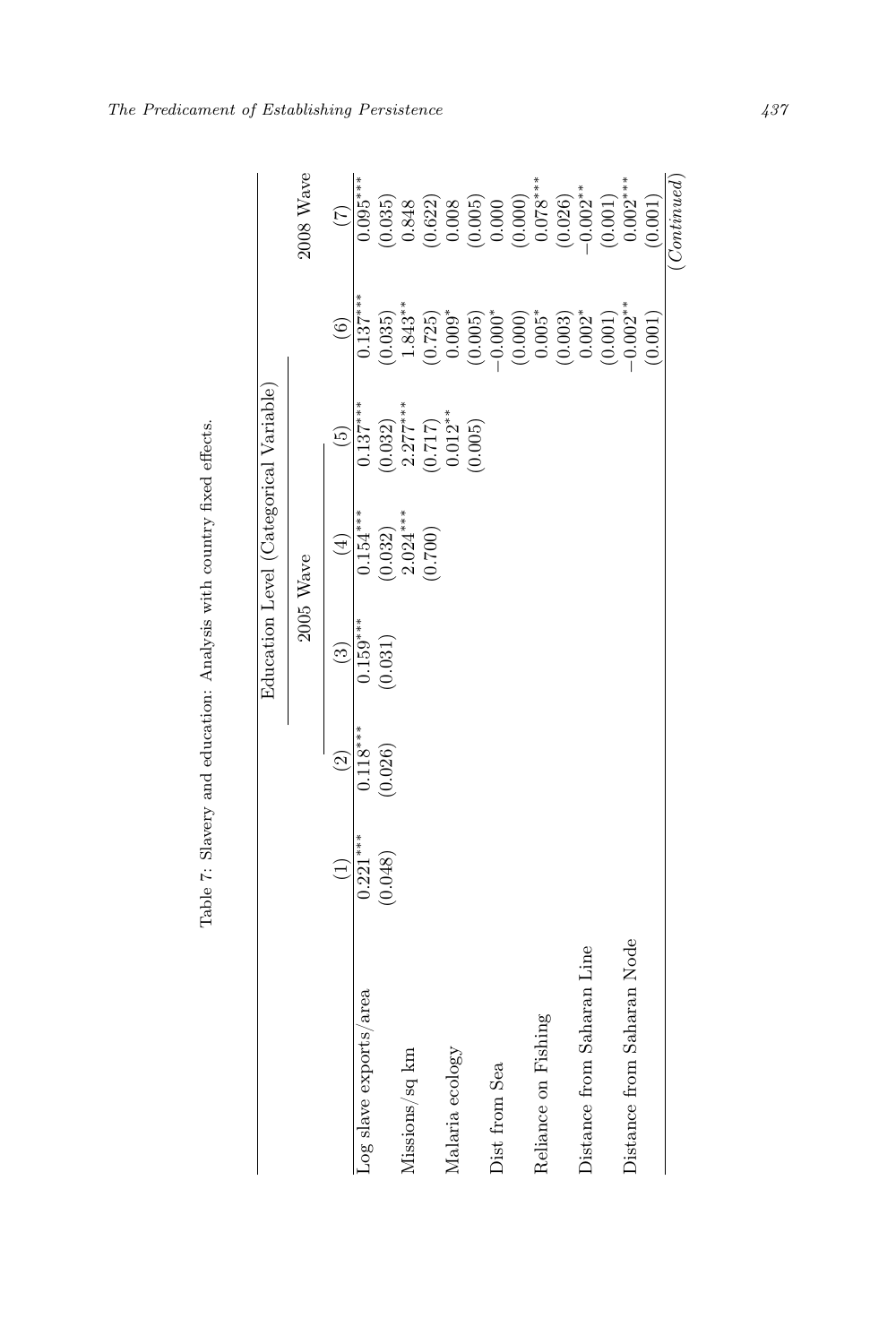|                            |                                                            |                                                                                                                                                                                                                                                                                                                                                                                                                                                                                                                                                                                                                                        |                                                | Education Level (Categorical Variable)                                                                                                                                                                                                                                                                                   |                                         |                                             |
|----------------------------|------------------------------------------------------------|----------------------------------------------------------------------------------------------------------------------------------------------------------------------------------------------------------------------------------------------------------------------------------------------------------------------------------------------------------------------------------------------------------------------------------------------------------------------------------------------------------------------------------------------------------------------------------------------------------------------------------------|------------------------------------------------|--------------------------------------------------------------------------------------------------------------------------------------------------------------------------------------------------------------------------------------------------------------------------------------------------------------------------|-----------------------------------------|---------------------------------------------|
|                            |                                                            |                                                                                                                                                                                                                                                                                                                                                                                                                                                                                                                                                                                                                                        | $2005$ Wave                                    |                                                                                                                                                                                                                                                                                                                          |                                         | Nave<br>$2008^{\degree}$                    |
|                            | $\widehat{c}$                                              | $\binom{3}{2}$                                                                                                                                                                                                                                                                                                                                                                                                                                                                                                                                                                                                                         | $\bigoplus$                                    | $\binom{5}{2}$                                                                                                                                                                                                                                                                                                           |                                         |                                             |
| Observations               |                                                            |                                                                                                                                                                                                                                                                                                                                                                                                                                                                                                                                                                                                                                        |                                                |                                                                                                                                                                                                                                                                                                                          | $\frac{(6)}{(6,922)}$<br>Yes we yes yes | $\frac{17}{17,899}$<br>Yes Y<br>Yes Yes Yes |
| Country FE                 |                                                            |                                                                                                                                                                                                                                                                                                                                                                                                                                                                                                                                                                                                                                        |                                                |                                                                                                                                                                                                                                                                                                                          |                                         |                                             |
| Individual controls        |                                                            |                                                                                                                                                                                                                                                                                                                                                                                                                                                                                                                                                                                                                                        |                                                |                                                                                                                                                                                                                                                                                                                          |                                         |                                             |
| District/ethnicity control | $\frac{\text{Yes}}{\text{Yes}}$<br>Yes<br>Yes<br>Yes<br>No | $\frac{\text{16,922}}{\text{Yes}} \newline \text{Yes} \newline \text{Yes} \newline \text{Yes} \newline \text{Yes} \newline \text{Yes} \newline \text{Yes} \newline \text{Yes} \newline \text{Yes} \newline \text{Yes} \newline \text{Yes} \newline \text{Yes} \newline \text{Yes} \newline \text{Yes} \newline \text{Yes} \newline \text{Yes} \newline \text{Yes} \newline \text{Yes} \newline \text{Yes} \newline \text{Yes} \newline \text{Yes} \newline \text{Yes} \newline \text{Yes} \newline \text{Yes} \newline \text{Yes} \newline \text{Yes} \newline \text{Yes} \newline \text{Yes} \newline \text{Yes} \newline \text{Yes}$ | $\frac{16,922}{\text{Yes}}$<br>Yes Yes Yes Yes | $\frac{0.922}{Y}$<br>$\frac{1}{Y}$ $\frac{1}{Y}$ $\frac{1}{Y}$ $\frac{1}{Y}$ $\frac{1}{Y}$ $\frac{1}{Y}$ $\frac{1}{Y}$ $\frac{1}{Y}$ $\frac{1}{Y}$ $\frac{1}{Y}$ $\frac{1}{Y}$ $\frac{1}{Y}$ $\frac{1}{Y}$ $\frac{1}{Y}$ $\frac{1}{Y}$ $\frac{1}{Y}$ $\frac{1}{Y}$ $\frac{1}{Y}$ $\frac{1}{Y}$ $\frac{1}{Y}$ $\frac{1}{$ |                                         |                                             |
| Colonial controls          |                                                            |                                                                                                                                                                                                                                                                                                                                                                                                                                                                                                                                                                                                                                        |                                                |                                                                                                                                                                                                                                                                                                                          |                                         |                                             |
| Colonial pop. density      |                                                            |                                                                                                                                                                                                                                                                                                                                                                                                                                                                                                                                                                                                                                        |                                                |                                                                                                                                                                                                                                                                                                                          |                                         |                                             |

| r. | ٠             |
|----|---------------|
|    |               |
| ŕ  | í             |
| Į  |               |
|    |               |
|    |               |
|    |               |
|    |               |
|    |               |
|    |               |
|    |               |
|    |               |
|    |               |
|    |               |
|    |               |
|    | $\frac{1}{4}$ |
|    |               |

\*\*\* $p < 0.01$ , \*\* $p < 0.05$ , \* $p < 0.10$ .

of malaria during the colonial era. Colonial population density represents the natural log of an ethnicity's population density during colonial rule.<br>Missions/sq km is the number of missions per square kilometer during the Deconinck and Verpoorten, 2013). The unit of observation is an individual. Standard errors, reported under each coefficient, are clustered at both the ethnicity and district level. The dependent variable is a categorical variable for education level, as defined in the section "Empirical Specifications nineteenth century. Individual, district, and ethnicity level controls are defined as in Table 5. Malaria ecology captures the ethnicity level prevalence \*\*\*  $p < 0.01$ , \*  $p < 0.05$ , \*  $p < 0.10$ .<br>Notes: The table reports OLS estimates. The data is from the Afrobarometer survey waves of 2005 (Num and Wantchekon, 2011) and 2008<br>Notes: The table reports OLS estimates. The data Notes: The table reports OLS estimates. The data is from the Afrobarometer survey waves of 2005 (Nunn and Wantchekon, 2011) and 2008 and Data". The independent variable is the natural log of one plus slave exports normalized by land area inhabited by the ethnic group in the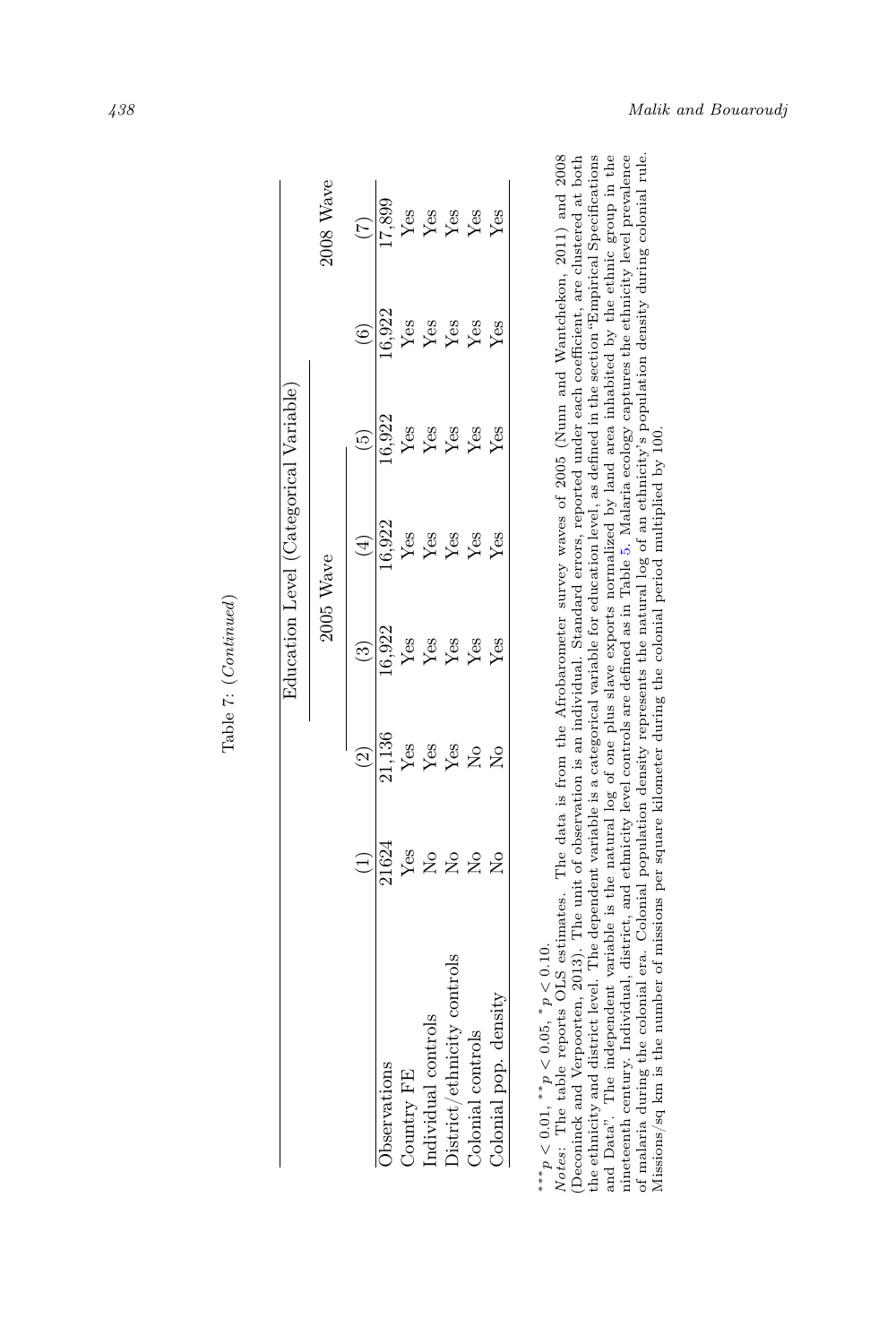(3)), Christian missions (column (4)), and malaria ecology (column (5)). To the extent that the positive slavery effect might be driven by distance to the coast and historic trading routes, we include the battery of sea-based controls in column (6). While some of these controls individually enter the model with statistically significant coefficients, their inclusion does not dislodge the positive impact of slave exports on education.

Re-estimating the final specification using data from the 2008 Afrobarometer wave maintains the positive and statistically significant impact of slavery on education. Finally, in Table 8 we separately re-estimate the specification for the three subregions (i.e., West, East, and Southern Africa) and along the coastal-interior divide. The results are instructive. We only get a positive coefficient for slave exports for estimations using data from the west African sample. The coefficient is negative for both East and Southern African samples, although it loses statistical significance for the 2008 wave. A more consistent result across the two waves is obtained for the subsample slit for coastal Africa. The slave exports measure is now a positive and statistically significant predictor of contemporary education for both the 2005 and 2008 Afrobarometer waves. There is a clear suggestion here that the positive impact of slave trade on education is mainly driven by coastal countries of Africa.

#### Robustness

To further reinforce these findings, we conduct some related tests and report these in the Online Appendix. In Table A6 we report the main results using different measures of slavery, which include slave exports expressed in thousands of persons (column (1)) and normalized by total area of land inhabited by the ethnic group during the 19th century (column (2)). Taking a cue from Nunn and Wantchekon (2011), we also re-estimate the main regression for four alternative slave measures: slave exports normalized by colonial population (column (3)), the natural log of one plus slave exports (column (4)), and the log measure normalized by land area (column (5)) and historic population (column (6)). As expected, we get negative coefficient estimates for most slavery measures in models without country fixed effects (see top panel). However, controlling for country fixed effects, the coefficients on slave exports are all consistently positive and statistically significant (see bottom panel).

Next, we explore possible heterogeneity by levels of education. For this purpose, we disaggregate the main education variable in four ethnicity-level variables, defined as the proportion of individuals by ethnicity that have: (a) no formal education; at least completed, (b) primary education, (c) secondary school, (d) university education. Each of these variables are then separately regressed on the slave exports measure, while controlling for individual, district, ethnicity, and colonial controls. The results, presented in Appendix Table A7, confirm the basic patterns furnished above. Across Africa, ethnic groups that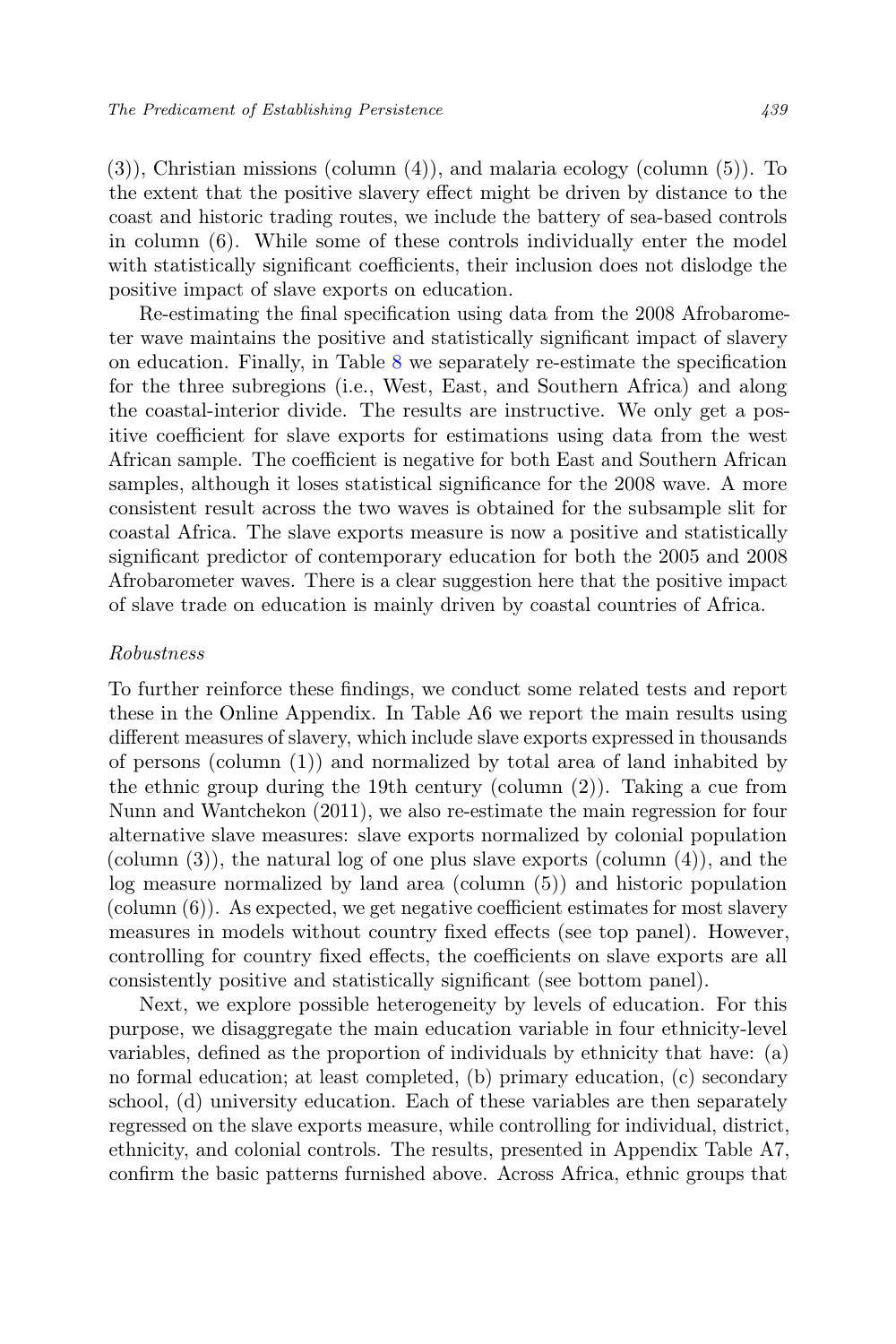|                             |             | Education level (Categorical variable) |             |            |                    |  |  |
|-----------------------------|-------------|----------------------------------------|-------------|------------|--------------------|--|--|
|                             | $2005$ Wave |                                        |             |            |                    |  |  |
|                             |             | Regions                                |             |            | Costal vs Interior |  |  |
|                             | (1)         | (2)                                    | (3)         | (4)        | (5)                |  |  |
|                             | West        | $\rm East$                             | South       | Coastal    | Interior           |  |  |
| $Log$ slave exports/area    | 0.044       | $-0.185*$                              | $-5.795***$ | $0.146***$ | $-0.127$           |  |  |
|                             | (0.054)     | (0.096)                                | (1.091)     | (0.041)    | (0.092)            |  |  |
| Observations                | 6020        | 7469                                   | 3433        | 10,322     | 6600               |  |  |
| Individual controls         | Yes         | Yes                                    | Yes         | Yes        | Yes                |  |  |
| District/ethnicity controls | Yes         | Yes                                    | Yes         | Yes        | Yes                |  |  |
| Colonial controls           | Yes         | Yes                                    | Yes         | Yes        | Yes                |  |  |
| Colonial pop. density       | Yes         | Yes                                    | Yes         | Yes        | Yes                |  |  |
| Sea/trade controls          | Yes         | Yes                                    | Yes         | Yes        | Yes                |  |  |
|                             |             |                                        | 2008 Wave   |            |                    |  |  |
|                             |             | Regions                                |             |            | Costal VS Interior |  |  |
|                             | (1)         | (2)                                    | (3)         | (4)        | (5)                |  |  |
|                             | West        | East                                   | South       | Coastal    | Interior           |  |  |
| $Log$ slave exports/area    | 0.062       | $-0.116$                               | $-1.111$    | $0.098**$  | $0.205***$         |  |  |
|                             | (0.047)     | (0.085)                                | (0.897)     | (0.043)    | (0.100)            |  |  |
| Observations                | 7570        | 7854                                   | 2475        | 11191      | 6708               |  |  |
| Individual controls         | Yes         | Yes                                    | Yes         | Yes        | Yes                |  |  |
| District/ethnicity controls | Yes         | Yes                                    | Yes         | Yes        | Yes                |  |  |
| Colonial controls           | Yes         | Yes                                    | Yes         | Yes        | Yes                |  |  |
| Colonial pop. density       | Yes         | Yes                                    | Yes         | Yes        | Yes                |  |  |
| Sea/trade controls          | Yes         | Yes                                    | Yes         | Yes        | Yes                |  |  |

Table 8: Estimations by sub-regions: With country fixed effects.

\*\*\* $p < 0.01,$ \*\* $p < 0.05,$ \* $p < 0.10$ .

Notes: The top and bottom panels report OLS estimates with country fixed effects using the 2005 and 2008 Afrobarmeter survey data, respectively. The dependent variable is a categorical variable for the education level of an individual. The individual controls, district controls, ethnicity-level colonial controls, and colonial population density measures are described in Table 1. The colonial controls now additionally include malaria ecology and missions/sq km. The sea/trade controls include the distance of ethnic groups from the coast at the time of the slave trade, distance from Saharan routes and cities involved in the Saharan trade, and historical reliance on fishing. West Africa subsample consists Ghana, Senegal, Benin, Mali, and Nigeria. East Africa subsample consists of Kenya, Uganda, Tanzania, Mozambique, Madagascar, Zambia, Zimbabwe, and Malawi. Southern Africa subsample consists of Botswana, Namibia, South Africa, and Lesotho. The 2008 Afrobarometer sample for West Africa additionally includes Liberia and Burkina Faso. The Coastal vs Interior categorization divides countries into coastal versus land-locked countries to disaggregate the impact of the sea.

were historically exposed to more intense slave trade have significantly higher proportion of individuals without any formal education and a lower proportion of individuals who have completed at least secondary education. This pattern is overturned with the inclusion of country fixed effects. The slave exports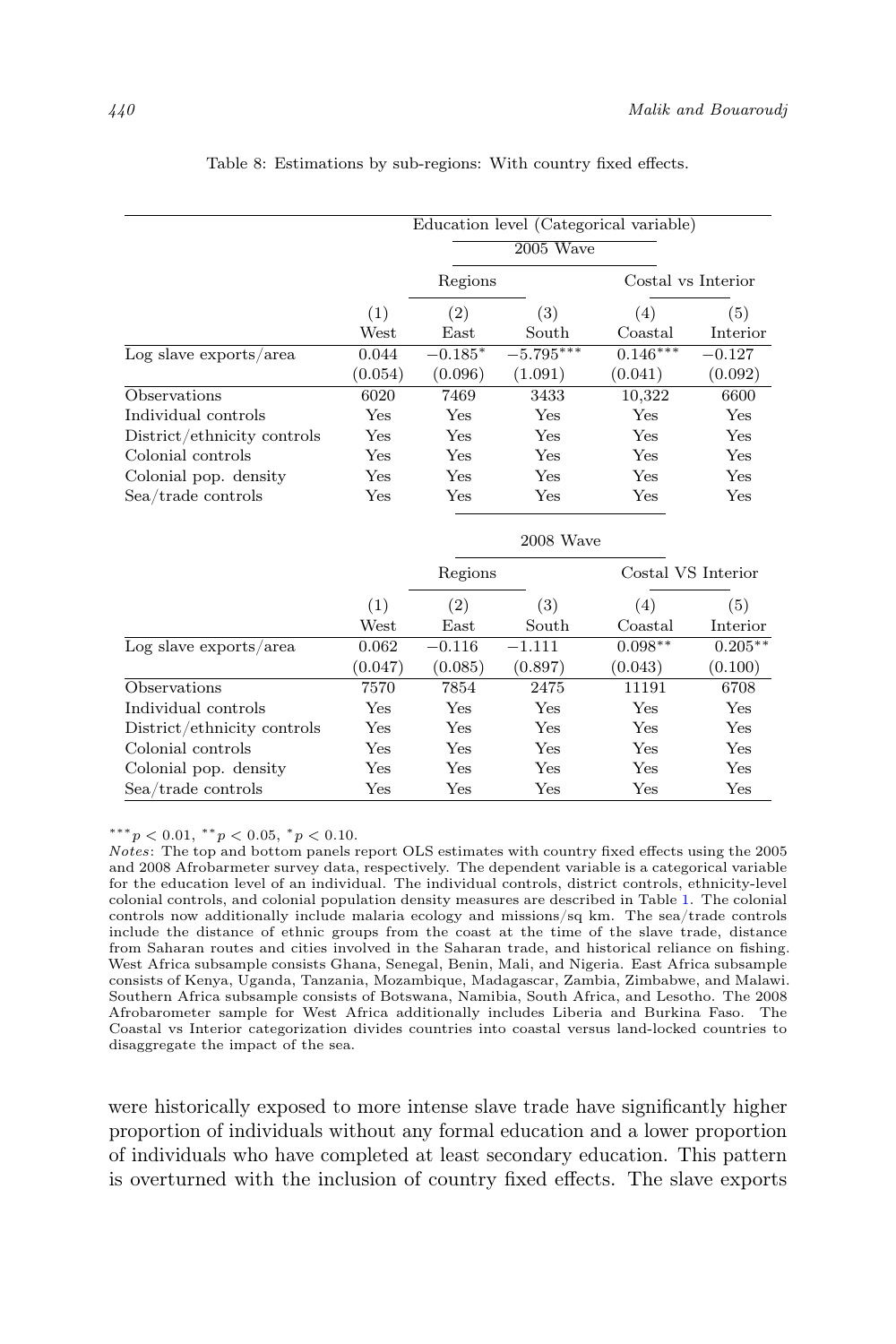measure is now a positive and statistically significant predictor of primary, secondary, and University education and, within countries, ethnicities with greater historic exposure to slave trade have a significantly lower proportion of individuals without any formal education. Finally, in Table A8 we show the robustness of our basic pattern of results to the inclusion of five different measures of trust (trust of relatives, neighbours, local council, and interand intragroup trust). This helps allay the concern that slavery's impact on contemporary education might be driven by an omitted dimension (i.e., trust) which is correlated with both the intensity of historic slave trade and contemporary education.

### Internal Versus External Channels

Reassured that the empirical patterns we have documented are robust, we turn to the final empirical test in Nunn and Wantchekon (2011) that seeks to distinguish between two possible explanations behind slavery's long-run impact. The first explanation centres around internalized behavioural norms that tend to persist through descendants, and the second explanation relates to an individual's 'external environment' represented in the persistence of the larger institutional environment. To empirically distinguish these explanations by including both the ethnicity-based measure of slavery and a location-based measure, which "measures the number of slaves taken from the geographic area in which the individual is currently living" (Nunn and Wantchekon, 2011, p. 3247). While the former measure helps to probe the impact of slave trade on the individual's ancestors, the latter measure captures its impact on an individual's location.

As the results in Table 9 reveal, this is a particularly useful exercise in our context as the two effects seem to move in opposite directions. We start in column (1) by simultaneously including the two slavery measures in a specification without subregional or country fixed effects. The estimate for the baseline ethnicity-based slave trade measure is positive but statistically insignificant while the coefficient estimate for the localized slave measure is negative and statistically significant. However, with the addition of subregional fixed effects (column (2)) and country fixed effects (column (3)), the negative effect of localized measure of slavery is wiped away and our baseline measure capturing the internalized ancestry-related effects of slavery enters with a positive and statistically significant coefficient. This pattern is maintained when we re-estimate these models using data from the 2008 wave. Interestingly, in the first specification without subregional or country fixed effects, the coefficients on two slave trade measures are both statistically significant, equal in magnitude, but opposite in sign (see column  $(4)$ ). Slavery seems to have a positive effect on education through the internal channel and a negative effect through the external channel. However, it is only the positive effect of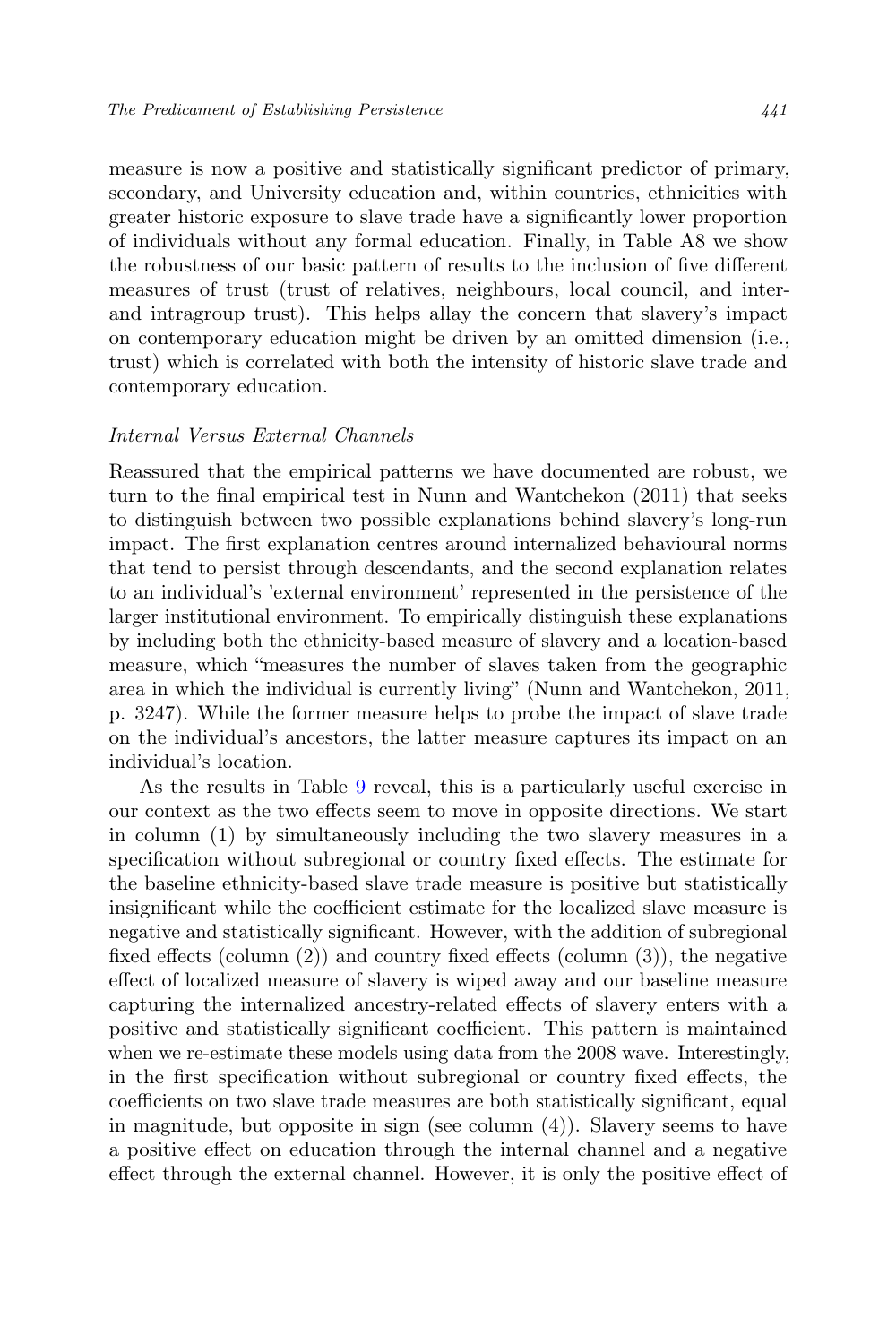|                             | Education level (categorical variable) |                   |                   |             |          |           |
|-----------------------------|----------------------------------------|-------------------|-------------------|-------------|----------|-----------|
|                             | $2005$ Wave                            |                   |                   | 2008 Wave   |          |           |
|                             | (1)                                    | $\left( 2\right)$ | $\left( 3\right)$ | (4)         | (5)      | (6)       |
| $Log$ slave exports/area    | 0.002                                  | $-0.008$          | $0.104***$        | $0.119***$  | $-0.028$ | $0.100**$ |
|                             | (0.038)                                | (0.036)           | (0.035)           | (0.042)     | (0.041)  | (0.041)   |
| Localized slave exports     | $-0.079**$                             | $-0.014$          | $0.049*$          | $-0.119***$ | $-0.026$ | $-0.009$  |
|                             | (0.034)                                | (0.036)           | (0.028)           | (0.043)     | (0.051)  | (0.036)   |
| Observations                | 16210                                  | 16210             | 16210             | 17899       | 17899    | 17899     |
| Individual controls         | Yes                                    | Yes               | Yes               | Yes         | Yes      | Yes       |
| District/ethnicity controls | Yes                                    | Yes               | Yes               | Yes         | Yes      | Yes       |
| Colonial controls           | Yes                                    | Yes               | Yes               | Yes         | Yes      | Yes       |
| Subregional FEs             | No                                     | Yes               | No                | No          | Yes      | No        |
| Country FEs                 | No                                     | No                | Yes               | No          | No.      | Yes       |

Table 9: Slavery and education: Internal vs external channels.

\*\*\* $p < 0.01,$ \*\* $p < 0.05,$ \* $p < 0.10$ .

Notes: The table attempts to disaggregate the persistence of slavery's impact through behavioural (internal norms) and localized (institutional) channels. The data is from the Afrobarometer survey waves of 2005 (Nunn and Wantchekon, 2011) and 2008 (Deconinck and Verpoorten, 2013). The unit of observation is an individual. The standard errors are reported under each coefficient and are clustered at both the ethnicity and district level. The baseline measure of slave exports used throughout the paper is an ethnicity-based slave export measure which is the log of the number of slaves taken from an individual's ethnic group normalized by land area. The localized slave export is a location-based slave export measure which is the log of the number of slaves taken from the location where an individual is currently living normalized by land area. Refer to Table 3 for the description of individual controls, district/ethnicity controls, colonial controls, malaria ecology, missions/sq km, and colonial population density. The colonial controls include malaria ecology, missions/sq km, and colonial population density. The regional fixed effects are three fixed effects for West, East, and South African regions.

our slavery measure that is robust to the inclusion of country fixed effects in column (6) while the coefficient on localized slave measure retains its negative sign but is now rendered statistically insignificant.

## Conclusion

In this paper, we replicated the empirical approach in Nunn (2008) and Nunn and Wantchekon (2011) to investigate the long-run impact of slavery on human capital. Our findings offer a puzzling pattern. The cross-country regressions indicate a strong negative relationship between historical slaves exports and contemporary literacy rates, which is surprisingly robust to a variety of empirical perturbations. However, our individual-level regressions using survey data from two contemporary waves of Afrobarometer flag a positive effect of the historic exposure of an individual's ethnic ancestors to slave trade on educational attainment. Specifically, we show that, after the inclusion of country fixed effects, individuals whose ethnic groups were more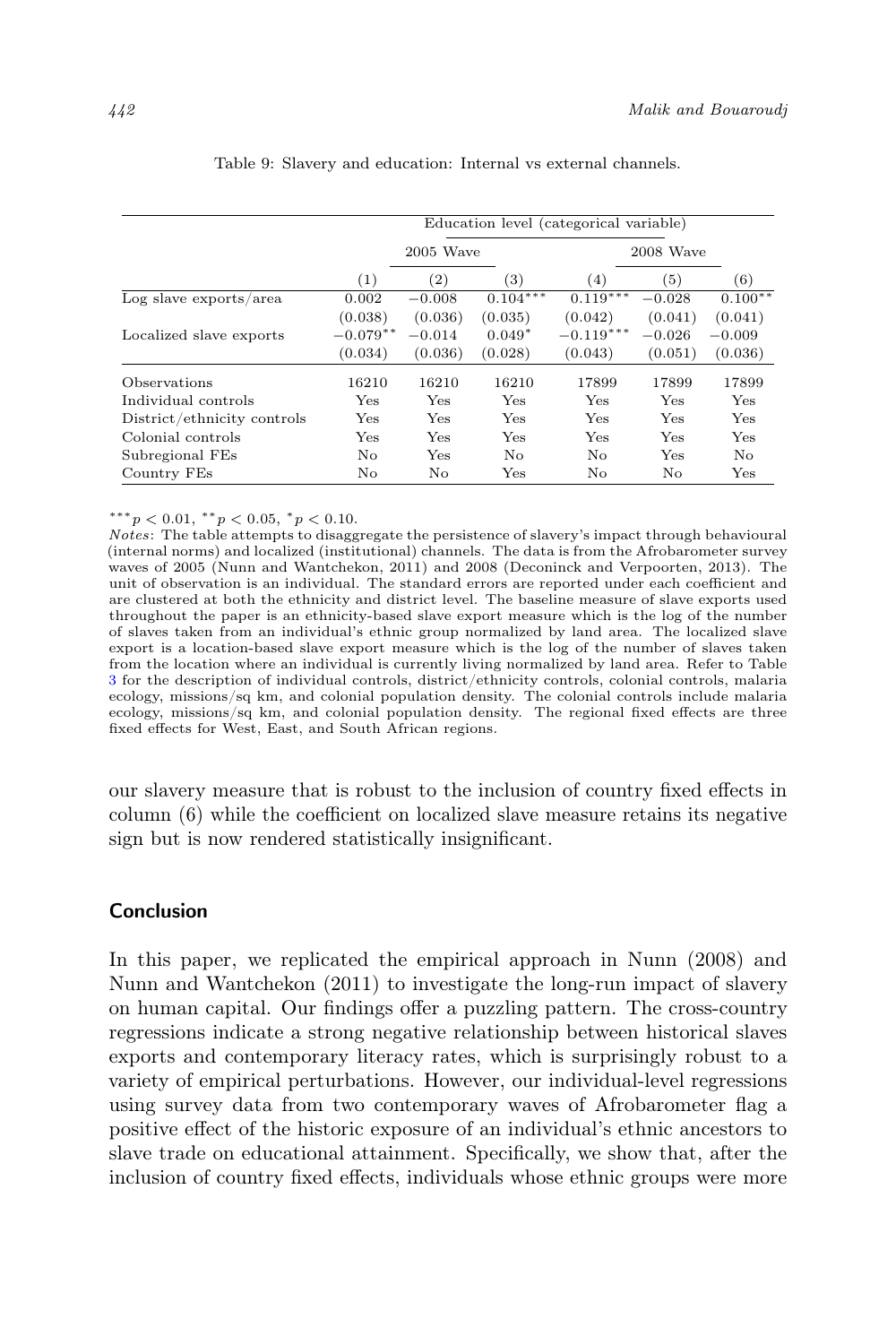intensely exposed to slave trade in the past have higher educational attainment today. Furthermore, our subsample analysis indicates that these patterns are primarily driven by coastal countries and through the internal channel measured by an ethnicity-based indicator of slave exports.

These are intriguing stylized facts that require more careful examination by future research. It is important to emphasize that these findings do not discount the immensely valuable and pioneering work conducted by Nathan Nunn and colleagues on the long-run impact of slavery. However, the empirical patterns offered in this paper do resonate with recent critiques of persistence studies that relate a historical variable with long-run development outcomes. While these studies have provided a rich empirical understanding of how the past connects with the present, they face several challenges including "the compression of history, and failure to account for the effects of geography" (Abad and Maurer, 2021, p. 31). Our analysis shows that the slavery's longterm legacy for educational development depends on how spatial effects are accounted for and what happens after independence of modern African states.

As is the case with slavery, there is often a considerable time lag between the historical treatment and contemporary outcomes. As Cantoni (2021) argues, accounting for what happens in intervening periods can be crucial, especially in the presence of time-varying shocks that make the effect of history contingent on other factors. This raises a substantive question: If there are many critical junctures, which juncture matters more? In other words, which part of history has greater salience in shaping slavery's impact on development. And, what is the role of time-varying shocks and historical contingency? It is possible that slavery's impact on contemporary development remains latent for some time and assumes saliency later. As has been recognized by Nunn (2008) and Abad and Maurer (2021), slavery's impact on income grows stronger after independence.

Our empirical patterns raise an even more puzzling possibility, which is that even the very nature of slavery's impact on education could be different depending on whether or not we account for modern borders. Our results suggest that what happens after independence is crucial for understanding the long-run impact of slavery on human capital. We do not have a good answer for why, within countries, individuals whose ethnic ancestors were more intensely exposed to slave trade have systematically higher educational attainment today than individuals from less exposed ethnic ancestry. While this lies beyond the remit of this paper, several explanations are possible, including the nature of nation-building policies, the type of educational reforms pursued after independence, nature of collective action and interest representation, power sharing among ethnicities, the spatial concentration of resource extraction, and patterns of occupational selection of different ethnicities, among others. What we can rule out, thanks to the battery of useful controls available in Nunn and Wantchekon (2011), is that neither the presence of Christian missions nor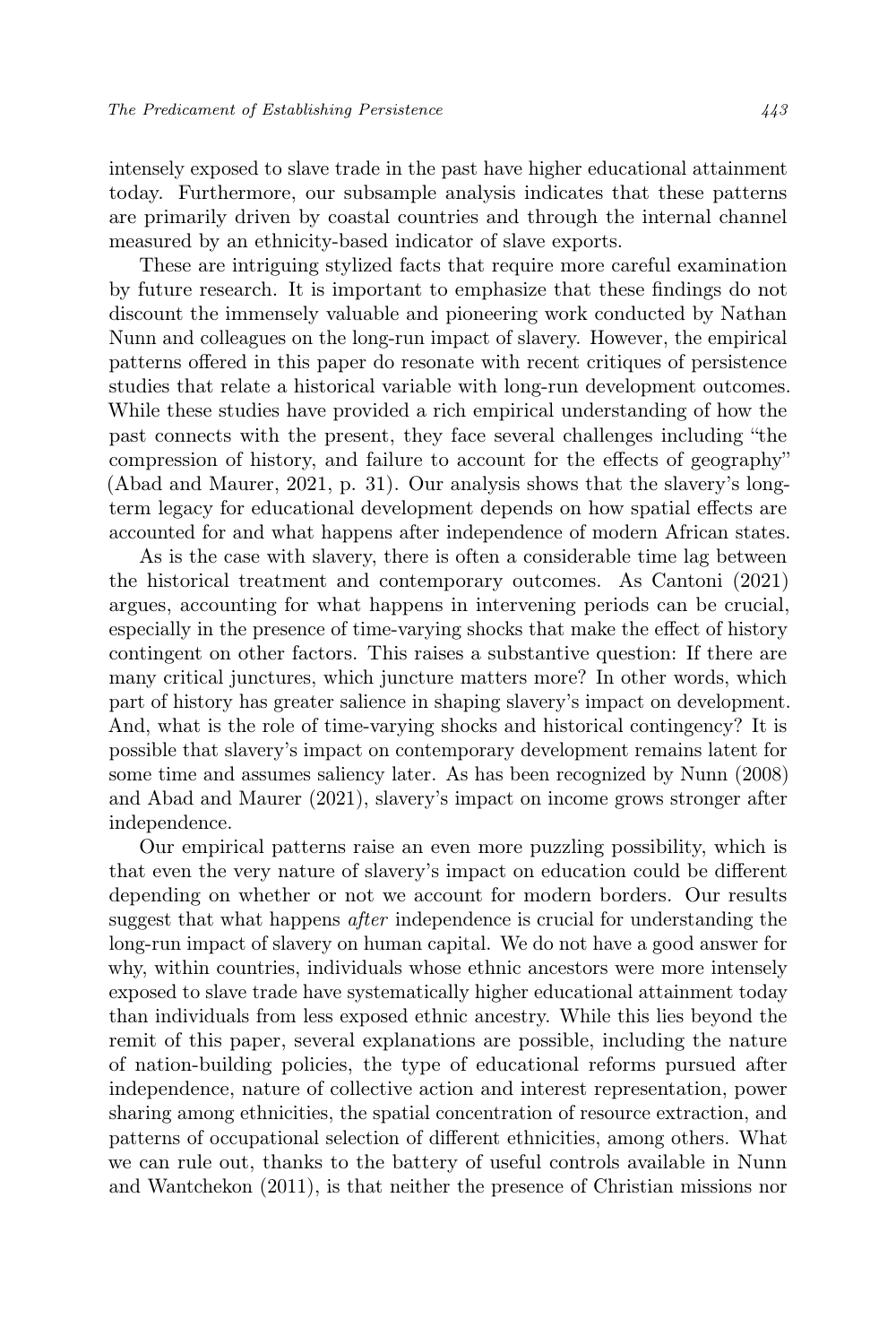distance from sea or historic trade routes can explain away the positive impact of historic slave exposure on an individual's educational attainment today.

Even the very straightforward empirical replications presented in this paper highlight that establishing the long-run impact of slavery is a complicated exercise where timing, spatiality, and context matter far more than previously recognized. In a milieu where, in the words of Dennison (2021), "context is everything" and the devil is in the detail, deep historical comparisons of a few cases can be helpful to understand the nature of country-specific fixed factors whose inclusion makes slavery's impact positive within countries. Ultimately, future work would need to conduct more in-depth microstudies and draw on a more eclectic use of historical sources to trace the processes through which slavery's impact is transmitted over time.

# References

- Abad, L. A. and N. Maurer. 2021. "History Never Really Says Goodbye: A Critical Review of the Persistence Literature". Journal of Historical Political Economy 1: 31–68.
- Acemoglu, D., C. García-Jimeno, and J. A. Robinson. 2012. "Finding Eldorado: Slavery and Long-run Development in Colombia". Journal of Comparative Economics 40: 534–64.
- Acemoglu, D., S. Johnson, and J. Robinson. 2003. "Disease and Development in Historical Perspective". Journal of the European Economic Association 1: 397–405.
- Acemoglu, D., S. Johnson, and J. A. Robinson. 2001. "The Colonial Origins of Comparative Development: An Empirical Investigation". American Economic Review 91: 1369–401.
- Acemoglu, D. and J. A. Robinson. 2010. "Why is Africa Poor?" Economic History of Developing Regions 25: 21–50.
- Alesina, A., R. Baqir, and W. Easterly. 1999. "Public Goods And Ethnic Divisions". The Quarterly Journal of Economics 114: 1243–84.
- Alesina, A., A. Devleeschauwer, W. Easterly, S. Kurlat, and R. Wacziargl. 2003. "Fractionalization". Journal of Economic Growth 8: 155–94.
- Austin, G. 2008. "The 'Reversal of Fortune' Thesis and the Compression of History: Perspectives from African and Comparative Economic History". Journal of International Development: The Journal of the Development Studies Association 20: 996–1027.
- Bertocchi, G. and A. Dimico. 2012. "The Racial Gap in Education and the Legacy of Slavery". Journal of Comparative Economics 40: 581–95.
- Bhattacharyya, S. 2009. "Root Causes of African Underdevelopment". Journal of African Economies 18: 745–80.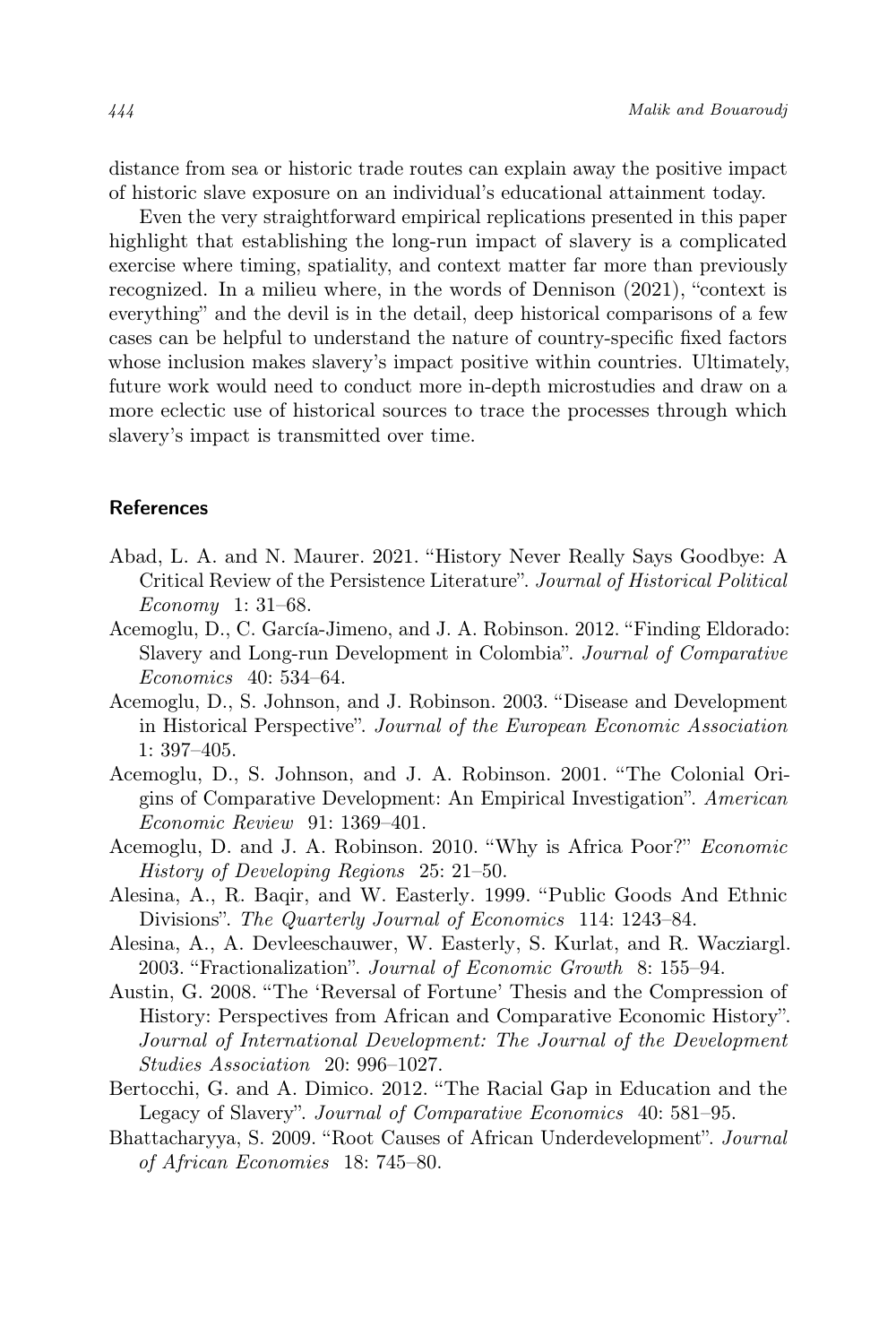- Cagé, J. and V. Rueda. 2016. "The Long-term Effects of the Printing Press in Sub-Saharan Africa". American Economic Journal: Applied Economics 8(3): 69–99.
- Cantoni, D. 2021. "Embracing Historical Contingency in Historical Political Economy". Broadstreet blog.
- Collier, P. and J. W. Gunning. 1999. "Explaining African Economic Performance". Journal of Economic Literature 37: 64–111.
- Deconinck, K. and M. Verpoorten. 2013. "Narrow and Scientific Replication of 'The Slave Trade and the Origins of Mistrust in Africa'". Journal of Applied Econometrics 28: 166–69.
- Dennison, T. 2021. "Context is Everything: The Problem of History in Quantitative Social Science". Journal of Historical Political Economy 1: 105– 26.
- Easterly, W. and R. Levine. 1997. "Africa's Growth Tragedy: Policies and Ethnic Divisions". The Quarterly Journal of Economics 112: 1203–50.
- Gallego, F. A. and R. Woodberry. 2010. "Christian Missionaries and Education in Former African Colonies: How Competition Mattered". Journal of African Economies 18: 294–329.
- Gallup, J. L. and J. D. Sachs. 2001. "The Economic Burden of Malaria". American Journal of Tropical Medecine and Hygiene 64: 85–96.
- Gallup, J. L., J. D. Sachs, and A. Mellinger. 1999. "Geography and Economic Development". CID Working Papers No. 1. Center for International Development at Harvard University.
- Glaeser, E. L., R. L. Porta, F. Lopez-de-Silanes, and A. Shleifer. 2004. "Do Institutions Cause Growth?" Journal of Economic Growth 9: 271–303.
- Grier, R. M. 1999. "Colonial Legacies and Economic Growth". Public Choice 98: 317–35.
- Gylfason, T. 2001. "Natural Resources, Education, and Economic Development". European Economic Review 45: 847–59.
- Kelly, M. 2019. "The Standard Errors of Persistence". CEPR Discussion Paper No. 13783. Centre for Economic Policy Research.
- Kiszewski, A., A. Mellinger, A. Spielman, P. Malaney, S. E. Sachs, and J. Sachs. 2004. "A Global Index Representing the Stability of Malaria Transmission". American Journal of Tropical Medecine and Hygiene 70: 486–98.
- Klein, M. A. 2001. "The Slave Trade and Decentralized Societies". The Journal of African History 42: 49–65.
- La Porta, R., F. Lopez-de-Silanes, A. Shleifer, and R. Vishny. 1999. "The Quality of Government". Journal of Law, Economics and Organization 15: 222–79.
- Manning, P. 1981. "The Enslavement of Africans: A Demographic Model". Canadian Journal of African Studies / Revue Canadienne des Études Africaines 15: 499–526.